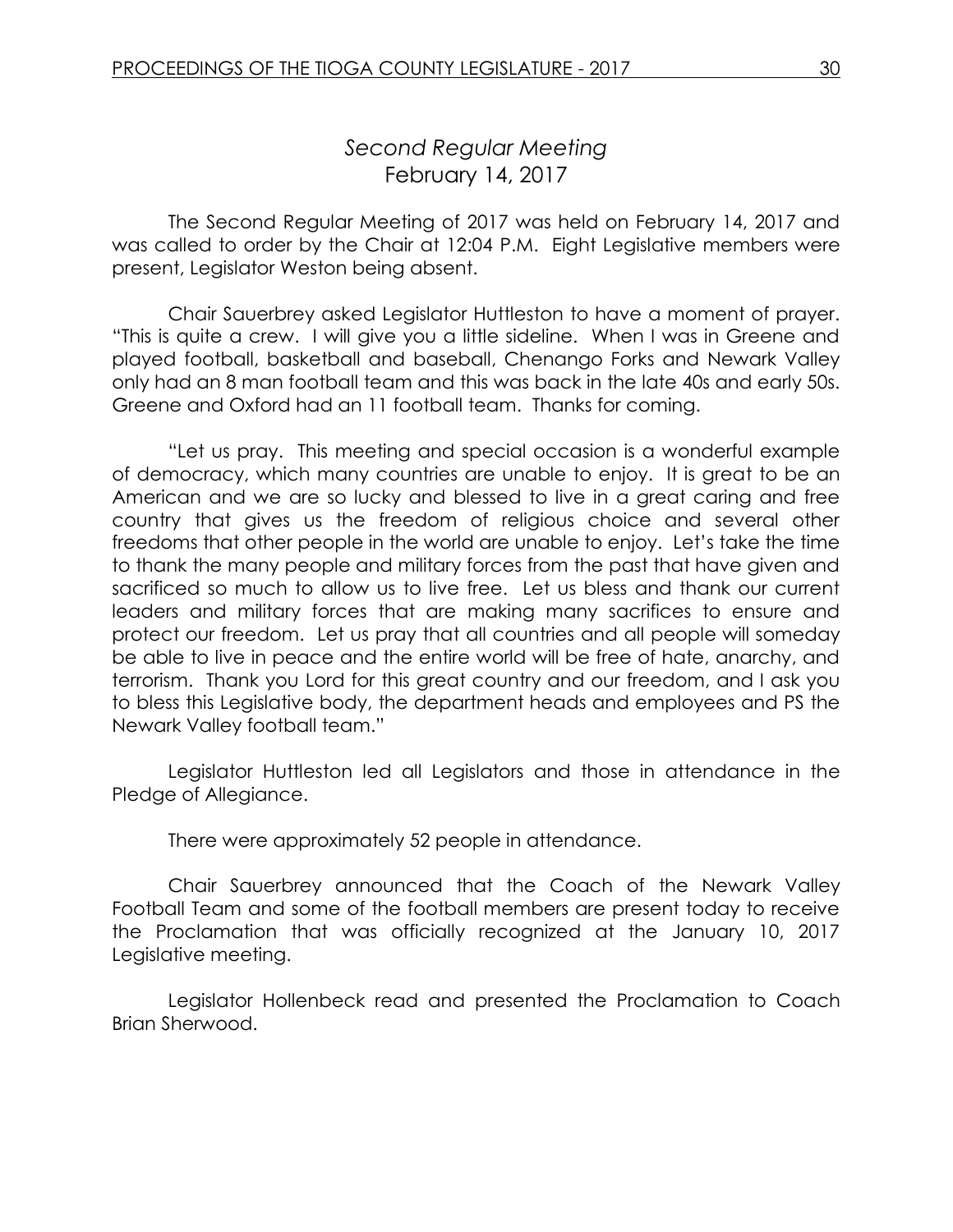## PROCLAMATION

WHEREAS: The Tioga County Legislature is extremely proud of all School Districts and appreciate the value that schools bring to our communities; and

WHEREAS: The Legislature is equally proud of our young people and recognize the students that participate in programs that build character through extracurricular activities and specifically sporting events; and

WHEREAS: Student-athletes can establish a strong foundation upon which they can go on to lead extraordinary lives; and

WHEREAS: The Tioga County Legislature would like to congratulate and applaud the accomplishments of the Newark Valley Football team as they won their first Class C State Championship on Friday, November 25, 2016 at the Carrier Dome in Syracuse against Ogdensburg, 39 – 34; and

WHEREAS: The Newark Valley Football Team members are: Tyler Beebe, Jake Payne, Chad Wright, Dakota Frank, David Crow, Brett Stewart, Aj Coleman, Damon Rosalez, Colin Hills, Codi Boda, Justin Shutts, Ryan Crispell, Shawn Key, Justin Post, Quartus Steika, Patrick Stewart, Thomas Davey, Shayne Bickham, Hunter Hoffmier, Derek Short, Trevor Gerdus, Cody Hatton, Mike Walburn, Lane Carrier, Hendrix Welfel, Dale Folejewski, Jesse Brito, Trentyn Rupert, Evan Engelhard, Aaron Gorsline, Darin Walker. This football team was lead to victory under the leadership of: Head Coach Brian Sherwood; now therefore

THE TIOGA COUNTY LEGISLATURE does hereby recognize and commend the Newark Valley Football Team for its accomplishments of winning the First Class C State Championship, Go Cardinals!!!

Legislator Hollenbeck spoke. "One side note before I let Coach Sherwood speak. The Class C Allstate players that were named were David Crow, Trentyn Rupert, AJ Coleman, Jake Payne, Brett Stewart, and Aaron Gorsline."

Coach Brian Sherwood spoke. "I would like to send a special thanks to the Tioga County Legislature for honoring our team in such a room and such a presentation. It is just a great opportunity for these 15, 16, 17 and 18 year old boys to be a part of this. A special thanks goes out to other coaches on the staff, Ted Arnstein, Scott Wandel, and also to our administration for the support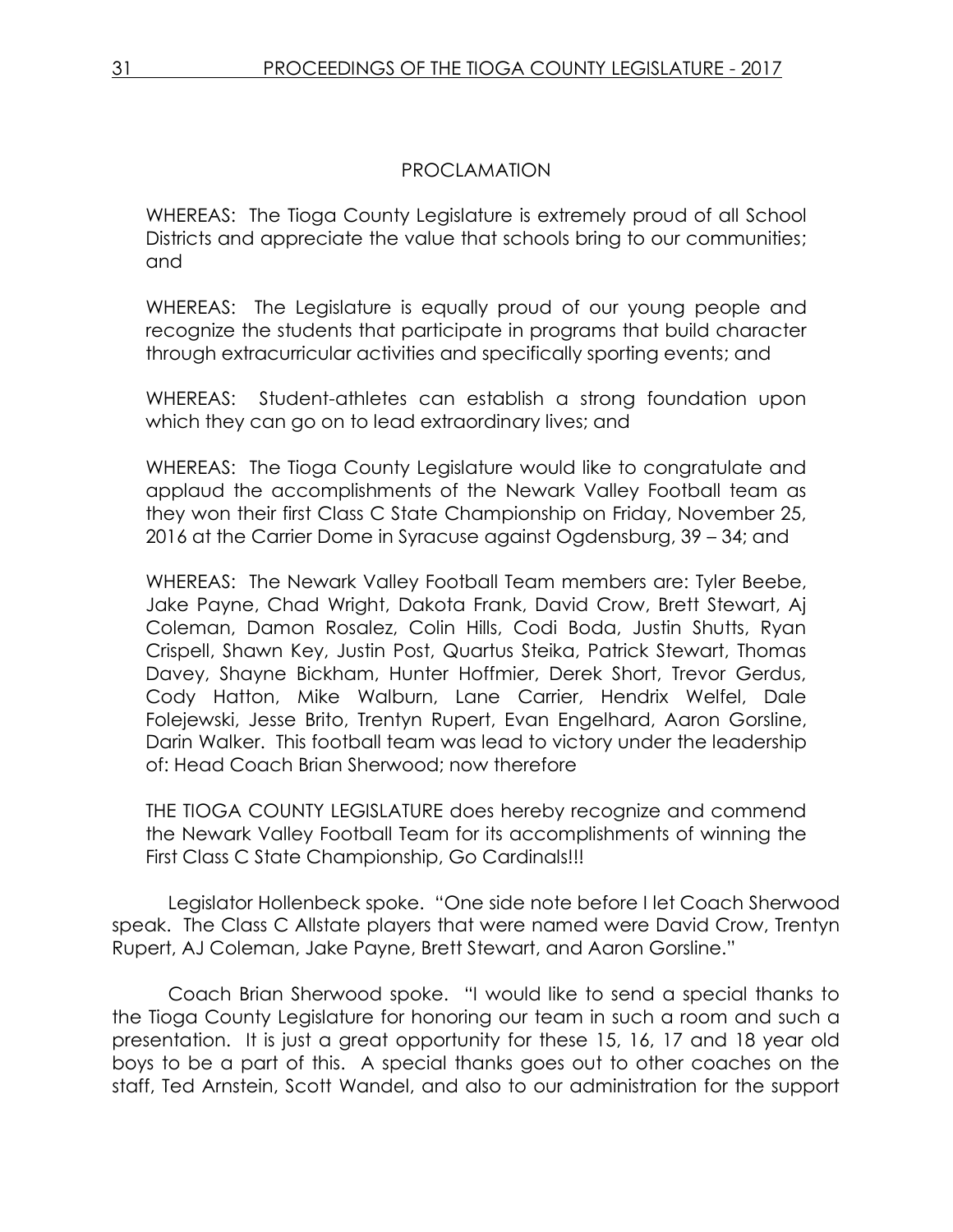that they do give our athletic program and our academic achievement at Newark Valley. We are very honored to be here today and I thank you."

Chair Sauerbrey noted that we have four recognition resolutions this month. The recognition resolutions for Richard LeCount, Director of Emergency Management, Jill Worthington, Senior Clinical Social Worker for Mental Hygiene, and William Dimmick, Tioga County Planning Board member will just be noted.

There was a unanimous motion for the adoption of the following recognition resolution, seconded unanimously.

| REFERRED TO: I       | PUBLIC SAFETY COMMITTEE                                                                                       |
|----------------------|---------------------------------------------------------------------------------------------------------------|
| RESOLUTION NO. 25-17 | <b>RESOLUTION RECOGNIZING</b><br>RICHARD LECOUNT'S<br>43 YEARS OF DEDICATED SERVICE TO<br><b>TIOGA COUNTY</b> |

WHEREAS: Richard LeCount was appointed as part-time Deputy Director of Civil Defense on 3/1/74; part-time Civil Defense Director on 7/8/87; and appointed part-time Director of Emergency Preparedness on 5/16/07; and

WHEREAS: Richard LeCount has been dedicated and loyal in the performance of his duties and responsibilities during the past 43 years to Tioga County, thereby earning the respect of his colleagues and peers throughout Tioga County; and

WHEREAS: Richard LeCount will retire from the Tioga County Emergency Management Office on February 28, 2017; therefore be it

RESOLVED: That the Tioga County Legislature, on its own behalf, as well as on behalf of the citizens of Tioga County, express sincere gratitude to Richard LeCount for his more than 43 years of dedicated and loyal service to the residents of Tioga County; and be it further

RESOLVED: That this resolution be spread upon the minutes of this meeting and a certified copy be presented to this outstanding employee, Richard LeCount.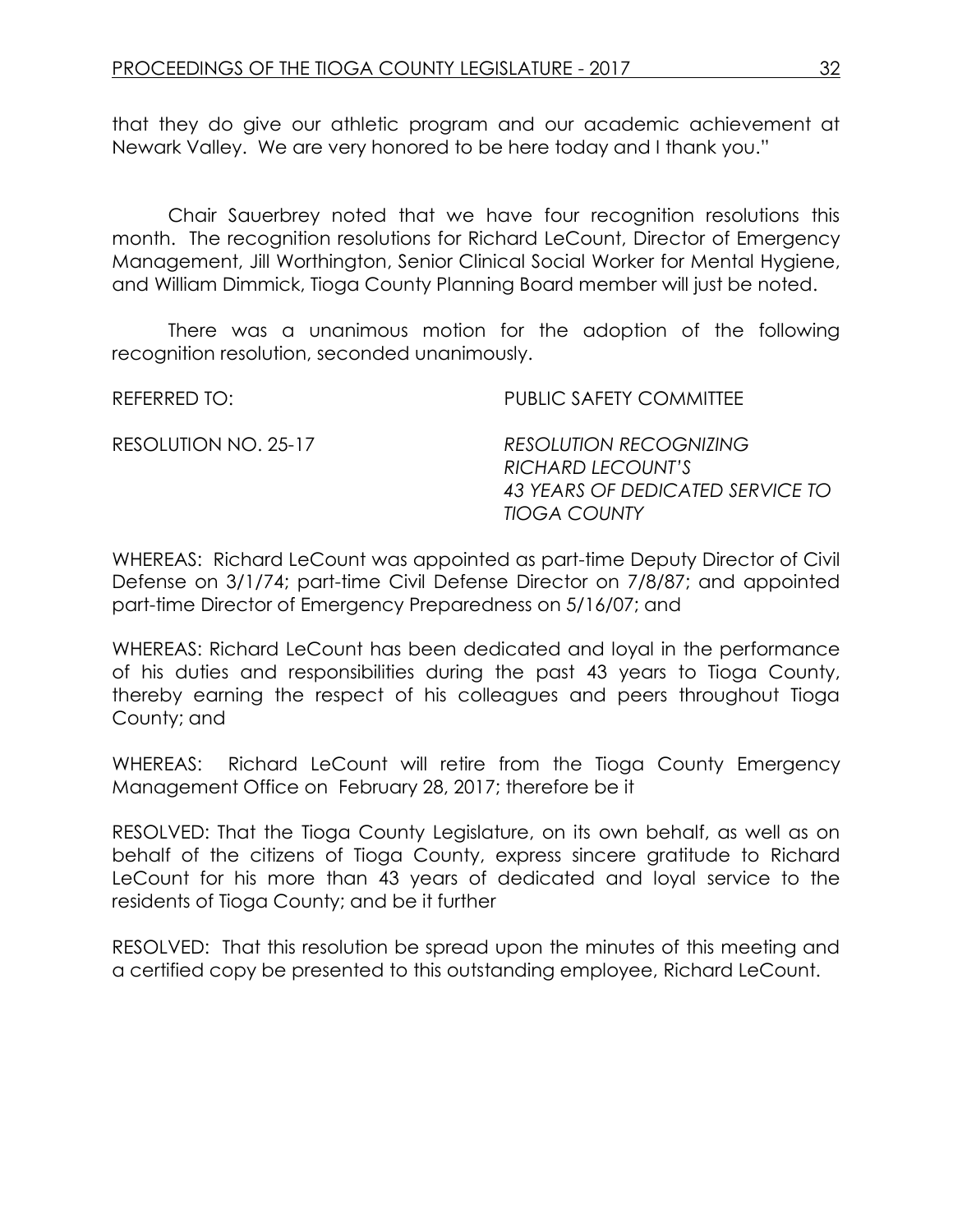Unanimously Yes – Legislators Huttleston, Monell, Mullen, Sauerbrey, Roberts, Standinger, Sullivan and Hollenbeck.

No – None.

Absent – Legislator Weston.

RESOLUTION ADOPTED UNANIMOUSLY.

There was a unanimous motion for the adoption of the following recognition resolution, seconded unanimously.

| HEALTH & HUMAN SERVICES COMMITTEE                                                                                                   |
|-------------------------------------------------------------------------------------------------------------------------------------|
| <b>RECOGNITION OF</b><br>JILL A. WORTHINGTON'S 20 YEARS OF<br>DEDICATED SERVICE TO THE TIOGA COUNTY<br>DEPARTMENT OF MENTAL HYGIENE |
|                                                                                                                                     |

WHEREAS: Jill A. Worthington was appointed to the position of Clinical Social Worker on May 20, 1996, and promoted to Senior Clinical Social Worker in 2002, with Tioga County Department of Mental Hygiene; the position she still holds; and

WHEREAS: Jill A. Worthington has been extremely dedicated, loyal and professional in the performance of her duties and responsibilities during the past 20 years to the Mental Hygiene Department. She has earned the respect of her director, colleagues and peers throughout Tioga County; and

WHEREAS: Mrs. Worthington will retire on February 25, 2017; therefore be it

RESOLVED: That the Tioga County Legislature, on its own behalf, as well as on behalf of the citizens of Tioga County, express sincere gratitude to Jill A. Worthington for her over 20 years of dedicated and loyal service to the residents of Tioga County; and be it further

RESOLVED: That this resolution be spread upon the minutes of this meeting and a certified copy be presented to this outstanding employee, Jill A. Worthington.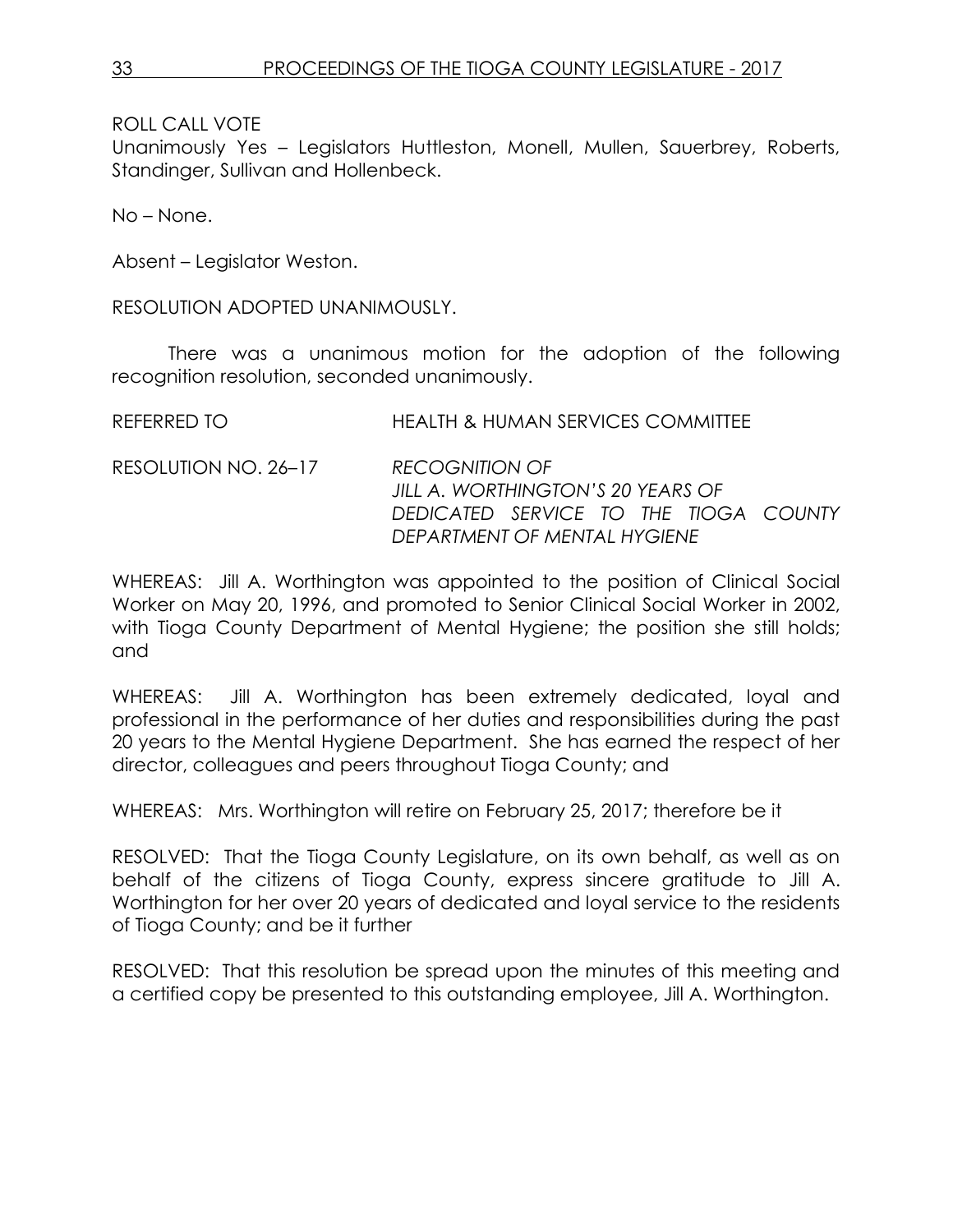Unanimously Yes – Legislators Huttleston, Monell, Mullen, Sauerbrey, Roberts, Standinger, Sullivan and Hollenbeck.

No – None.

Absent – Legislator Weston.

RESOLUTION ADOPTED UNANIMOUSLY.

There was a unanimous motion for the adoption of the following recognition resolution, seconded unanimously.

| REFERRED TO: | <b>ED&amp;P COMMITTEE</b> |  |  |
|--------------|---------------------------|--|--|
|              |                           |  |  |

RESOLUTION NO. 27-17 *RESOLUTION RECOGNIZING WILLIAM DIMMICK III 14 YEARS OF DEDICATED SERVICE TO TIOGA COUNTY*

WHEREAS: William Dimmick III was appointed to the position of Board Member of the Tioga County Planning Board on 3/11/2003; and

WHEREAS: William Dimmick III served as the Village of Waverly representative on the Tioga County Planning Board from 3/11/03 to 1/18/17; and

WHEREAS: William Dimmick III has faithfully volunteered his time and has been dedicated and loyal in the performance of his duties and responsibilities during the past 14 years, thereby earning the respect of his colleagues and peers throughout Tioga County; and

WHEREAS: William Dimmick III has resigned from the Tioga County Planning Board on January18, 2017; therefore be it

RESOLVED: That the Tioga County Legislature, on its own behalf, as well as on behalf of the citizens of Tioga County, express sincere gratitude to William Dimmick III for his 14 years of dedicated and loyal service to the residents of Tioga County; and be it further

RESOLVED: That this resolution be spread upon the minutes of this meeting and a certified copy be presented to this outstanding volunteer, William Dimmick III.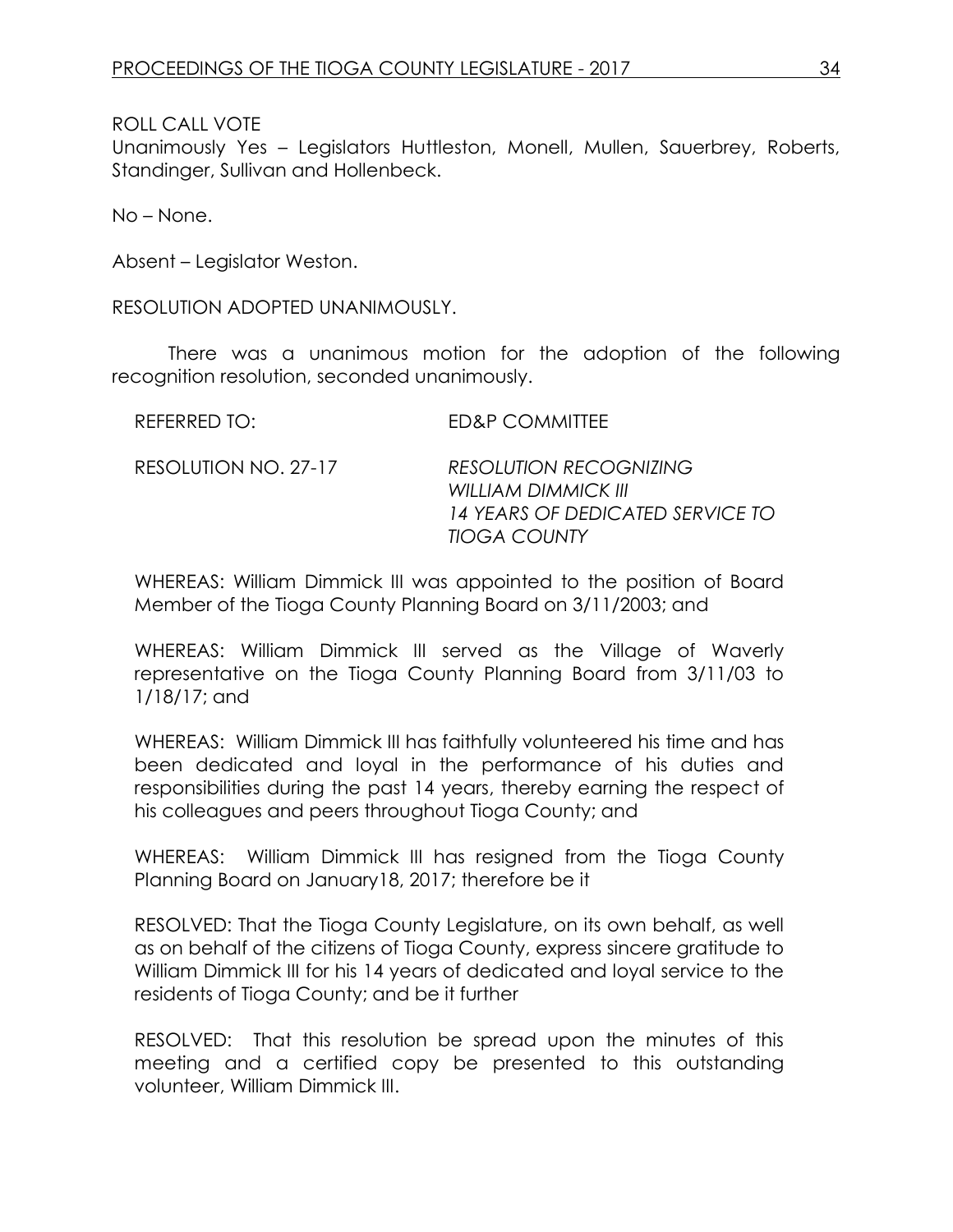Unanimously Yes – Legislators Huttleston, Monell, Mullen, Sauerbrey, Roberts, Standinger, Sullivan and Hollenbeck.

No – None.

Absent – Legislator Weston.

RESOLUTION ADOPTED UNANIMOUSLY.

Chair Sauerbrey read and presented the following recognition resolution to William Strong.

There was a unanimous motion for the adoption of the following recognition resolution, seconded unanimously.

RESOLUTION NO. 28-17 *RECOGNITION RESOLUTION RECOGNIZING WILLIAM STRONG*

WHEREAS: William Strong has been an active member of the Tioga County Fair Board for 43 years and the Holstein Association for 54 years; and

WHEREAS: Mr. Strong started out working for Veterinarian Dr. Eugene Kemp, moved on to be an independent artificial inseminator locally, worked as a livestock nutritionalist and product salesman for Vigortone, worked as a milk tester for DHIA, then returned to livestock nutrition and product sales for Ration Maker and currently is a livestock nutritionist and product sales with Treaty Mills; and

WHEREAS: Over the course of many years Mr. Strong has been involved in buying and selling cattle and was responsible for the large cattle barn judging and sales and is now stepping down from the Tioga County Fair Board; therefore be it

RESOLVED: That the Tioga County Legislature, on its own behalf, as well as on behalf of the citizens of Tioga County, express sincere gratitude and recognize William (Bill) Strong for his years of dedicated service to Tioga County by serving on the Tioga County Fair Board; and be it further

RESOLVED: That this resolution be spread upon the minutes of this meeting and a certified copy be presented to William (Bill) Strong.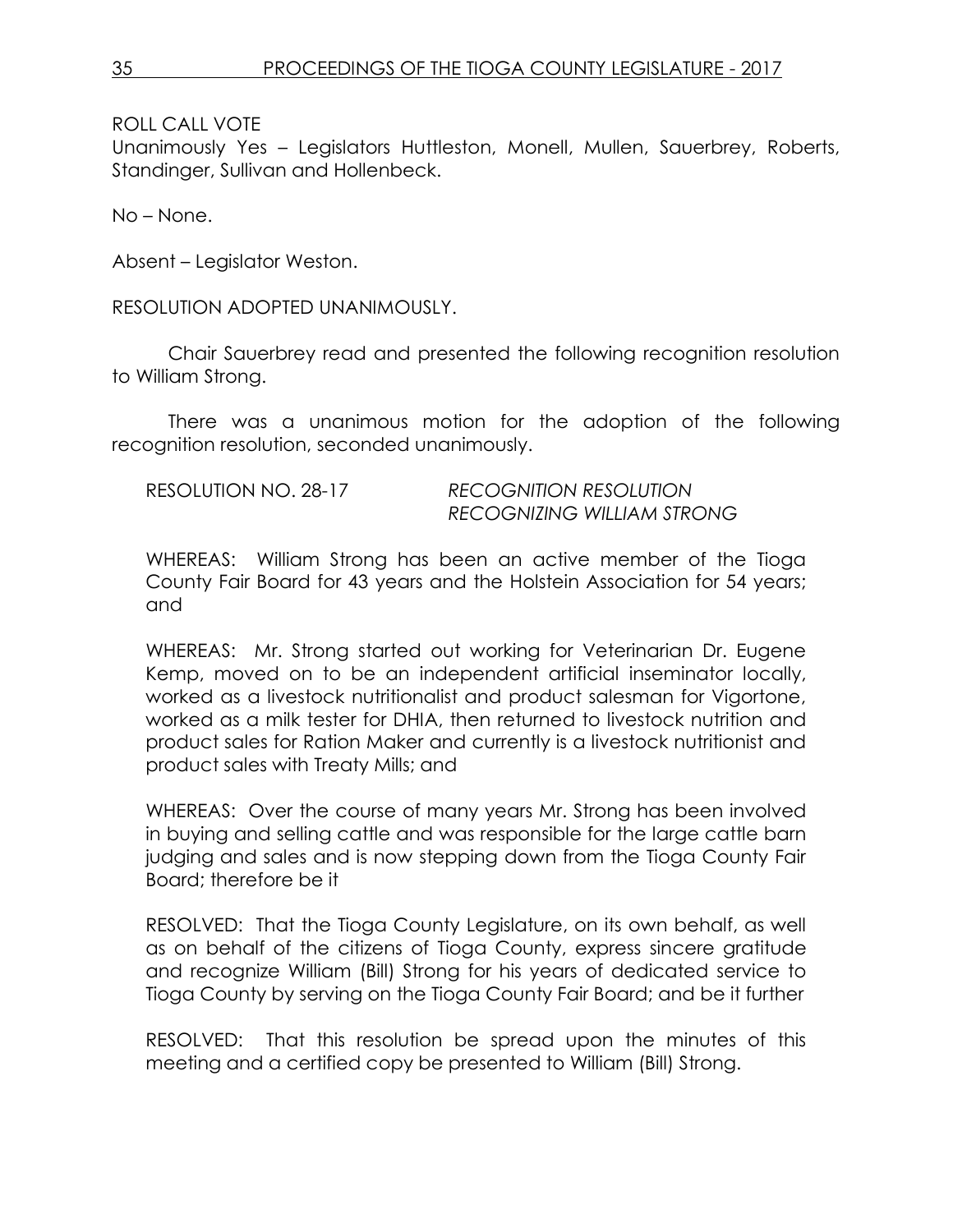Unanimously Yes – Legislators Huttleston, Monell, Mullen, Sauerbrey, Roberts, Standinger, Sullivan and Hollenbeck.

No – None.

Absent – Legislator Weston.

#### RESOLUTION ADOPTED UNANIMOUSLY.

John Schumacher spoke. "We had to lie a little bit to get him here this morning. It came down to the wire, but we just wanted to recognize him for all the years that he has been involved with the Fair, Agricultural Community. If you guys have got cattle, any kind of agriculture products out there and have run across the Strong name over the years, whether it be Bill or the rest of the family, you are missing something and especially in the rural part of Tioga County. We wanted to recognize him in some way. If you have ever been down to the Fair over the years or involved in stuff, you always see him down there on a stool usually chewing somebody out or complaining about something, but we get through it. He has told me he is going to retire every year that I have seen him, so I think officially he did it this year.

"We just wanted to bring him out here so the rest of the people could see. I am sure he will not go away. Everybody goes on 17C going West you see all the Alpacas on the left going through Tioga Center, those are all his. I got the Alpaca socks on. I just wanted to say thank you to him for all of his years and his family. There are a whole bunch of members of the Fair Board that he has been involved with over the years."

Charles Truman spoke. "I just wanted to say that I am not sure if I was the straw that broke the camel's back in his tenure because I have only known him for three years. He had 40 years in before he even saw me and after doing business with me for three years and mentoring me I think he gave up the ghost and said there is no help for Truman, I am going to move on to another job. It has been a pleasure to have worked with Bill. He has been a great help and just because he retired does not mean that I won't be picking up the phone and calling him on a regular basis because he is that kind of a mentor. He is a great guy to do business with."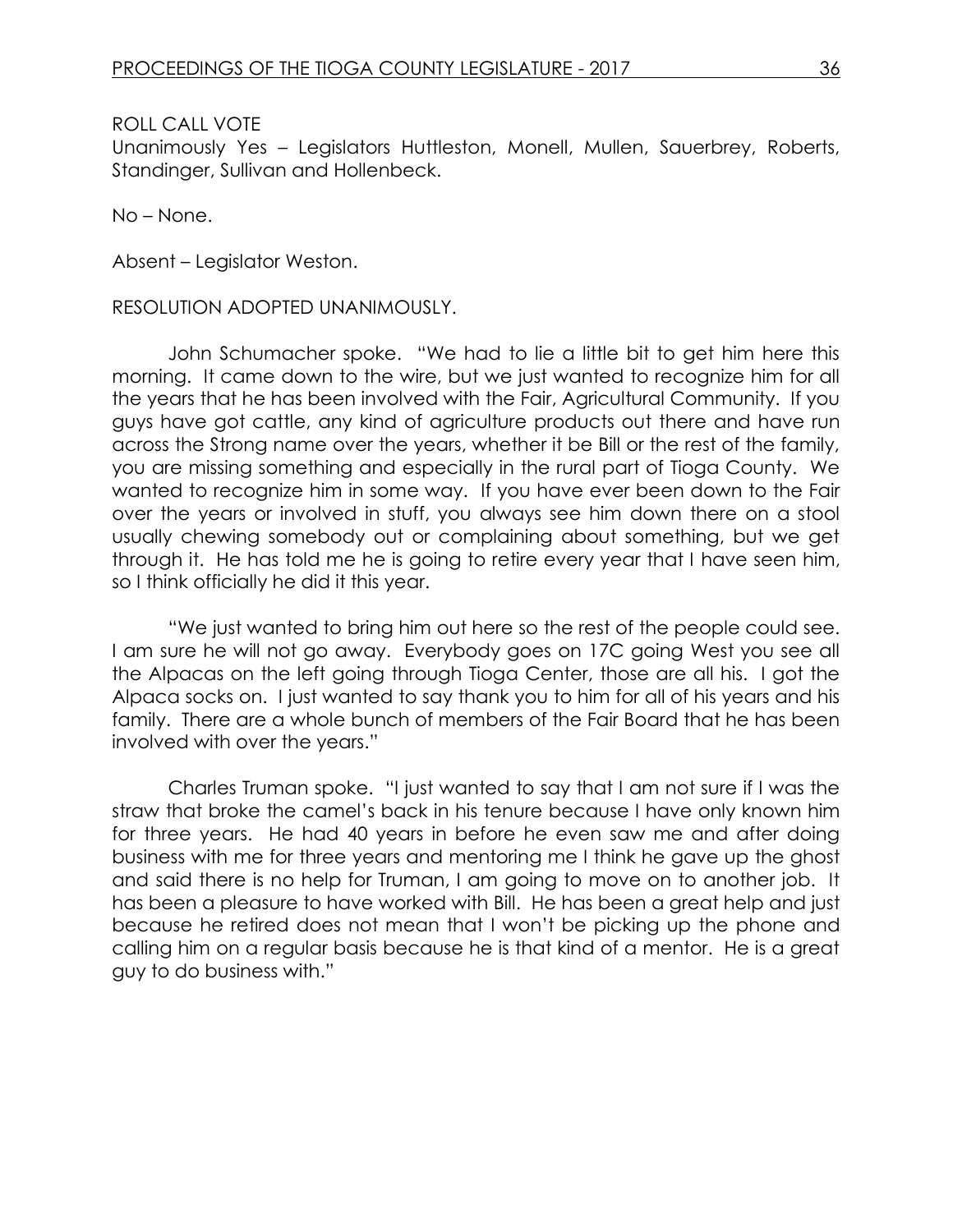Legislator Standinger read and presented the following Proclamation on Heart Healthy Month to Lisa McCafferty, Public Health Director. "For the record I want to commend the Newark Valley Team since I also represent that Town. It was a pleasure to see them here."

# *County of Tioga EXECUTIVE PROCLAMATION*

WHEREAS: Heart disease is the nation's number one and most expensive cause of death and is credited for 1 in 3 deaths in Tioga County; and

WHEREAS: Without intervention heart disease rates will increase and the American Heart Association estimates 40% of Americans will have cardiovascular disease by 2030; and

WHEREAS: Almost 50 % of Americans have at least one risk factor for heart disease which includes diabetes, being overweight, poor diet, physical inactivity and excessive alcohol use; and

WHEREAS: The American Heart Association promotes preventing heart disease by eating smart, adding color in your diet with fruits and vegetables, move more and be well by managing stress; therefore be it

RESOLVED: That the TIOGA COUNTY LEGISLATURE does hereby proclaim the month of February 2017 as

# HEART HEALTHY MONTH

and encourages all residents to consider lifestyle changes that can reduce the risk of heart disease.

Legislator Standinger spoke. "The bottom line is heart disease is a pretty significant problem and with the help of our Director here, Lisa McCafferty we will try and minimize the deaths associated with it."

Lisa McCafferty, Public Health Director spoke. "Thank you very much. I guess I will sum it up by saying if you take care of your heart it will take care of you. Thank you."

There was no privilege of the floor.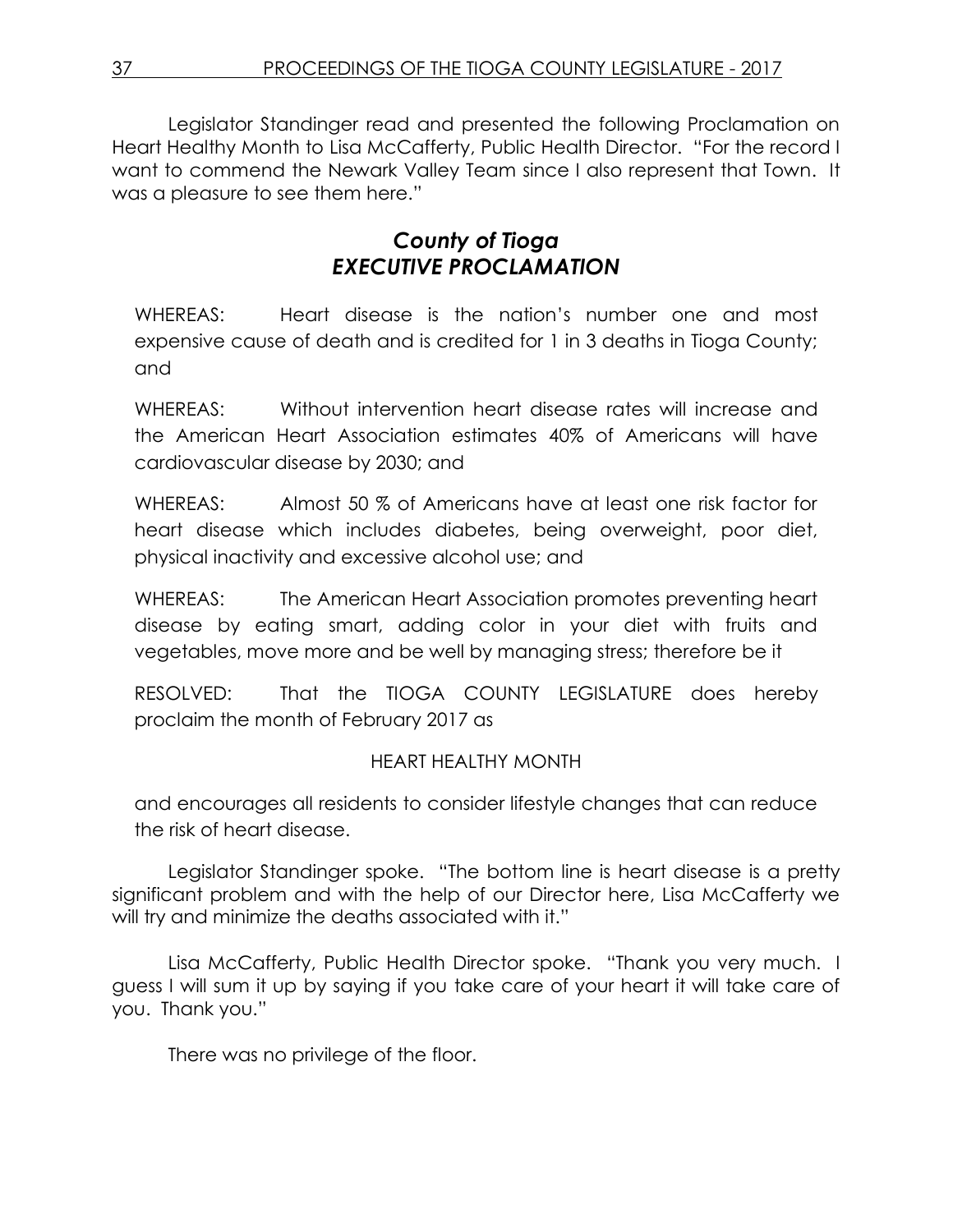Legislator Sullivan made a motion to approve the minutes of January 5 and 10, 2017, seconded by Legislator Mullen, and carried.

Chair Sauerbrey abolished the following committees:

Financial Management & Accounting System (FMAS) Financial Management & Accounting System (FMAS) Executive Team Financial Management & Accounting System (FMAS) Project Team Financial Management & Accounting System (FMAS) Subject Matter **Experts** Financial Management & Accounting System (FMAS) Technical Team Financial Management & Accounting System (FMAS) County Change Management Team

Chair Sauerbrey stated that all Legislative Committees met this month and the minutes are or will be on file with the Clerk of the Legislature.

Legislator Hollenbeck moved for the adoption of the following resolution, seconded by Legislator Monell.

| REFERRED TO: | ED&P COMMITTEE           |
|--------------|--------------------------|
|              | <b>FINANCE COMMITTEE</b> |

RESOLUTION NO. 29–17 *AUTHORIZE TRANSFER OF FUNDS FOR PURCHASE OF A PRINTER FOR THE ECONOMIC DEVELOPMENT & PLANNING OFFICE*

WHEREAS: The Economic Development & Planning Department has a printer that is in need of replacement; and

WHEREAS: The Information Technology Department has recommended replacement: and

WHEREAS: The Economic Development and Planning printer expense account A6422-520220 has no funds available at this time; therefore be it

RESOLVED: That the Director of Economic Development & Planning be authorized to purchase the printer for the Economic Development and Planning Department and that the following sums be transferred for this purchase:

From: ED&P Account A6422 - 540420 \$256.90

To: ED&P Account A6422 - 520220 \$256.90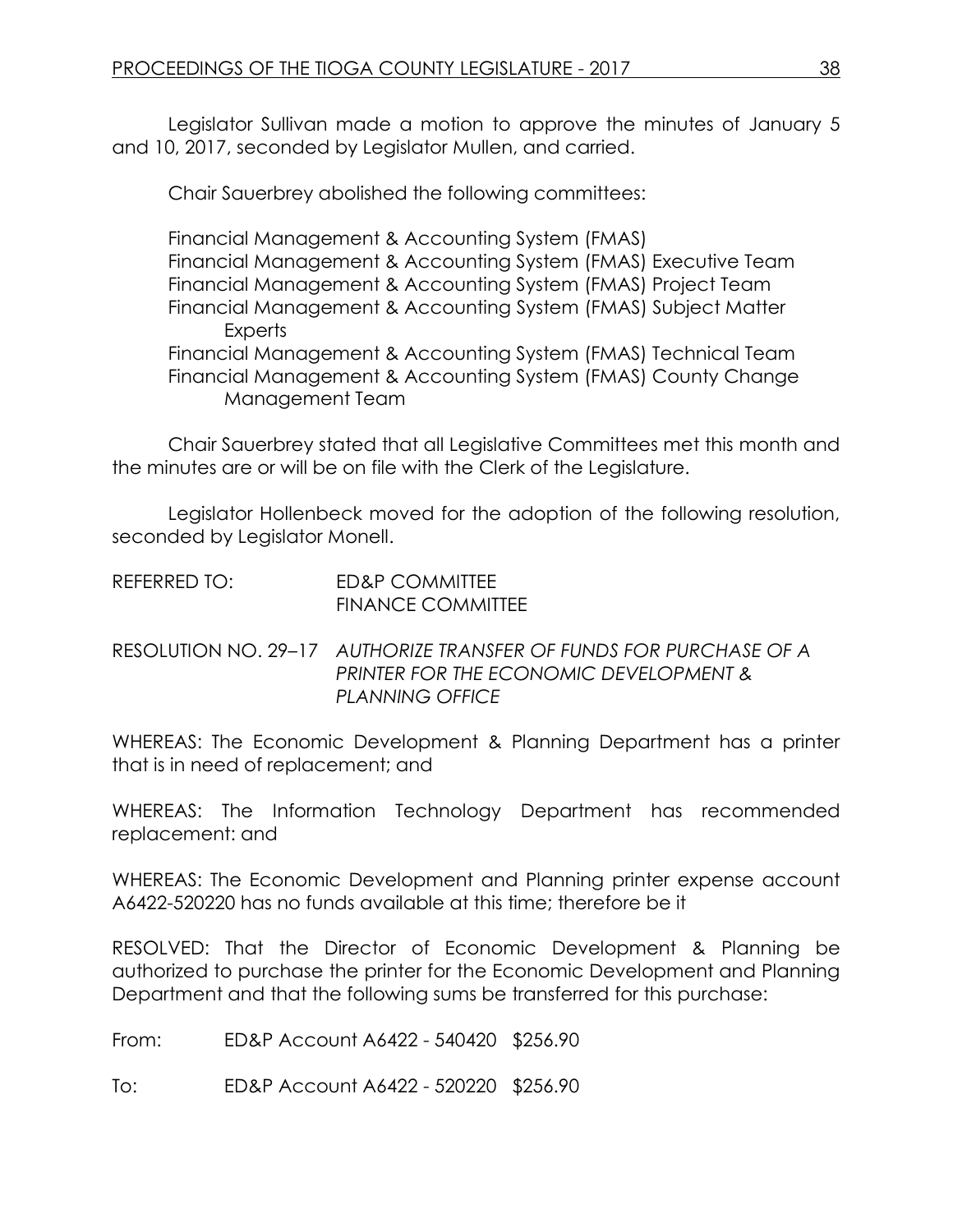Yes – Legislators Huttleston, Monell, Mullen, Sauerbrey, Roberts, Standinger, Sullivan and Hollenbeck.

No – None.

Absent – Legislator Weston.

RESOLUTION ADOPTED.

Legislator Standinger moved for the adoption of the following resolution, seconded by Legislator Monell.

| REFERRED TO:         | <b>HEALTH &amp; HUMAN SERVICES COMMITTEE</b><br>FINANCE COMMITTEE |
|----------------------|-------------------------------------------------------------------|
| RESOLUTION NO. 30-17 | APPROPRIATION OF FUNDS<br>PUBLIC HEALTH                           |

WHEREAS: New York State Department of Health has awarded Tioga County Public Health additional grant funds toward Rabies Prevention; and

WHEREAS: The funding is specifically designated for the purchase of Rabies Prevention related items; and

WHEREAS: Appropriation of Funds requires Legislative approval; therefore be it

RESOLVED: That funding be appropriated as follows:

From: A4090 434012 State Aid: Environmental Health \$1,945

To: A4090 540080 Environmental Health: Clinic \$1,945

### ROLL CALL VOTE

Yes – Legislators Huttleston, Monell, Mullen, Sauerbrey, Roberts, Standinger, Sullivan and Hollenbeck.

No – None.

Absent – Legislator Weston.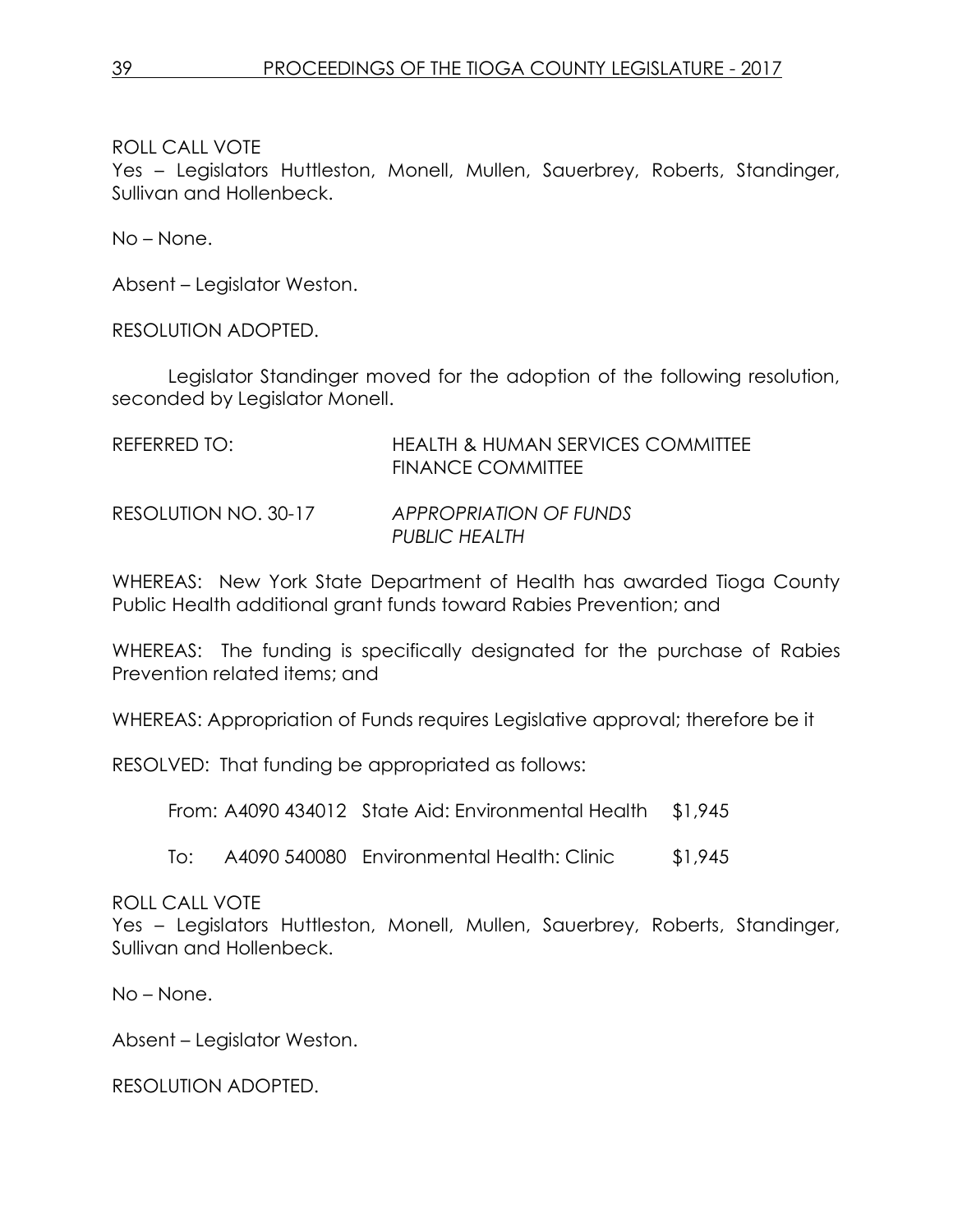Legislator Roberts moved for the adoption of the following resolution, seconded by Legislator Sullivan.

| REFERRED TO:         | <b>PUBLIC WORKS COMMITTEE</b> |
|----------------------|-------------------------------|
| RESOLUTION NO. 31-17 | AMEND BUDGET<br>PUBLIC WORKS  |

WHEREAS: Tioga County is the recipient of funding through New York State Department of Transportation consisting of Federal and non-Federal funds for a project, Pennsylvania Avenue Pavement Rehabilitation PIN 9754.16; and

WHEREAS: Construction and Construction Supervision and Inspection have been approved by the New York State Department of Transportation for the amount of \$925,000, in which 80% of Federal Funds will be reimbursed to Tioga County; and

WHEREAS: Budget Amendments require Legislative approval; therefore be it

RESOLVED: That expense and revenue accounts are established as follows:

| H5110 540001 H1708 | Pennsylvania Avenue Pavement Rehabilitation \$925,000 |           |
|--------------------|-------------------------------------------------------|-----------|
| H5110 445021 H1708 | Federal Revenue for PIN 9754.16                       | \$740,000 |

#### ROLL CALL VOTE

Yes – Legislators Huttleston, Monell, Mullen, Sauerbrey, Roberts, Standinger, Sullivan and Hollenbeck.

No – None.

Absent – Legislator Weston.

RESOLUTION ADOPTED.

Legislator Sullivan moved for the adoption of the following resolution, seconded by Legislator Standinger.

| REFERRED TO:         | FINANCE/LEGAL COMMITTEE              |
|----------------------|--------------------------------------|
| RESOLUTION NO. 32-17 | <b>FUND CAPITAL RESERVE ACCOUNTS</b> |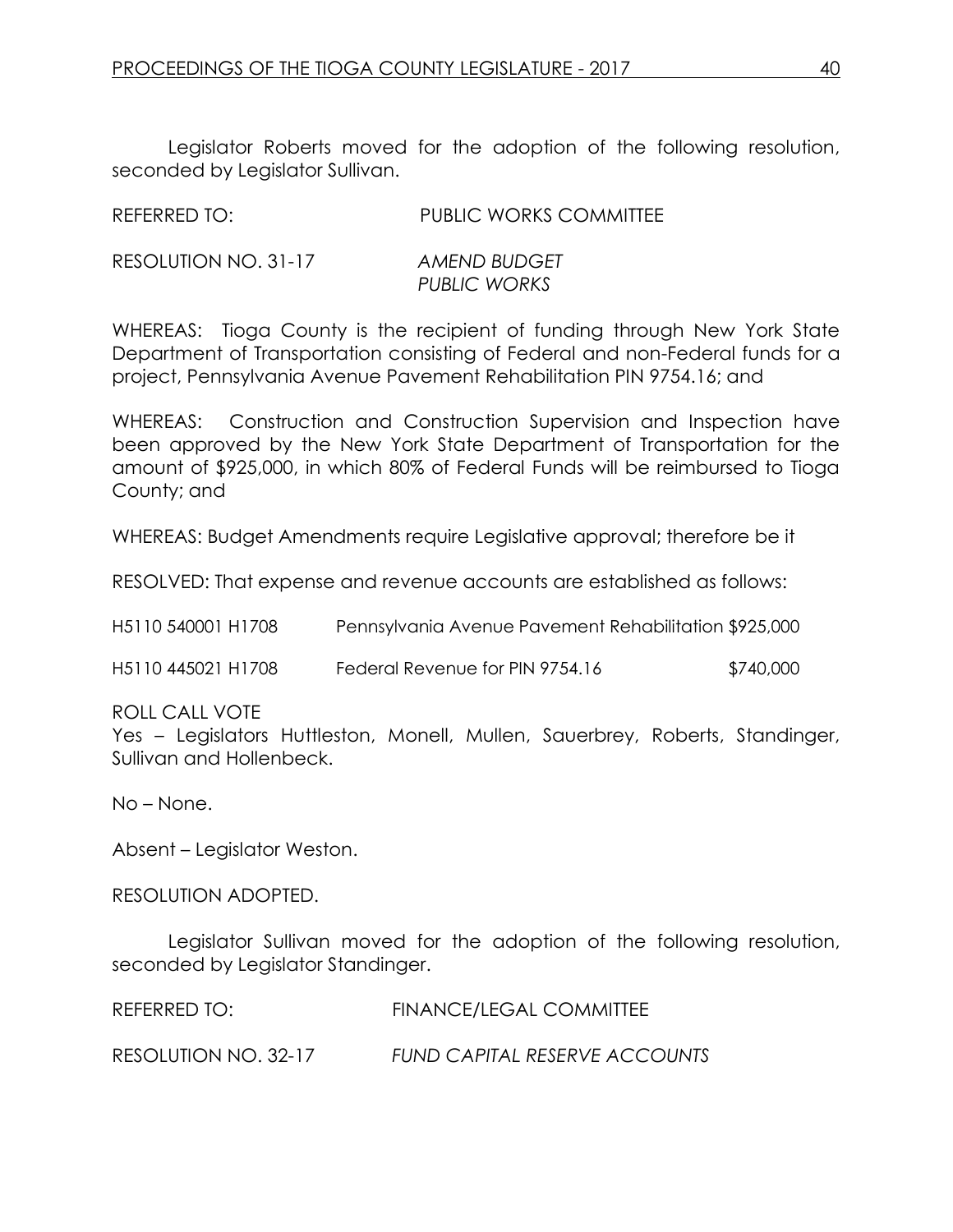WHEREAS: The Tioga County Legislature recognizes the importance of County Capital Infrastructure, Equipment, Computer Software and Hardware enhancements, and established funds for such needs in Resolutions No. 320-13 and No. 119-13; and

WHEREAS: The Tioga County Legislature would like to replenish the depleted Capital Reserves through funds it received from the initial Gaming Casino Revenue due the host county for the Tioga Downs Casino, therefore be it

RESOLVED: That the Tioga County Treasurer transfer payment of \$1,000,000.00 for Game of Chance Revenue receipted into the General Operating Fund in account A1325 425300 on 12/29/2016 to the Capital Fund; and be it further

RESOLVED: That the Tioga County Treasurer funds the "Computer Hardware Reserve Fund" with \$100,000.00 and the "Land, Equipment, and Infrastructure Reserve Fund" with \$900,000.00 as follows:

| TO:        | FROM: A1340 425300 Game of Chance Revenue<br>A9950.93-715 Transfer to Capital Fund | \$1,000,000.00<br>\$1,000,000.00 |
|------------|------------------------------------------------------------------------------------|----------------------------------|
|            | From: H5031.00 Interfund Transfer                                                  | \$1,000,000.00                   |
| TO:<br>TO: | H387805 Capital Hardware Reserve<br>H387807 Capital Land, Equipment &              | \$100,000.00                     |
|            | Infrastructure Fund                                                                | \$900,000.00                     |

ROLL CALL VOTE

Yes – Legislators Huttleston, Monell, Mullen, Sauerbrey, Roberts, Standinger, Sullivan and Hollenbeck.

No – None.

Absent – Legislator Weston.

RESOLUTION ADOPTED.

Legislator Roberts moved for the adoption of the following resolution, seconded by Legislator Monell.

| REFERRED TO:         | <b>PUBLIC WORKS COMMITTEE</b><br><b>FINANCE COMMITTEE</b> |
|----------------------|-----------------------------------------------------------|
| RESOLUTION NO. 33-17 | <b>RE-ESTABLISH PRIOR YEAR</b><br>CAPITAL PROJECTS        |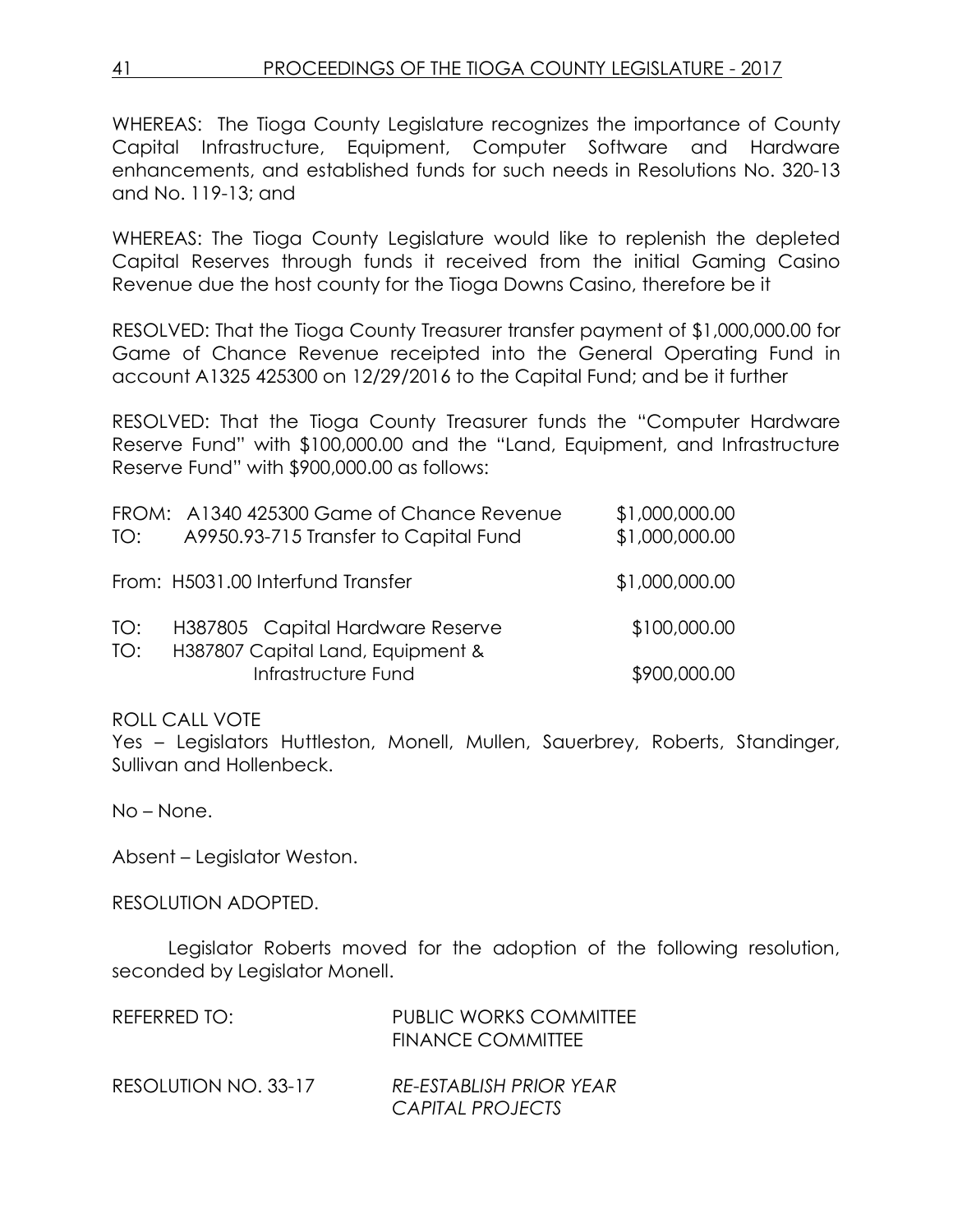WHEREAS: Prior year Capital Projects and Capital Equipment Requests need to be re-established for the remaining unspent balance as of year-end 2016 for purchase or completion in 2017; therefore be it

RESOLVED: That the following accounts and amounts be re-established:

| <b>Bond Bridge Projects</b>                                                                      |                              | <b>BIN</b>                      |                | <b>Amt to Establish</b>             |
|--------------------------------------------------------------------------------------------------|------------------------------|---------------------------------|----------------|-------------------------------------|
| H5110 54002 H1408 Coddington Rd<br>H5110 54002 H1409 Glenn Road<br>H5110 54002 H1410 Blewer Road |                              | 3335100<br>3335320<br>2218580   | \$<br>\$<br>\$ | 322,285.44<br>5,000.00<br>15,000.00 |
| <b>Capital Projects Paving &amp; Non Bond Bridge</b>                                             |                              |                                 |                |                                     |
| H5110 540001 H1607<br>H5110 435020 H1607                                                         | Pave NY<br>State Aid Pave NY |                                 | \$<br>\$       | 270,880.57<br>270,880.57            |
| H5110 540004 H1606                                                                               |                              | Day Hollow over Foster Creek \$ |                | 582,541.61                          |
| <b>Capital Equipment</b>                                                                         |                              |                                 |                |                                     |
| H <sub>1621</sub> 520923                                                                         | <b>Standby Generator HHS</b> |                                 | \$             | 95,497.57                           |
| <b>Capital Other</b>                                                                             |                              |                                 |                |                                     |
| H1325 520095 FMAS Contracted Services                                                            |                              |                                 | \$             | 48,643.83                           |
|                                                                                                  |                              |                                 |                |                                     |

And be it further

RESOLVED: That any applicable corresponding revenue sources or reserve account funds per prior Resolution shall also be re-established in the 2017 modified budget.

#### ROLL CALL VOTE

Yes - Legislators Huttleston, Monell, Mullen, Sauerbrey, Roberts, Standinger, Sullivan and Hollenbeck.

No – None.

Absent – Legislator Weston.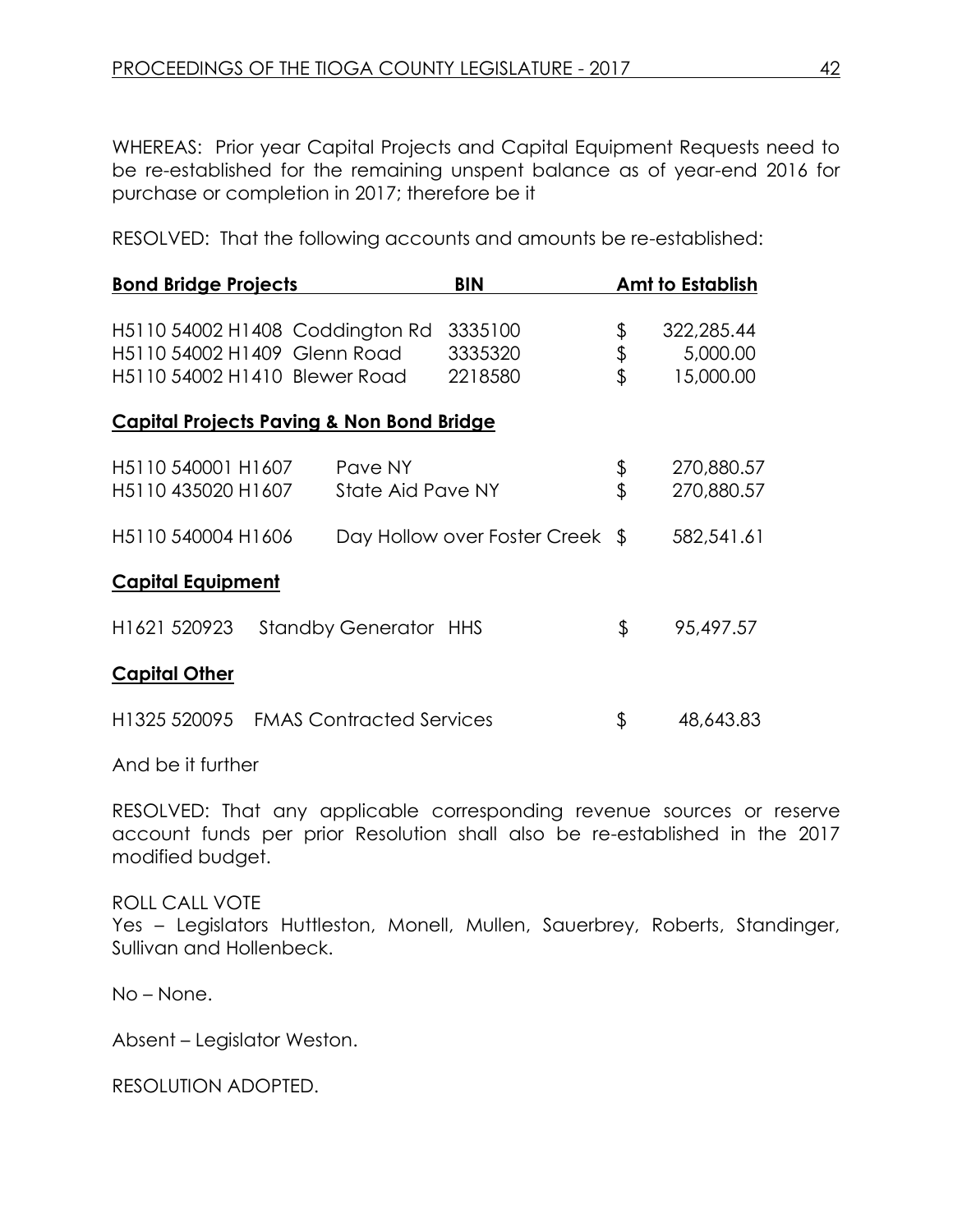Legislator Standinger moved for the adoption of the following resolution, seconded by Legislator Monell.

| REFERRED TO: | <b>HEALTH &amp; HUMAN SERVICES COMMITTEE</b><br><b>FINANCE COMMITTEE</b> |
|--------------|--------------------------------------------------------------------------|
|              | --------------------                                                     |

| RESOLUTION NO. 34-17 | <b>RE-ESTABLISH PRIOR YEAR</b> |
|----------------------|--------------------------------|
|                      | <b>GRANTS FOR HHS</b>          |

WHEREAS: Prior Year Grant Funds need to be re-established for the remaining unspent balance as of year-end 2016 for purchase or completion in 2017; therefore be it

RESOLVED: That the following HHS accounts and amounts be re-established and the 2017 budget be amended:

| <b>MENTAL HEALTH -Reso 83-16 Suicide Coalition</b>                       |               | <b>Amount to Re-Establish</b> |  |
|--------------------------------------------------------------------------|---------------|-------------------------------|--|
| A4322 540010 Advertising                                                 |               | 600.00                        |  |
| A4322 540130 Contracts                                                   |               | 100.00                        |  |
| A4322 540360 Meals/Food                                                  |               | 56.35                         |  |
| A4322 540485 Printing /Paper                                             |               | 31.68                         |  |
| A4322 540640 Supplies                                                    |               | 741.86                        |  |
| A4322 540733 Training                                                    |               | 417.00                        |  |
| A4322 427051 Gifts & Donations                                           | ももまままま        | 1,946.89                      |  |
| <u>PUBLIC HEALTH -Reso 137-16 Tioga Smiles Flouride Varnish Services</u> |               |                               |  |
| A4064 540640 Dental Services -Supplies                                   | \$            | 4,491.15                      |  |
| A4064 422800 Grants-Community Foundation-Pickert                         | \$            | 4,491.15                      |  |
| <b>PUBLIC HEALTH -Reso 135-16 Child Passenger Safety</b>                 |               |                               |  |
| A4012 540640 Health Education-Supplies                                   | $\frac{6}{3}$ | 4,950.00                      |  |
| A4012 422800 Grants-Community Foundation-Meltzer                         |               | 4,950.00                      |  |
| PUBLIC HEALTH -Reso 136-16 Child Passenger Safety                        |               |                               |  |
| A4012 540640 Health Education-Supplies                                   |               | 3,577.96                      |  |
| A4012 422800 Grants-Community Foundation-Hooker                          | $\frac{1}{2}$ | 3,577.96                      |  |
| <b>TRANSPORTATION - Reso 113-16 Mobility Management</b>                  |               |                               |  |
| A5630 540140 Transportation-Contracting Services                         | $\frac{4}{3}$ | 310,298.00                    |  |
| A 5630 440900 Federal Aid - Transportation                               |               | 276.042.02 A5630              |  |
| 430900 State Aid-Transportation                                          | \$            | 34,255.98                     |  |

And be it further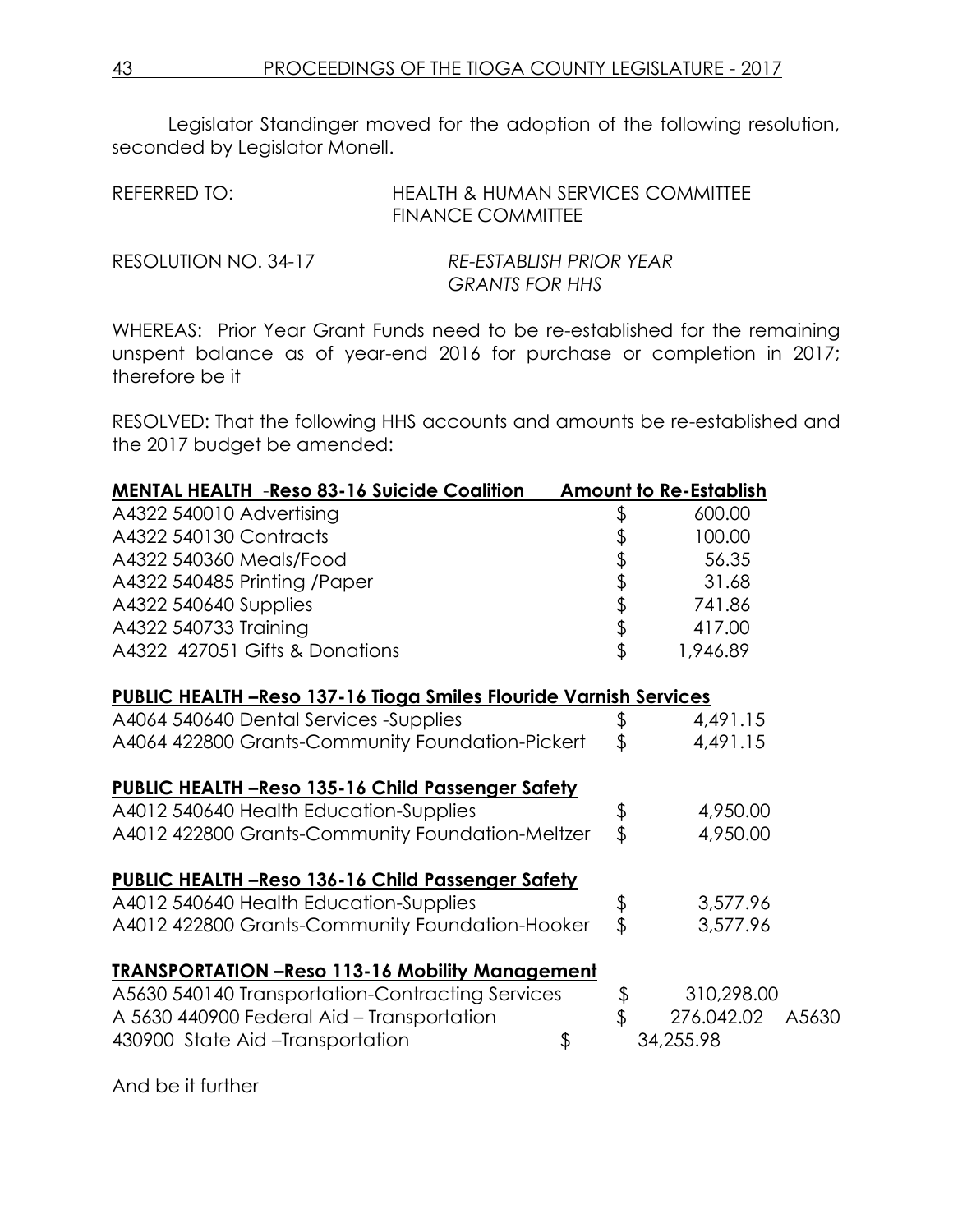RESOLVED: That any applicable corresponding revenue sources or reserve account funds per prior Resolution shall also be re-established in the 2017 modified budget.

ROLL CALL VOTE

Yes – Legislators Huttleston, Monell, Mullen, Sauerbrey, Roberts, Standinger, Sullivan and Hollenbeck.

No – None.

Absent – Legislator Weston.

RESOLUTION ADOPTED.

Legislator Monell moved for the adoption of the following resolution, seconded by Legislator Sullivan.

REFERRED TO: FINANCE COMMITTEE

RESOLUTION NO. 35-17 *RE-ESTABLISH PRIOR YEAR GRANTS FOR 2017*

WHEREAS: Prior Year Grant Funds need to be re-established for the remaining unspent balance as of year-end 2016 for purchase or completion in 2017; therefore be it

RESOLVED: That the following accounts and amounts are re-established and the 2017 budget is amended:

| ILS - Reso 41-16 Indigent Legal Services | <b>Amount to Re-Establish</b> |
|------------------------------------------|-------------------------------|
|                                          |                               |
| A1173 510010 Full Time Salary            | \$<br>22,418.96               |
| A1173 510020 Part Time Salary            | 24,906.77                     |
| A1173 520200 Office Equipment            | \$<br>1,405.68                |
| A1173 540040 Books                       | \$<br>1,286.09                |
| A1173 540140 Contracting Services        | \$<br>6,382.01                |
| A1173 540280 Investigations              | \$<br>2,050.00                |
| A1173 540320 Leased Services/Equipment   | 300.00                        |
| A1173 540420 Office Supplies             | \$<br>3,702.21                |
| A1173 540480 Postage                     | 100.00                        |
| A1173 540620 Software                    | \$<br>2,473.27                |
| A1173 540700 Transcripts                 | \$<br>418.00                  |
| A1173 540733 Training                    | \$<br>3,206.00                |
| A1173 583088 Social Security             | 3,278.84                      |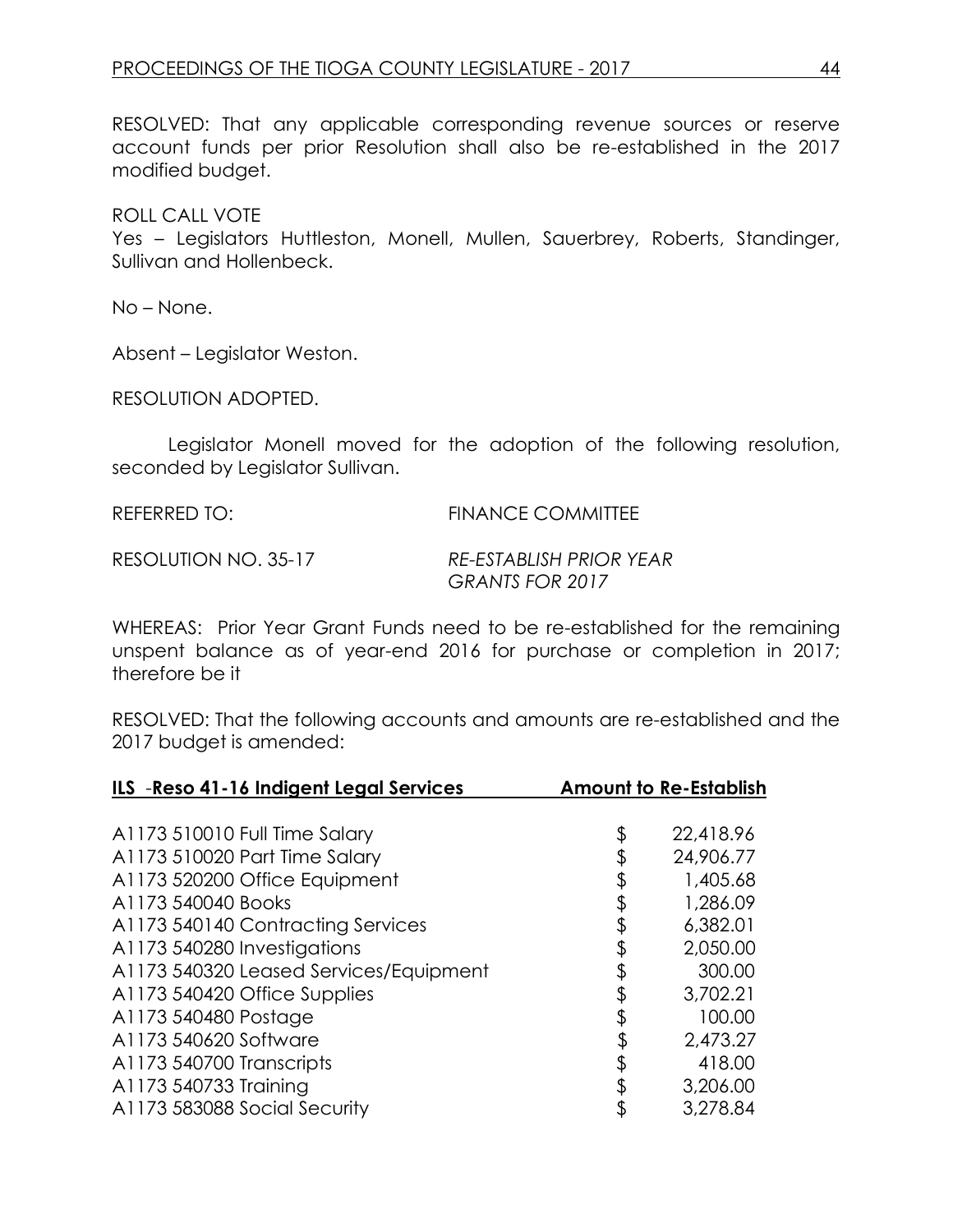45 PROCEEDINGS OF THE TIOGA COUNTY LEGISLATURE - 2017

| A1173 584088 Workers Comp                                                                                                        | \$             | 4,860.01                                 |
|----------------------------------------------------------------------------------------------------------------------------------|----------------|------------------------------------------|
| A1173 430260 State Aid Indigent Legal Service                                                                                    | \$             | 76,755.74                                |
| Fire-Reso 41-16 Interoperable Grant                                                                                              |                |                                          |
| 520230<br>A3415<br>Radio Equipment<br>A3415 540140<br><b>Contracting Services</b><br>A3415 433063 State Aid -Interoperable Grant | \$<br>\$<br>\$ | 915,538.48<br>235,950.46<br>1,151,488.84 |
| <u>Emergency Management-Reso 216-16 SHSP 16</u>                                                                                  |                |                                          |
| A3360 520130 Equipment (not car)<br>A3360 433566 State Aid SHSP 16<br>A3360 433565 State Aid SHSP 15                             | \$<br>\$<br>\$ | 54,625.32<br>52,500.00<br>2,125.32       |
| <b>Economic Development-New York Main Street</b>                                                                                 |                | <b>Amount to Re-Establish</b>            |
| CE8510 540487 Program Expenses<br>CE8510 439900- State Aid NY Main Street Program                                                | \$<br>\$       | 197,925.50<br>197,925.50                 |

And be it further

RESOLVED: That any applicable corresponding revenue sources or reserve account funds per prior Resolution shall also be re-established in the 2017 modified budget.

#### ROLL CALL VOTE

Yes - Legislators Huttleston, Monell, Mullen, Sauerbrey, Roberts, Standinger, Sullivan and Hollenbeck.

No – None.

Absent – Legislator Weston.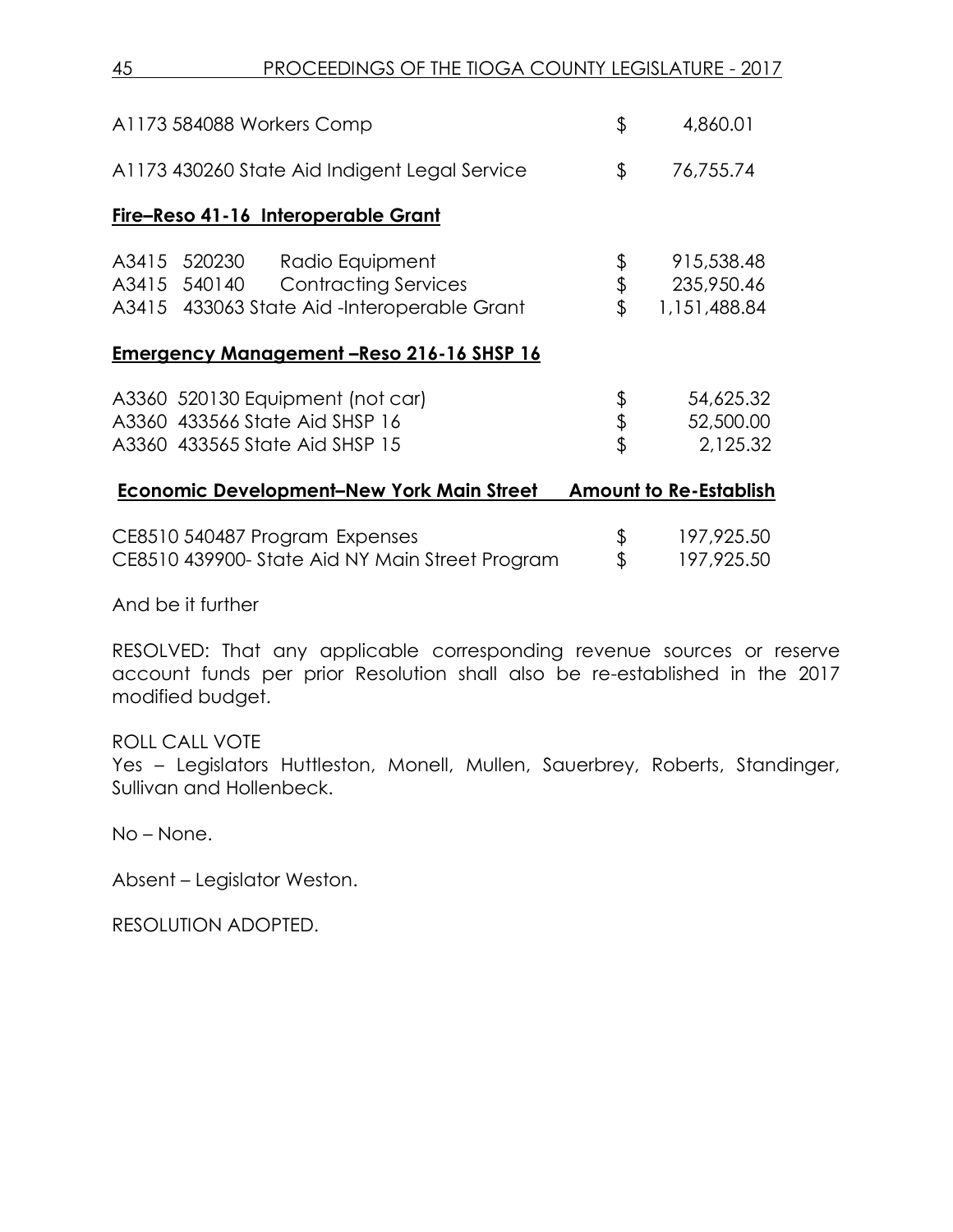Legislator Sullivan moved for the adoption of the following resolution, seconded by Legislator Monell.

REFERRED TO: **INFORMATION TECHNOLOGY** 

RESOLUTION NO. 36-17 *AUTHORIZE MULTI-YEAR PREPAYMENT OF MAINTENANCE AGREEMENTS TO ACHIEVE SAVINGS*

WHEREAS: The County Information Technology and Communication Services department regularly pays multiple service and maintenance contracts annually; and

WHEREAS: The ITCS department has identified cost savings and discounts that are available if the County agrees to pre-pay these support agreements in advance; and

WHEREAS: The ITCS department has identified the following contracts meeting the criteria of eligibility for multi-year cost savings:

- Dell Compellent data storage system
- Barracuda network protection devices
- VMware software
- Cisco network support (SmartNET)
- Computer antivirus software
- Microsoft licensing
- ShoreTel phone system support

### therefore be it

RESOLVED: That the Tioga County Legislature authorizes the ITCS Director to engage in multi-year contracts pre-paying these amounts against future budget years for the above-listed items when appropriate to achieve cost savings after review by the County Attorney and when approved as a part of the ITCS annual budget; and be it further

RESOLVED: That the funds for the above contracts are paid from the budget lines A1680 540350, A1680 540620 and A1680 540661 accounts in terms not to exceed a maximum of five years in length; and be it further

RESOLVED: That the ITCS Director shall track the savings achieved for reporting as requested.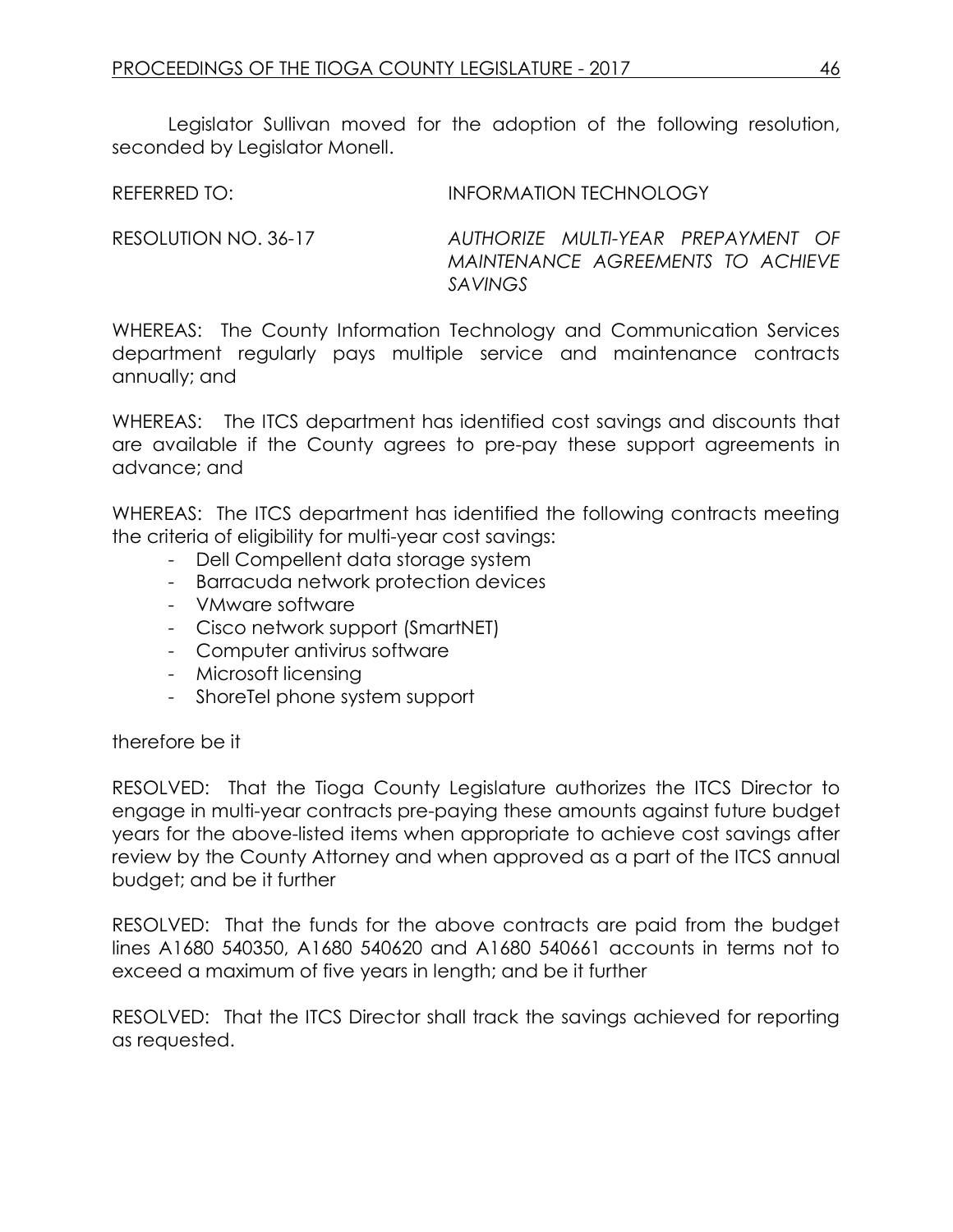Yes – Legislators Huttleston, Monell, Mullen, Sauerbrey, Roberts, Standinger, Sullivan and Hollenbeck.

No – None.

Absent – Legislator Weston.

RESOLUTION ADOPTED.

Legislator Monell moved for the adoption of the following resolution, seconded by Legislator Sullivan.

REFERRED TO: FINANCE/LEGAL

RESOLUTION NO. 37-17 *ACCEPT INDIGENT LEGAL SERVICES AWARD AND AMEND BUDGET*

WHEREAS: The Assigned Counsel Administrator's Office has been awarded an Indigent Legal Services Grant (C600049) in the amount of \$61,902; and

WHEREAS: This funding now needs to be appropriated; and

WHEREAS: Part of this funding in the amount of \$29,518 has already been appropriated in the 2017 budget process, therefore be it

RESOLVED: That the remaining ILS Grant of \$32,384.00 be appropriated and the 2017 Budget be amended as follows:

| Expense Account: A 1173 510010 Full Time Salary | \$19,053.00 |
|-------------------------------------------------|-------------|
| A 1173 510020 Part Time Salary                  | \$13,331.00 |

ROLL CALL VOTE

Yes - Legislators Huttleston, Monell, Mullen, Sauerbrey, Roberts, Standinger, Sullivan and Hollenbeck.

No – None.

Absent – Legislator Weston.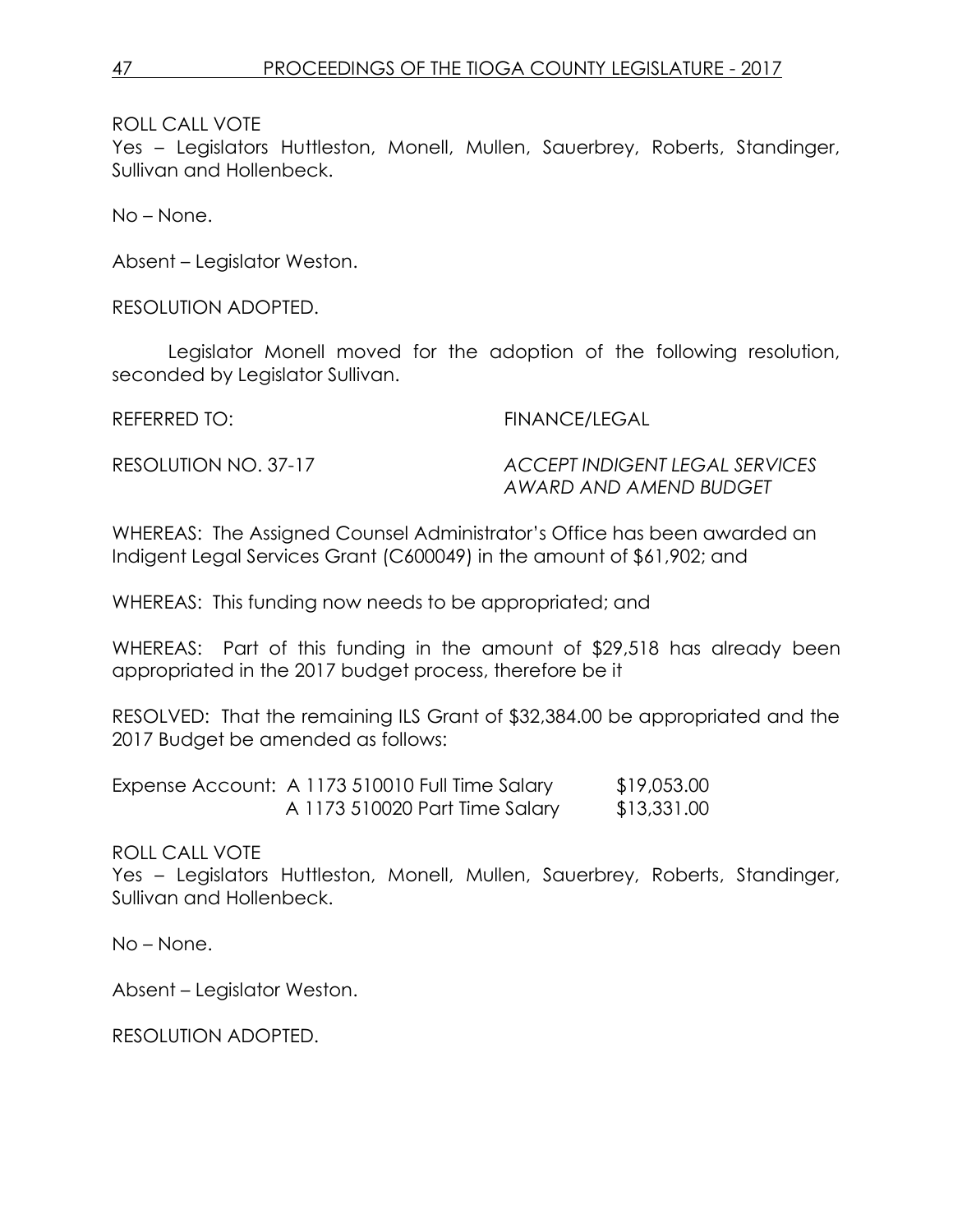Legislator Monell moved for the adoption of the following resolution, seconded by Leaislator Mullen.

REFERRED TO: FINANCE/LEGAL

RESOLUTION NO. 38-17 *APPLY FOR INDIGENT LEGAL SERVICES GRANT*

WHEREAS: The New York State Office Of Indigent Legal Services has made available to Tioga County a three year, non-competitive grant totaling \$61,902 to improve the quality of Indigent legal services provided under Article 18-B of the County Law; and

WHEREAS: Tioga County realizes the importance of providing quality representation to indigent individuals; and

WHEREAS: The grant funds will be used:

- 1. To partially fund the position of Part Time Paralegal for the Public Defender's Office.
- 2. To partially fund the position of Family Court Public Defender.
- 3. To partially fund the on-line research tool for Public Defender's Office.
- 4. To fund the annual support for the PDCMS system.

ROLL CALL VOTE

Yes – Legislators Huttleston, Monell, Mullen, Sauerbrey, Roberts, Standinger, Sullivan and Hollenbeck.

No – None.

Absent – Legislator Weston.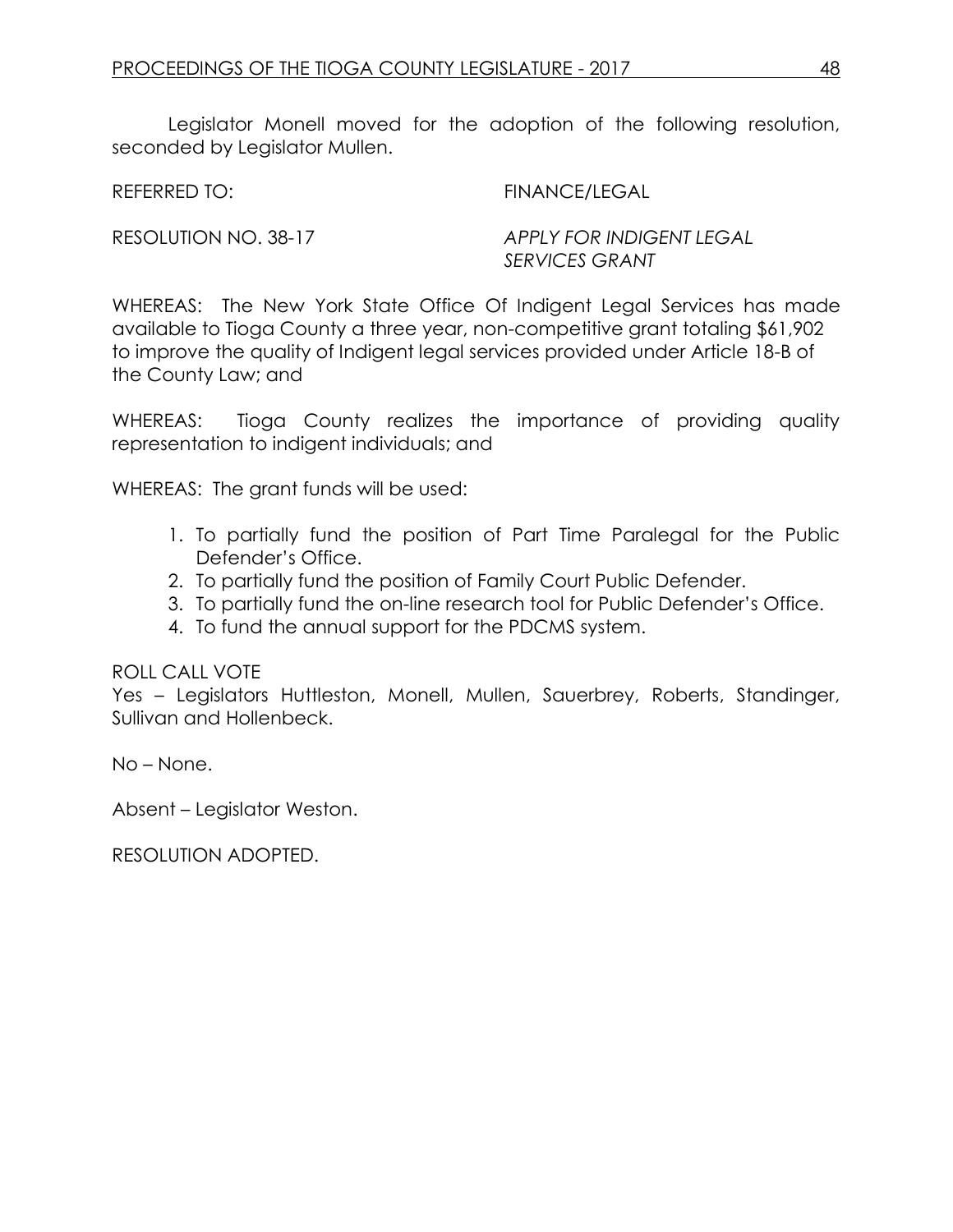Legislator Roberts moved for the adoption of the following resolution, seconded by Legislator Huttleston.

REFERRED TO: PUBLIC WORKS COMMITTEE

RESOLUTION NO. 39-17 *AUTHORIZING THE IMPLEMENTATION AND FUNDING IN THE FIRST INSTANCE 100% OF THE FEDERAL AID AND STATE "MARCHISELLI" PROGRAM-AID ELIGIBLE COSTS OF A TRANSPORTATION FEDERAL-AID PROJECT AND APPROPRIATING FUNDS*

WHEREAS: A project for the Tioga County Bridge Maintenance Program – Phase 3 - (FFY 17), PIN 9753.99 (the "Project") is eligible for funding under Title 23 US Code, as amended, that calls for the apportionment of the costs of such program to be borne at the ratio of 80% Federal funds and 20% non-Federal funds; and

WHEREAS: The County of Tioga desires to advance the Project by making a commitment of 100% of the Federal and non-Federal share of the costs of the Preliminary Engineering and Design (Phases 1 – 4) work;

NOW THEREFORE, the Tioga County Legislature, duly convened does hereby

RESOLVED: That the Tioga County Legislature hereby approves the abovesubject project; and it is hereby further

RESOLVED: That the Tioga County Legislature hereby authorizes the County of Tioga to pay in the first instance 100% of the Federal and non-Federal share of the cost of the Preliminary Engineering and Design (Phases 1 – 4) work for the Project or portions thereof; and it is hereby further

RESOLVED: That the sum of \$15,000 is hereby appropriated from the Bridge Projects Account D5110.540050; and made available to cover the cost of participation in the above phase of the Project; and it is hereby further

RESOLVED: That in the event the full Federal and non-Federal share costs of the project exceeds the amount appropriated above, the Tioga County Legislature shall convene as soon as possible to appropriate said excess amount immediately upon notification by the New York State Department of Transportation thereof, and it is hereby further

RESOLVED: That the Chair of the Tioga County Legislature be and is hereby authorized to execute all necessary Agreements, certifications or reimbursement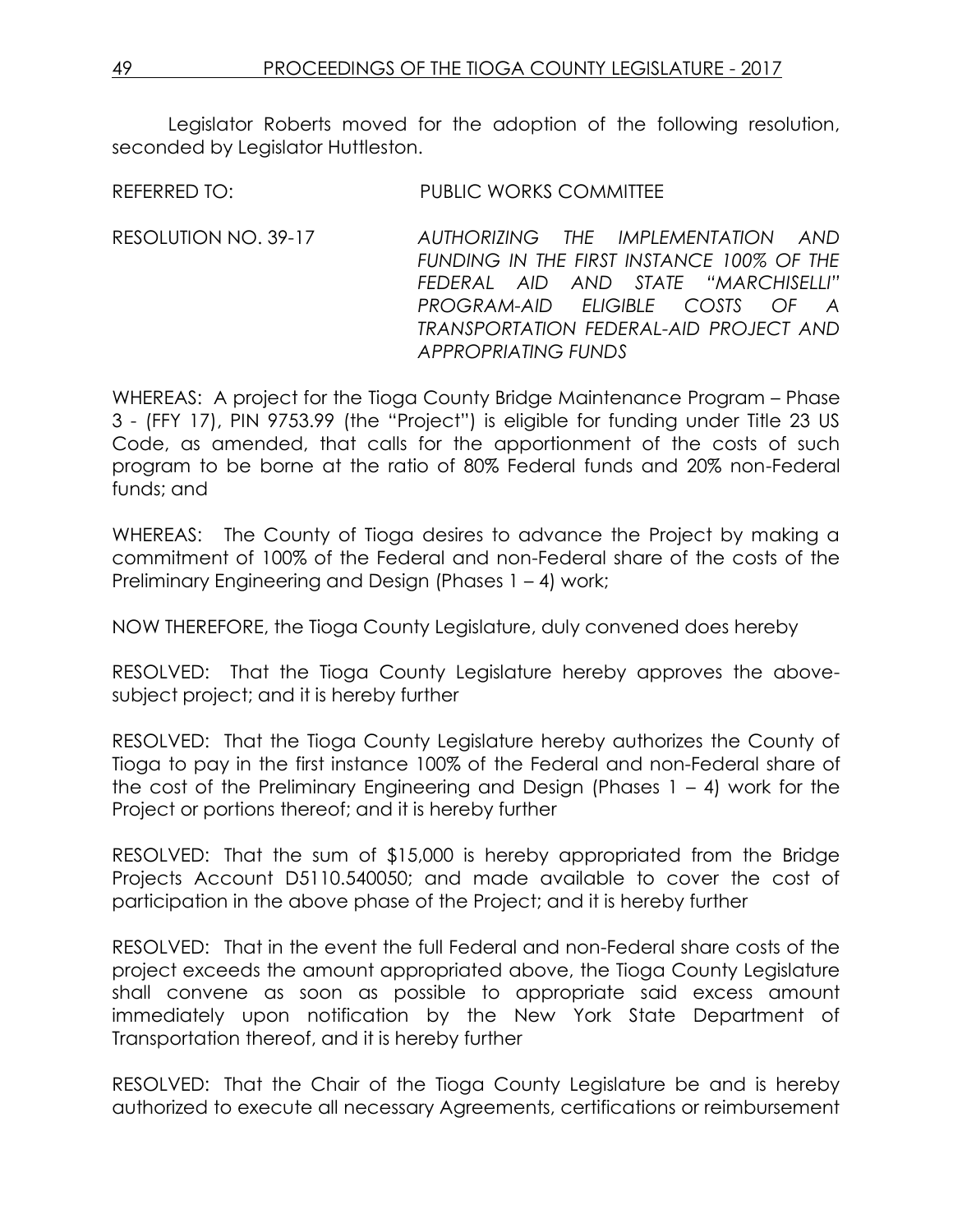requests for Federal Aid and/or Marchiselli Aid on behalf of the County of Tioga with the New York State Department of Transportation in connection with the advancement or approval of the Project and providing for the administration of the Project and the municipality's first instance funding of project costs and permanent funding of the local share of federal-aid and state-aid eligible Project costs and all Project costs within appropriations therefore that are not so eligible, and it is hereby further

RESOLVED: That a certified copy of this resolution be filed with the New York State Commissioner of Transportation by attaching it to any necessary Agreement in connection with the Project, and it is hereby further

RESOLVED: That this Resolution shall take effect immediately.

ROLL CALL VOTE

Yes – Legislators Huttleston, Monell, Mullen, Sauerbrey, Roberts, Standinger, Sullivan and Hollenbeck.

No – None.

Absent – Legislator Weston.

RESOLUTION ADOPTED.

Legislator Roberts moved for the adoption of the following resolution, seconded by Legislator Sullivan.

REFERRED TO: PUBLIC WORKS COMMITTEE

RESOLUTION NO. 40-17 *AUTHORIZING THE IMPLEMENTATION AND FUNDING IN THE FIRST INSTANCE 100% OF THE FEDERAL AID AND STATE "MARCHISELLI" PROGRAM-AID ELIGIBLE COSTS OF A TRANSPORTATION FEDERAL-AID PROJECT AND APPROPRIATING FUNDS*

WHEREAS: A project for the resurfacing of Pennsylvania Avenue from Beach Road to the PA State Line, Town of Owego, Tioga County, PIN 9754.16 (the Project) is eligible for funding under Title 23 U.S. Code, as amended that calls for the apportionment of the costs of such program to be borne at the ratio of 80% Federal Funds and 20% non-Federal Funds; and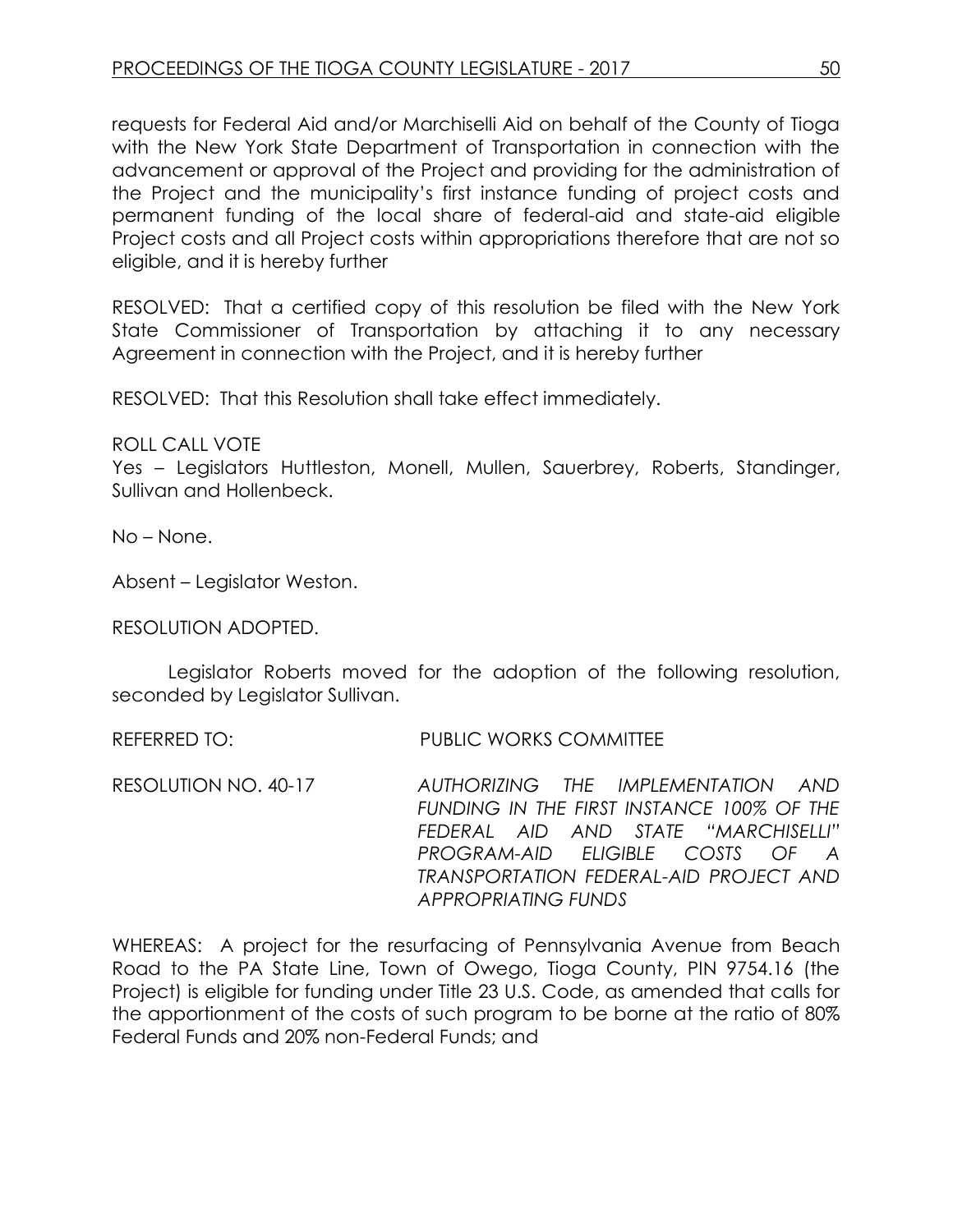WHEREAS: The County of Tioga desires to advance the Project by making a commitment of 100% of the Federal and non-Federal share of the costs of the Construction and Construction Supervision and Inspection work.

NOW, THEREFORE, the Tioga County Legislature, duly convened does hereby

RESOLVED: That the Tioga County Legislature hereby approves the abovesubject project; and it is hereby further

RESOLVED: That the Tioga County Legislature hereby authorized the County of Tioga to pay in the first instance 100% of the Federal and non-Federal share of the cost of the Construction and Construction Supervision and Inspection work for the Project or portions thereof; and it is hereby further

RESOLVED: That the sum of \$925,000 is hereby appropriated from the Pennsylvania Avenue Pavement Rehabilitation account H5110 540001 H1708 and made available to cover the costs of participation in the above phases of the Project; and it is hereby further

RESOLVED: That in the event the full Federal and non-Federal share costs of the project exceeds the amount appropriated above, the Tioga County Legislature shall convene as soon as possible to appropriate said excess amount immediately upon notification by the New York State Department of Transportation thereof, and it is hereby further

RESOLVED: That the Chair of the Tioga County Legislature be and is hereby authorized to execute all necessary Agreements, certifications or reimbursement requests for Federal Aid and/or Marchiselli Aid on behalf of the County of Tioga with the New York State Department of Transportation in connection with the advancement or approval of the Project and providing for the administration of the Project and the municipality's first instance funding of project costs and permanent funding of the local share of federal-aid and state-aid eligible Project costs and all Project costs within appropriations therefore that are not so eligible, and it is hereby further

RESOLVED: That a certified copy of this resolution be filed with the New York State Commissioner of Transportation by attaching it to any necessary Agreement in connection with the Project, and it is hereby further

RESOLVED: That this Resolution shall take effect immediately.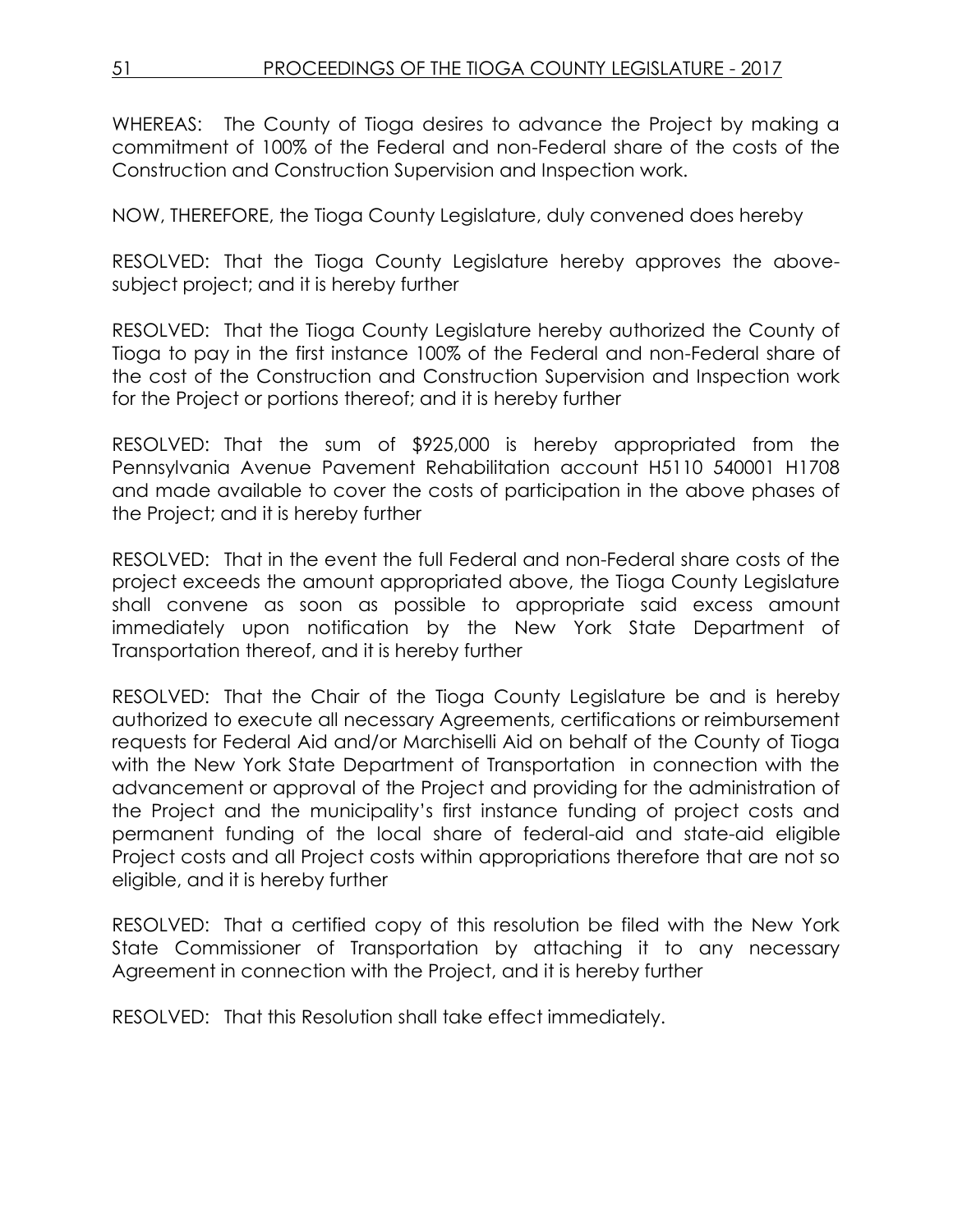Yes – Legislators Huttleston, Monell, Mullen, Sauerbrey, Roberts, Standinger, Sullivan and Hollenbeck.

No – None.

Absent – Legislator Weston.

RESOLUTION ADOPTED.

Legislator Roberts moved for the adoption of the following resolution, seconded by Legislator Sullivan.

REFERRED TO: PUBLIC WORKS COMMITTEE

RESOLUTION NO. 41-17 *AWARD DESIGN SERVICES TO MCFARLAND JOHNSON FOR PHASE 3 OF BRIDGE PREVENTATIVE MAINTENANCE PROJECT PIN 9753.99*

WHEREAS: The Preventative Maintenance Bridge Program has been placed on the FHWA Program and will have several phases; and

WHEREAS: McFarland Johnson, Binghamton NY did the design for Phase I and Phase II for this project; and

WHEREAS: The Commissioner of Public Works received a Phase 3 proposal for design services for this project from McFarland Johnson, Binghamton NY; and

WHEREAS: The proposal for this bridge came in at \$20,299; therefore be it

RESOLVED: That the Tioga County Legislature award the design services contract for Phase 3 of the Preventative Maintenance Project to McFarland Johnson, Binghamton NY not to exceed \$20,299 to be paid out of the Bridge Projects Account D5110.540050

#### ROLL CALL VOTE

Yes – Legislators Huttleston, Monell, Mullen, Sauerbrey, Roberts, Standinger, Sullivan and Hollenbeck.

No – None.

Absent – Legislator Weston.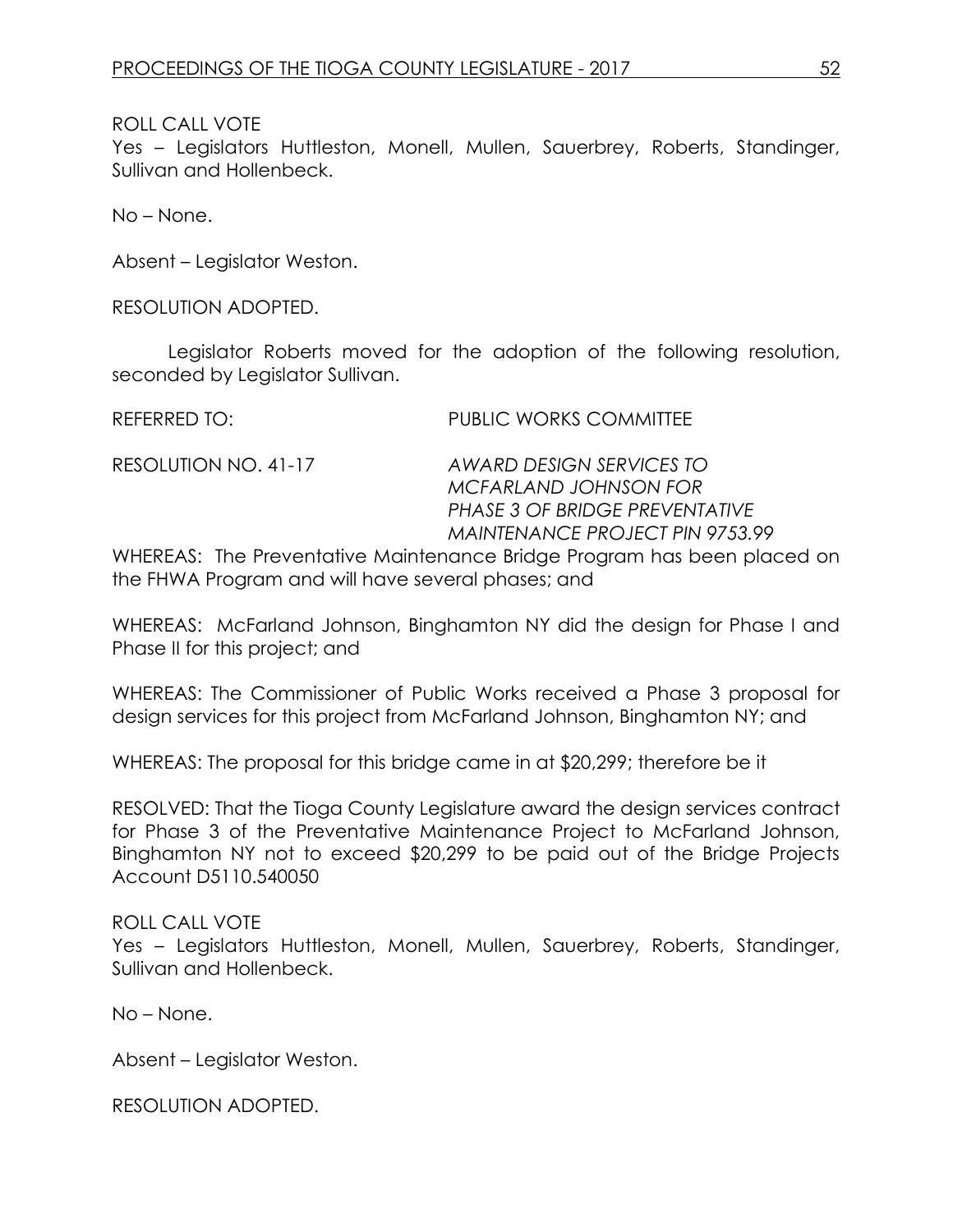Legislator Roberts moved for the adoption of the following resolution, seconded by Legislator Sullivan.

REFERRED TO: PUBLIC WORKS

RESOLUTION NO. 42-17 *AWARD REPAIR OF THE HVAC UNIT AT THE RONALD E. DOUGHERTY COUNTY OFFICE BUILDING*

WHEREAS: Two compressors in the HVAC unit at the Ronald E. Dougherty County Office Building located at 56 Main Street have failed; and

WHEREAS: The Commissioner of Public Works received proposals for the repair of this HVAC unit; and

WHEREAS: The proposals were received as follows:

Trane U.S. Inc. \$13,443.00 TCR Specialty Contracting Services \$14,615.00

And

WHEREAS: The Commissioner of Public Works reviewed the proposals and determined that TCR Specialty Contracting Services proposal included new R22 refrigerant gas and was a better warranty; therefore be it

RESOLVED: That the Tioga County Legislature award the repair to TCR Specialty Contracting Services, Owego, NY not to exceed \$14,615.00 to be paid out of A1620 (Org) 540140 (Object).

ROLL CALL VOTE

Yes – Legislators Huttleston, Monell, Mullen, Sauerbrey, Roberts, Standinger, Sullivan and Hollenbeck.

No – None.

Absent – Legislator Weston.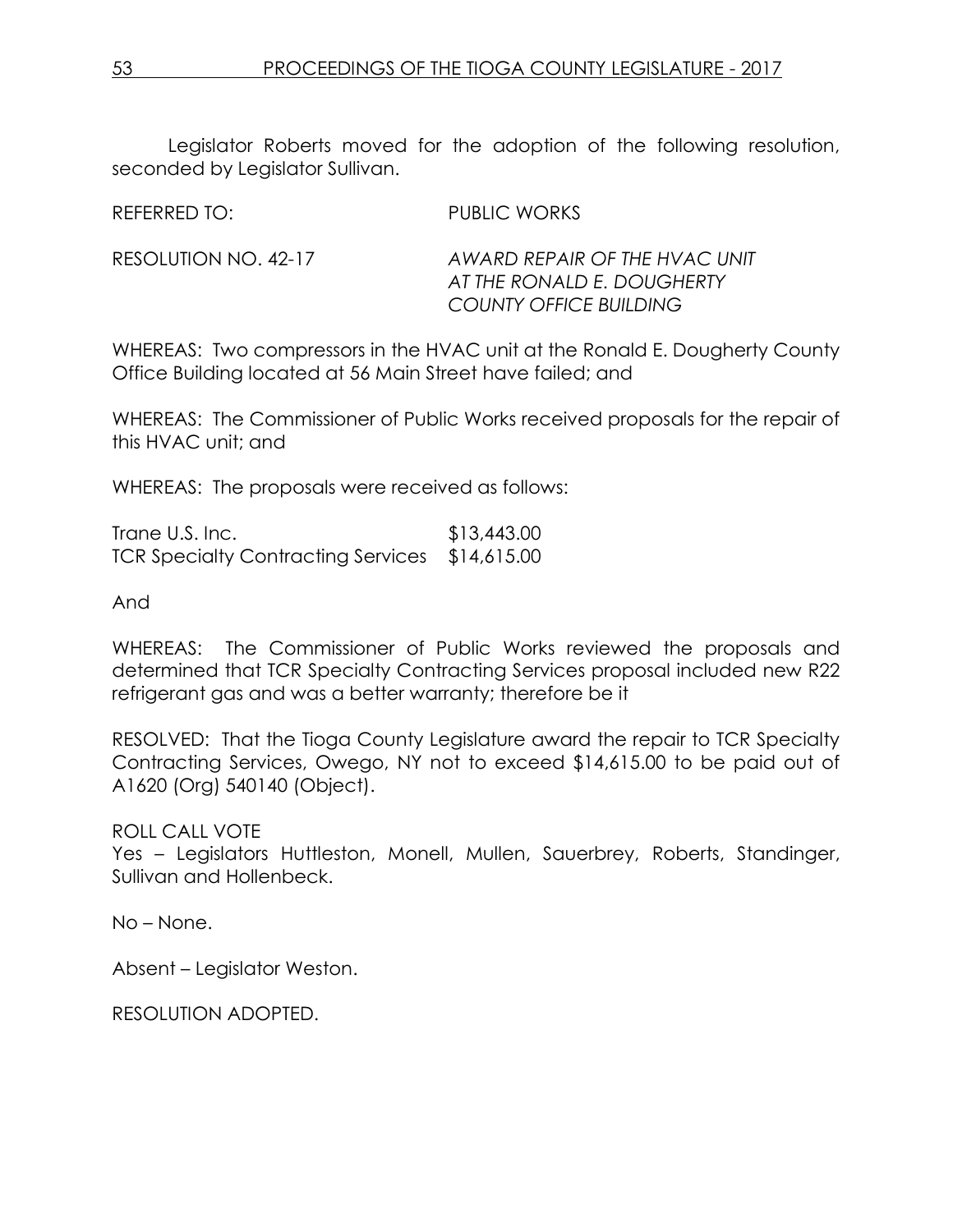Legislator Monell moved for the adoption of the following resolution, seconded by Leaislator Mullen.

| <b>PUBLIC SAFETY COMMITTEE</b><br>REFERRED TO: |
|------------------------------------------------|
|------------------------------------------------|

RESOLUTION NO. 43-17 *URGING NEW YORK STATE TO FUND PROBATION DEPARTMENTS AND OTHER IMPACTED COUNTY DEPARTMENTS AND AGENCIES THE FULL COSTS ASSOCIATED WITH RAISING THE AGE OF CRIMINAL RESPONSIBILITY TO 18 YEARS OF AGE.*

WHEREAS: Governor Cuomo signed Executive Order 131 on April 9, 2014 to establish the Commission on Youth, Public Safety and Justice instructing the Commission to develop a concrete plan to raise the age of criminal responsibility in New York State and make specific recommendations on how the juvenile and criminal justice systems can better serve youth, improve outcomes and protect communities; and

WHEREAS: The Commission completed its report on December 31, 2014 recommending raising the age of criminal responsibility from age 16 to age 18 over a two year period to be completed in a phased in approach; and

WHEREAS: Division of Criminal Justice Statistics reveal the number of arrests among 16 and 17 year olds statewide in calendar year 2015 was 27,281 and that under the proposed change these youth will now be shifted from the criminal courts to local Probation Departments for Intake and Diversion services; and

WHEREAS: The Governor's proposal recommends that the violation level offenses of Harassment, 2nd Degree and Disorderly Conduct shall also be diverted to Probation Departments for Intake and Adjustment services, thus adding substantially to the workload of Probation staff; and

WHEREAS: The Governor's proposal recommends Probation Departments provide a continuum of diversion services that range from minimal intervention for low risk youth and evidence based service for high risk youth; and

WHEREAS: Probation Departments will not be able to absorb the influx of youth requiring Intake and Diversion services at current staffing levels and will require additional staff to perform these duties; and

WHEREAS: These added burdens to county Probation Departments come as the state share of probation costs has fallen from 46.5% in 1990 to 9% in 2016; and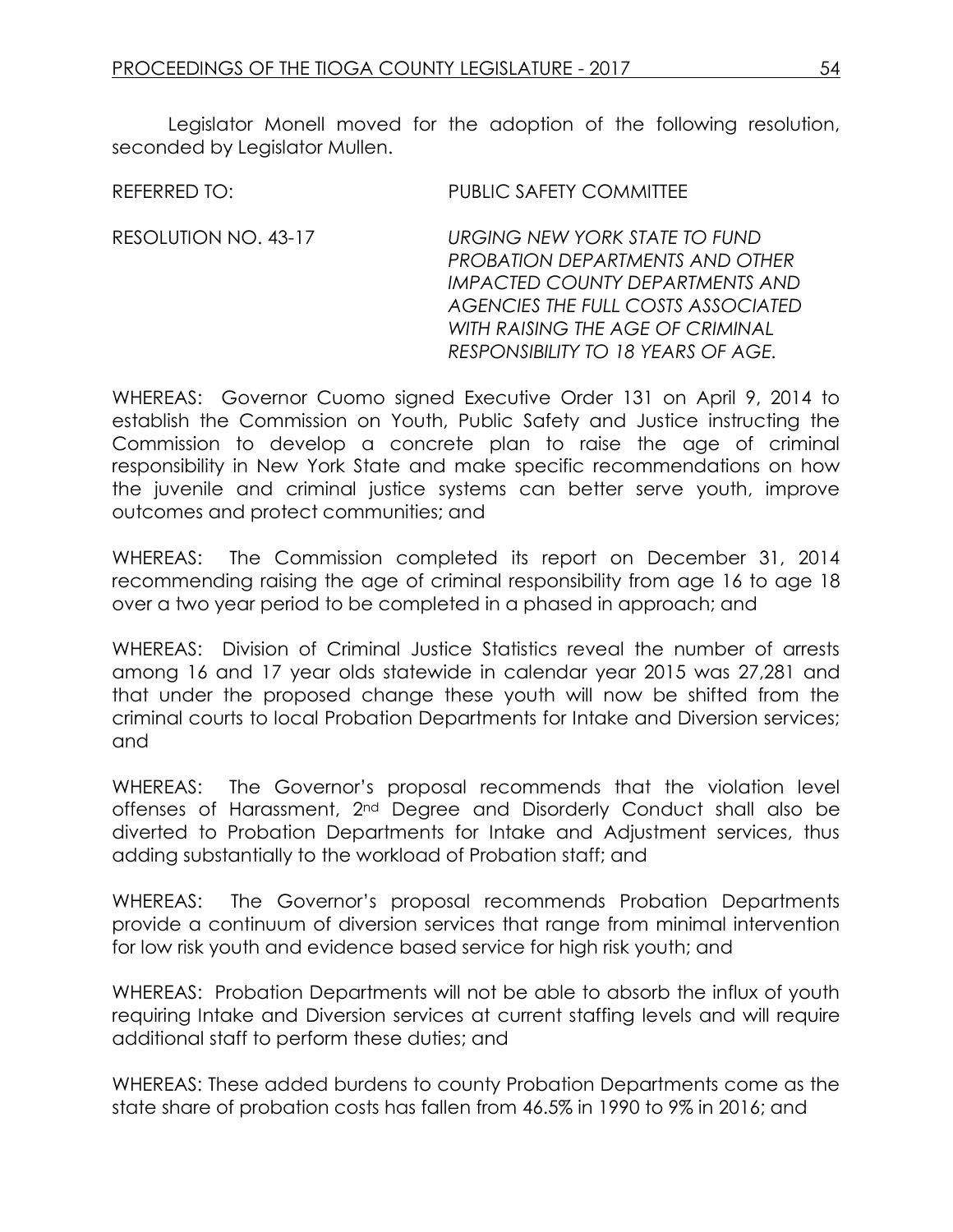WHEREAS: Other County Departments and agencies may be similarly affected by the increase in the age of criminal responsibility in areas that range from juvenile detention to community support services, and do not have alternative sources of income to support the cost of additional responsibilities and services, and

WHEREAS: Counties cannot absorb the financial cost associated with raising the age without 100% funding of the additional staff and services required by the Governor's proposal; and

WHEREAS: The funding proposal stipulates that only counties who do not exceed the 2% tax cap and can demonstrate to the Division of Budget that funding related services is a fiscal hardship may apply for a waiver of the local share requirement of an expense otherwise incurred; now therefore be it

### RESOLVED: As follows:

Section 1. That the Tioga County Legislature insists the State Legislature enact legislation that fully, permanently and unambiguously obligates the State to pay for 100% of all new costs incurred by Probation Departments and other county departments and agencies affected by raising the age of criminal responsibility; and

Section 2. That language be included to set aside designated funds from which Counties can draw, eliminating the need for Counties to exceed their 2% tax cap; and

Section 3. That copies of this resolution be forwarded to Governor Andrew Cuomo, the Senate Majority and Minority Leaders, the Assembly Majority and Minority Leaders, Senator Akshar, Congressman Reed, Independent Democratic Conference Leader, County Legislative Chairs and NYSAC.

### ROLL CALL VOTE

Yes – Legislators Huttleston, Monell, Mullen, Sauerbrey, Roberts, Standinger, Sullivan and Hollenbeck.

No – None.

Absent – Legislator Weston.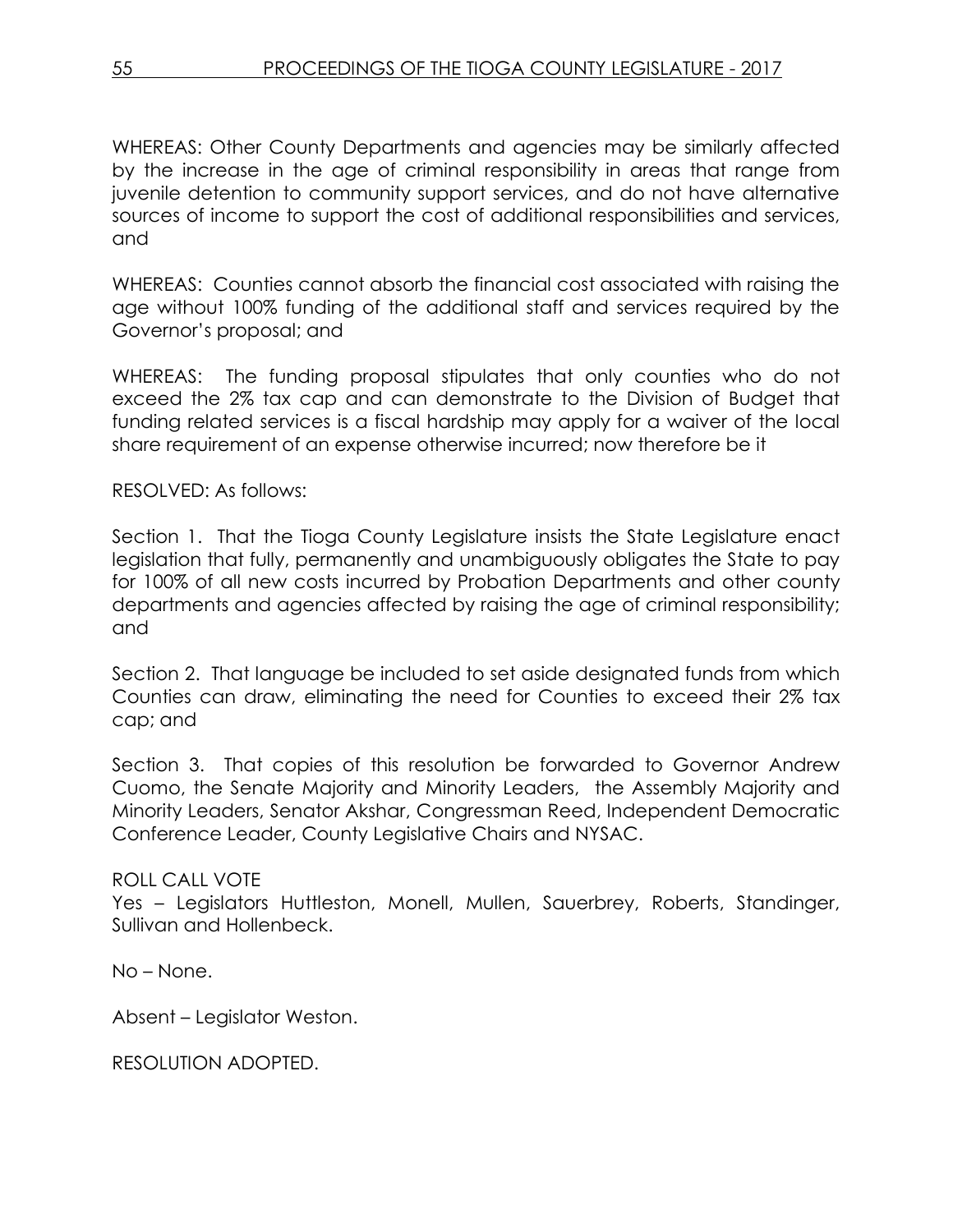Legislator Monell moved for the adoption of the following resolution, seconded by Legislator Hollenbeck.

| REFERRED TO:         | <b>FINANCE COMMITTEE</b> |
|----------------------|--------------------------|
| RESOLUTION NO. 44-17 | ERRONEOUS ASSESSMENT     |
|                      | <b>TOWN OF BARTON</b>    |

WHEREAS: An application for Corrected Tax Roll for the year 2017 indicates that parcel #10863 in the Town of Barton assessed to Baggerly, Phillis on the 2017 tax roll of the Town of Barton is erroneous in that the Exemption 41802 and Exemption 41803 were removed in error and the correct taxable value for town purposes should be \$100,795 and the correct taxable value for county purposes should be \$63,660; be it therefore

RESOLVED: That a new bill be issued to Baggerly, Phillis by the Town of Owego Tax Collector as follows:

|                    | Original Bill #1717 | Corrected Bill #1717 |
|--------------------|---------------------|----------------------|
| County             | \$1,076.40          | 645.84               |
| Recycle            | 49.72               | 29.83                |
| Town Wide          | 229.41              | 217.94               |
| Return School      | 906.15              | 906.15               |
| <b>Barton Fire</b> | 99.56               | 99.56                |
|                    | \$2,361.24          | \$1,899.32           |

And be it further

RESOLVED: That the erroneous town tax of \$11.47 be charged back to the Town of Barton; and be it further

RESOLVED: That the erroneous solid waste tax of \$19.89 be charged back to the Solid Waste Fund; and be it further

RESOLVED: That the erroneous county tax of \$430.56 be charged to the proper account in the records of the County Treasurer.

Legislator Monell made a motion to amend the above resolution, seconded by Legislator Hollenbeck and the changes are as follows:

Correct name is "Phyllis".

The first Resolved should read "Barton" not Owego.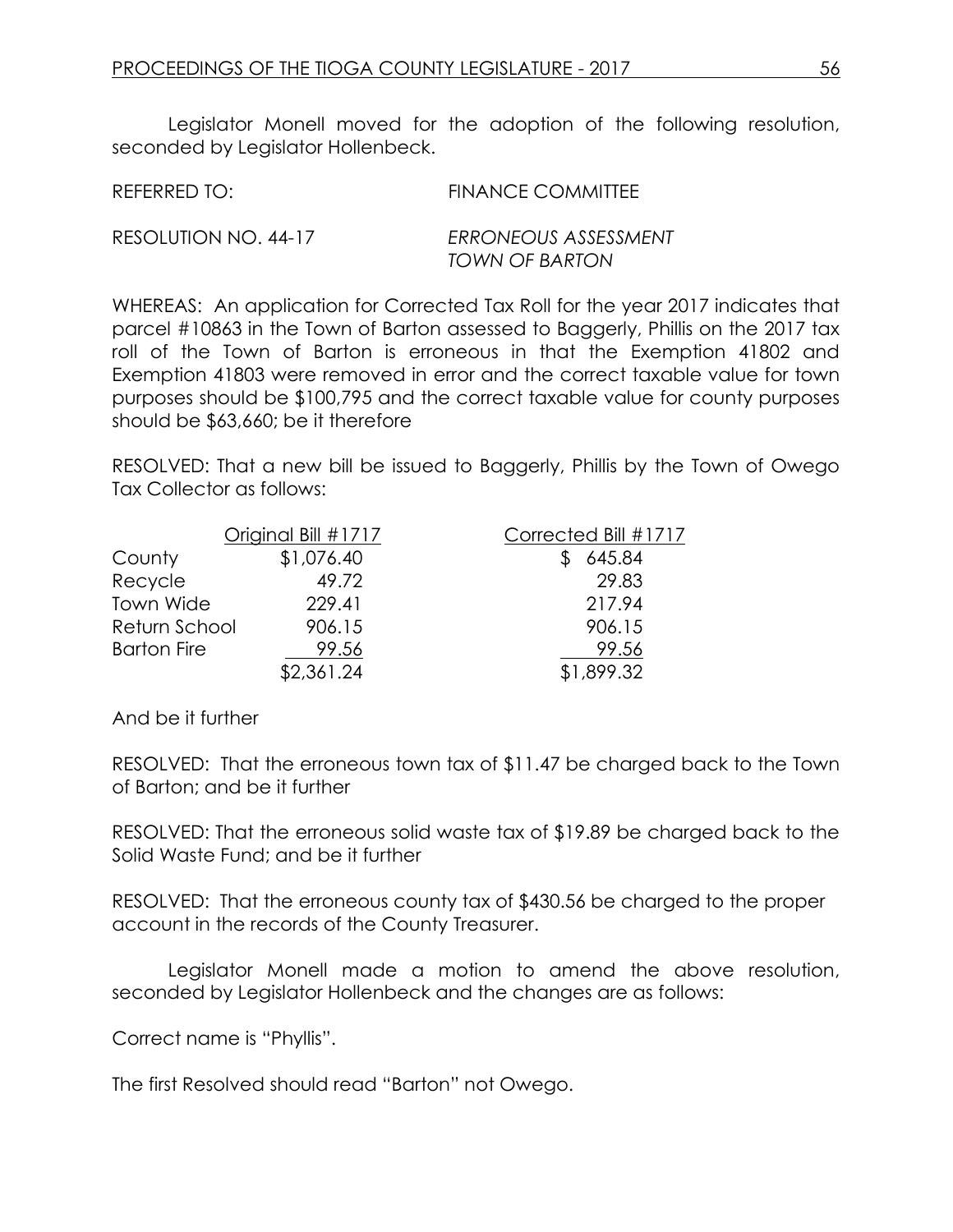ROLL CALL VOTE ON AMENDMENT

Yes - Legislators Huttleston, Monell, Mullen, Sauerbrey, Roberts, Standinger, Sullivan and Hollenbeck.

No – None.

Absent – Legislator Weston.

AMENDED RESOLUTION APPROVED.

#### ROLL CALL VOTE ON AMENDED RESOLUTION

Yes – Legislators Huttleston, Monell, Mullen, Sauerbrey, Roberts, Standinger, Sullivan and Hollenbeck.

No – None.

Absent – Legislator Weston.

RESOLUTION ADOPTED.

Legislator Monell moved for the adoption of the following resolution, seconded by Legislator Sullivan.

REFERRED TO: FINANCE COMMITTEE

| RESOLUTION NO. 45-17 | ERRONEOUS ASSESSMENT |
|----------------------|----------------------|
|                      | TOWN OF TIOGA        |

WHEREAS: An application for Corrected Tax Roll for the year 2017 indicates that parcel #2347 in the Town of Tioga assessed to Bishop, Travis & Jean Marie on the 2017 tax roll of the Town of Tioga is erroneous in that the mobile home was put on the wrong parcel and the correct taxable value for town and county purposes should be \$600; be it therefore

RESOLVED: That a new bill be issued to Bishop, Travis & Jean Marie by the Town of Tioga Tax Collector as follows:

|                     | Original Bill #172 | Corrected Bill #172 |
|---------------------|--------------------|---------------------|
| County              | \$196.70           | \$73.76             |
| Recycle             | 9.09               | 3.41                |
| Town Wide           | 80.53              | 30.20               |
| Tioga School Return | 300.53             | 112.70              |
| Tioga Fire          | 24.15              | 9.06                |
|                     | \$611.00           | \$229.13            |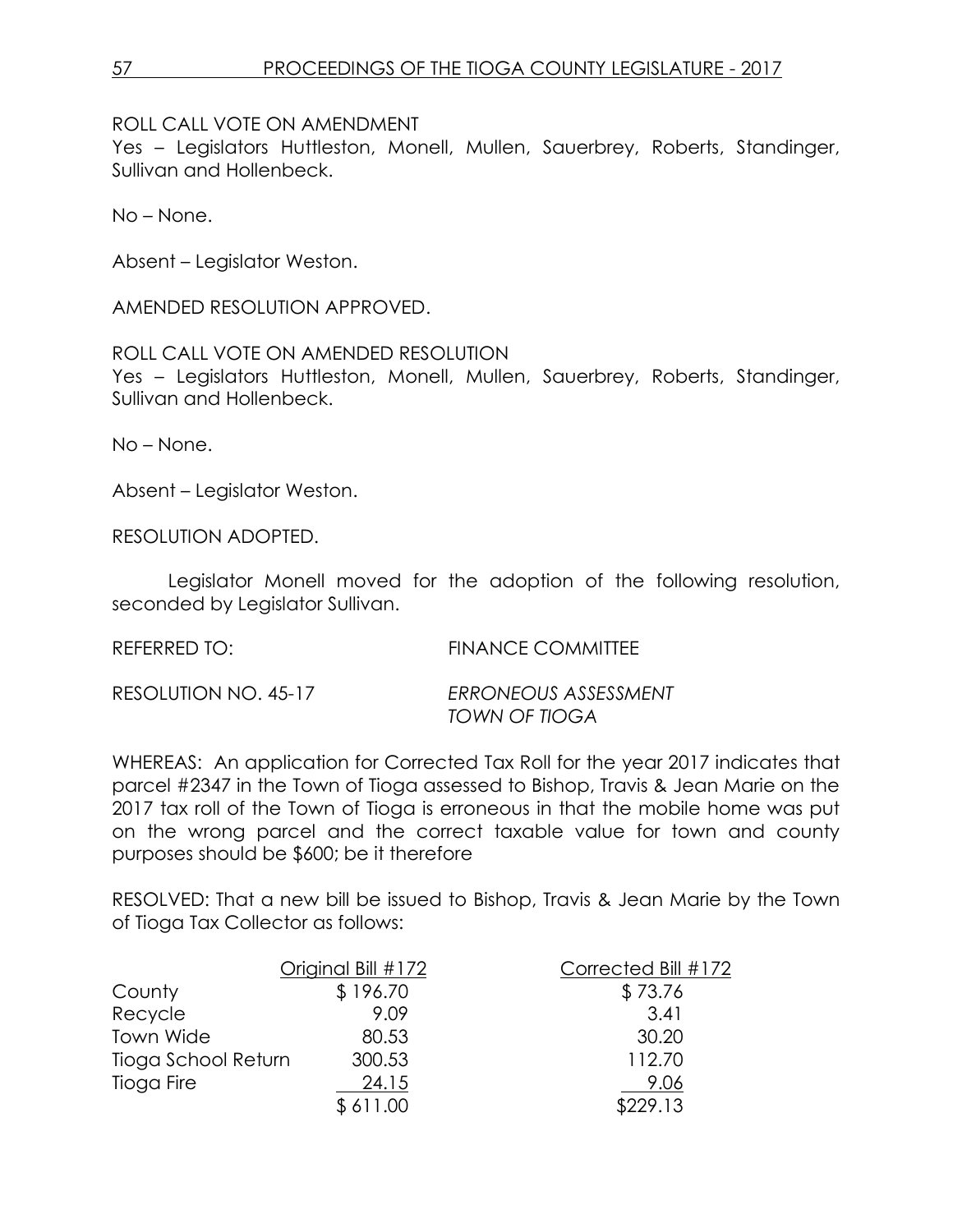RESOLVED: That the erroneous town tax of \$50.33 be charged back to the Town of Tioga; and be it further

RESOLVED: That the erroneous solid waste tax of \$5.68 be charged back to the Solid Waste Fund; and be it further

RESOLVED: That the erroneous county tax of \$122.94 be charged back to the proper account in the records of the County Treasurer; and be it further

RESOLVED: That the erroneous fire tax of \$15.09 be charged back to the Tioga fire FD021; and be it further

RESOLVED: That the erroneous returned school tax of \$187.83 be charged back to the Tioga School District.

ROLL CALL VOTE

Yes – Legislators Huttleston, Monell, Mullen, Sauerbrey, Roberts, Standinger, Sullivan and Hollenbeck.

No – None.

Absent – Legislator Weston.

RESOLUTION ADOPTED.

Legislator Monell moved for the adoption of the following resolution, seconded by Legislator Standinger.

REFERRED TO: FINANCE COMMITTEE

RESOLUTION NO. 46-17 *ERRONEOUS ASSESSMENT TOWN OF NEWARK VALLEY*

WHEREAS: An application for Corrected Tax Roll for the year 2017 indicates that parcel #87 in the Town of Newark Valley assessed to Jennison, Dana & Phyllis on the 2017 tax roll of the Town of Newark Valley is erroneous in that the Veterans exemption 41121 was removed in error and the correct taxable value for town and county purposes should be \$62,600; be it therefore

RESOLVED: That a new bill be issued to Jennison, Dana & Phyllis by the Town of Newark Valley Tax Collector as follows: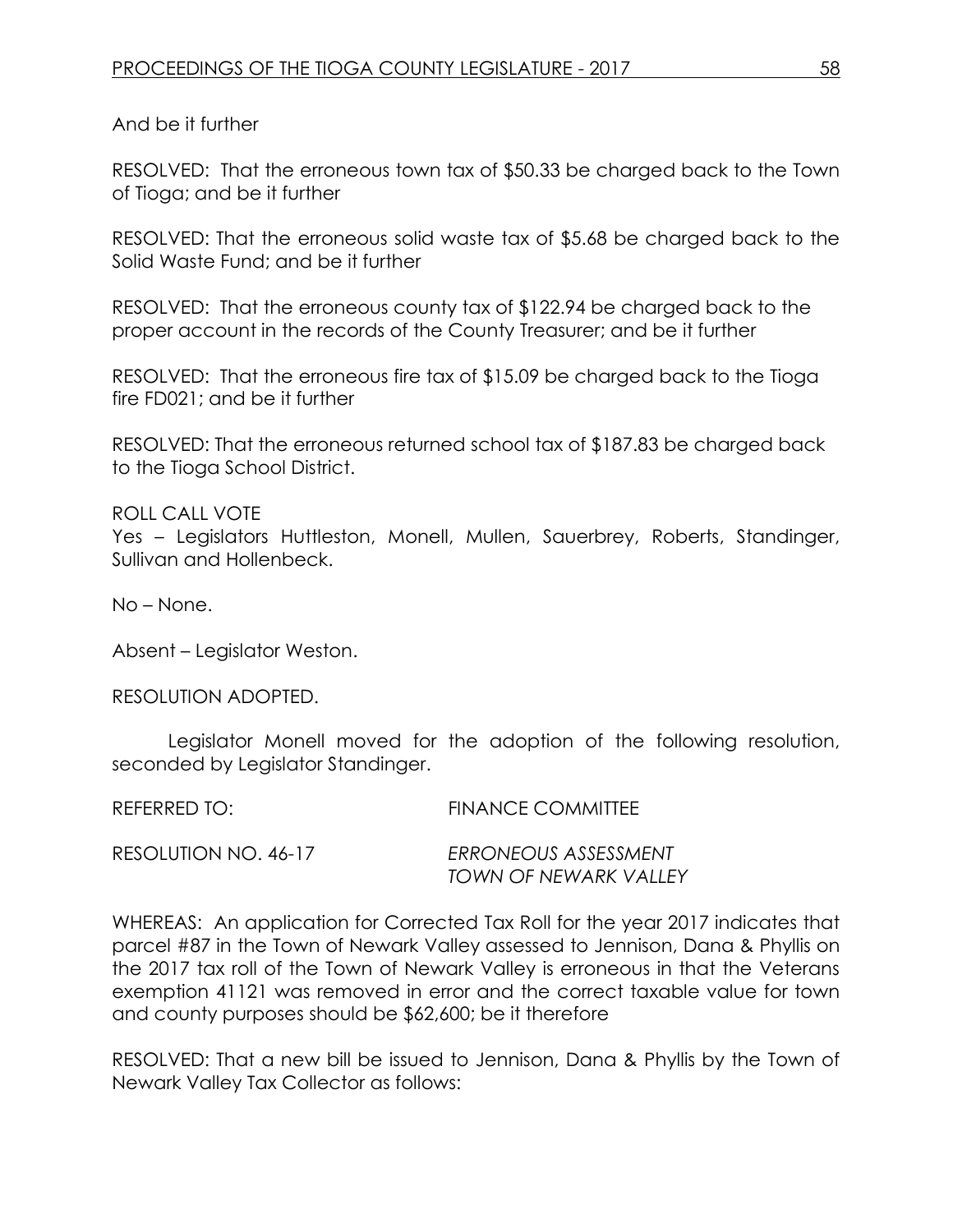|                    | Original Bill #170 |  | Corrected Bill #170 |
|--------------------|--------------------|--|---------------------|
| County             | 873.18             |  | 769.88              |
| Recycle            | 40.34              |  | 35.56               |
| Town Wide          | 393.79             |  | 347.20              |
| Newark Valley Fire | 158.95             |  | 158.95              |
|                    | \$1,466.26         |  | \$1,311.59          |

RESOLVED: That the erroneous town tax of \$46.59 be charged back to the Town of Newark Valley; and be it further

RESOLVED: That the erroneous solid waste tax of \$4.78 be charged back to the Solid Waste Fund; and be it further

RESOLVED: That the erroneous county tax of \$103.30 be charged back to the proper account in the records of the County Treasurer.

ROLL CALL VOTE

Yes – Legislators Huttleston, Monell, Mullen, Sauerbrey, Roberts, Standinger, Sullivan and Hollenbeck.

No – None.

Absent – Legislator Weston.

RESOLUTION ADOPTED.

Legislator Monell moved for the adoption of the following resolution, seconded by Legislator Hollenbeck.

| REFERRED TO:         | <b>FINANCE COMMITTEE</b> |
|----------------------|--------------------------|
| RESOLUTION NO. 47-17 | ERRONEOUS ASSESSMENT     |
|                      | TOWN OF OWEGO            |

WHEREAS: An application for Corrected Tax Roll for the year 2017 indicates that parcel #12210 in the Town of Owego assessed to Woodruff, Bonnie J on the 2017 tax roll of the Town of Owego is erroneous in that the Mobil home burnt down before 3/1/2016 and the correct taxable value for town and county purposes should be \$58,000; be it therefore

RESOLVED: That a new bill be issued to Woodruff, Bonnie J by the Town of Owego Tax Collector as follows: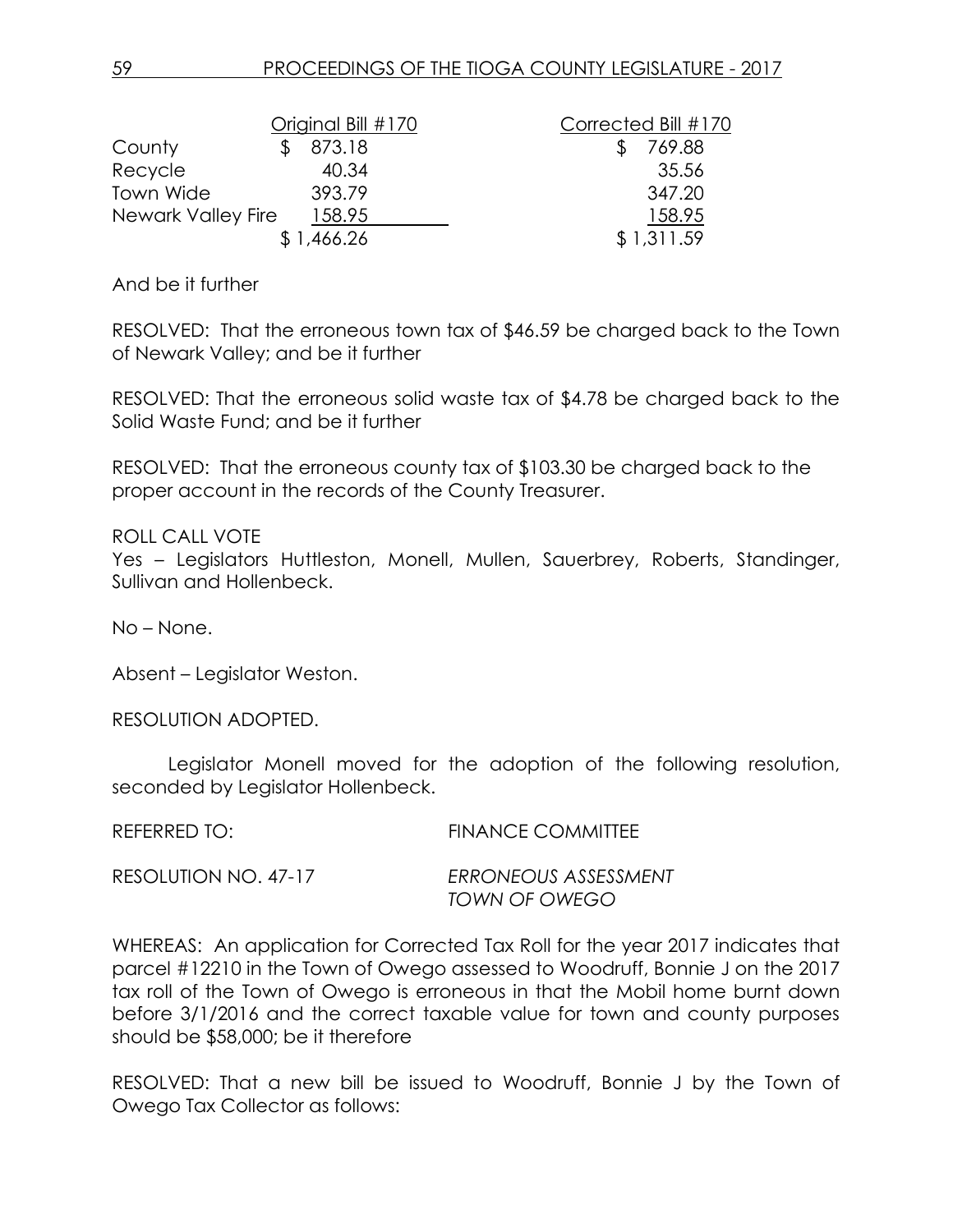|                  | Original Bill #8904 | Corrected Bill #8904 |
|------------------|---------------------|----------------------|
| County           | 690.53              | 656.57               |
| Recycle          | 31.90               | 30.33                |
| <b>Town Wide</b> | 64.92               | 61.73                |
| Part Town        | 174.63              | 166.04               |
| Owego Fire       | 148.42              | 141.13               |
|                  | \$1,110.40          | \$1,055.80           |

RESOLVED: That the erroneous town tax of \$11.78 be charged back to the Town of Candor; and be it further

RESOLVED: That the erroneous solid waste tax of \$1.57 be charged back to the Solid Waste Fund; and be it further

RESOLVED: That the erroneous county tax of \$33.96 be charged to the proper account in the records of the County Treasurer; and be it further

RESOLVED: That the erroneous fire tax of \$7.29 be charged back to the Owego Fire.

Legislator Monell made a motion to amend the above resolution, seconded by Legislator Hollenbeck and the changes are as follows:

The second Resolved should read "Owego" not Candor.

ROLL CALL VOTE ON AMENDMENT

Yes - Legislators Huttleston, Monell, Mullen, Sauerbrey, Roberts, Standinger, Sullivan and Hollenbeck.

No – None.

Absent – Legislator Weston.

AMENDED RESOLUTION APPROVED.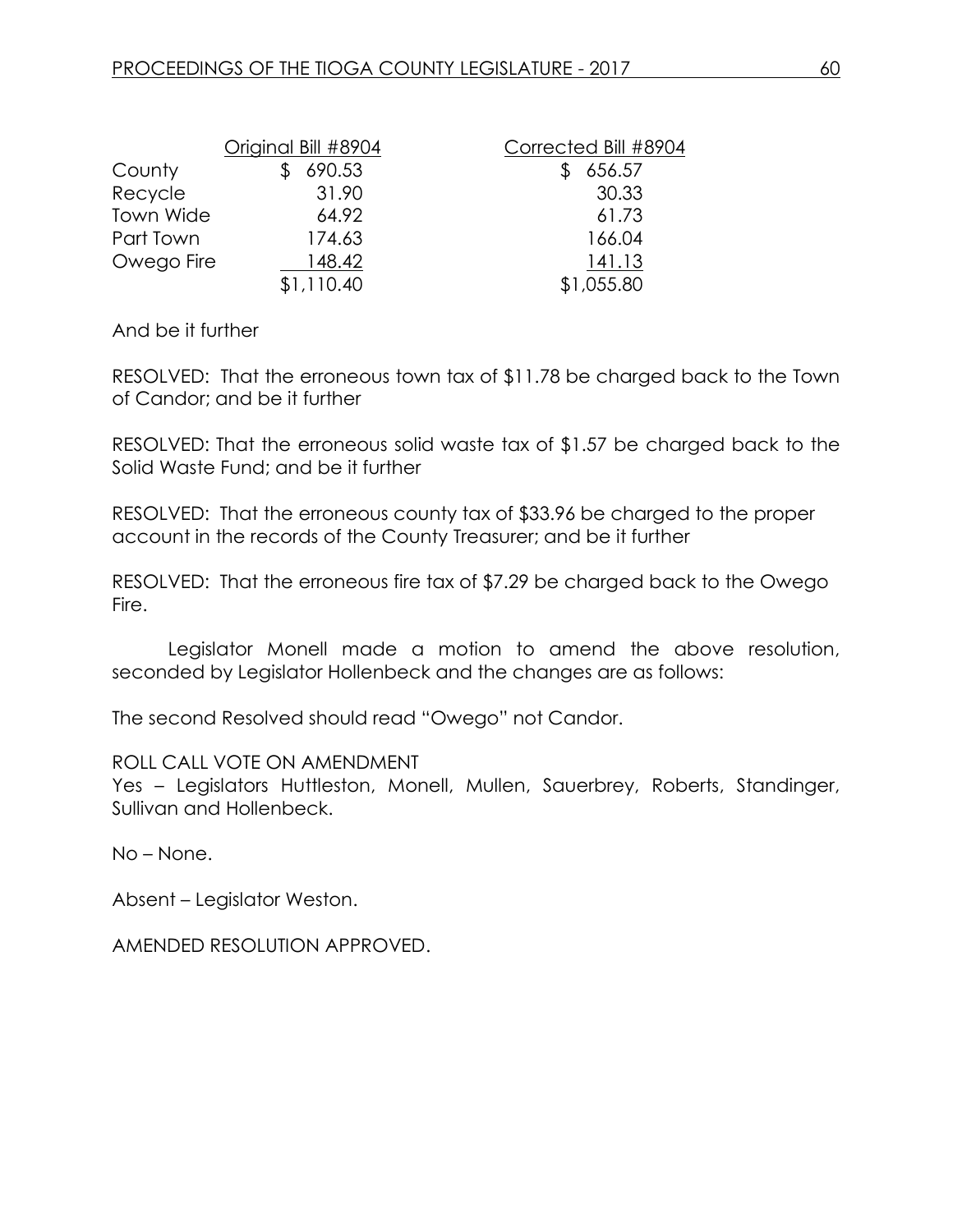ROLL CALL VOTE ON AMENDED RESOLUTION

Yes – Legislators Huttleston, Monell, Mullen, Sauerbrey, Roberts, Standinger, Sullivan and Hollenbeck.

No – None.

Absent – Legislator Weston.

RESOLUTION ADOPTED.

Legislator Standinger moved for the adoption of the following resolution, seconded by Legislator Sullivan.

REFERRED TO: HEALTH & HUMAN SERVICES COMMITTEE

RESOLUTION NO. 48–17 *APPOINT AND EXTEND YOUTH BOARD MEMBERS TERMS YOUTH BUREAU*

WHEREAS: The Tioga County Youth Board is organized as an advisory body to the Tioga County Youth Bureau; and

WHEREAS: The purpose of the Youth Board is to carry out the provision of Section 95 of the General Municipal Law of the State of New York and Resolution No. 140 of 1981 of the Tioga County Legislature; and

WHEREAS: The Tioga County Youth Board Bylaws provides for representatives to the Youth Board be appointed by the County Legislature; and

WHEREAS: The County Legislature previously appointed members to the Youth Board under Resolution No. 133-16 and terms have expired; now therefore be it

RESOLVED: That the following listed representatives terms be extended as follows:

Steve Herbert (Extending Term) 01/01/2017 – 12/31/2020 Katelynn Wahl (Extending Term) 01/01/2017 – 12/31/2020

TERM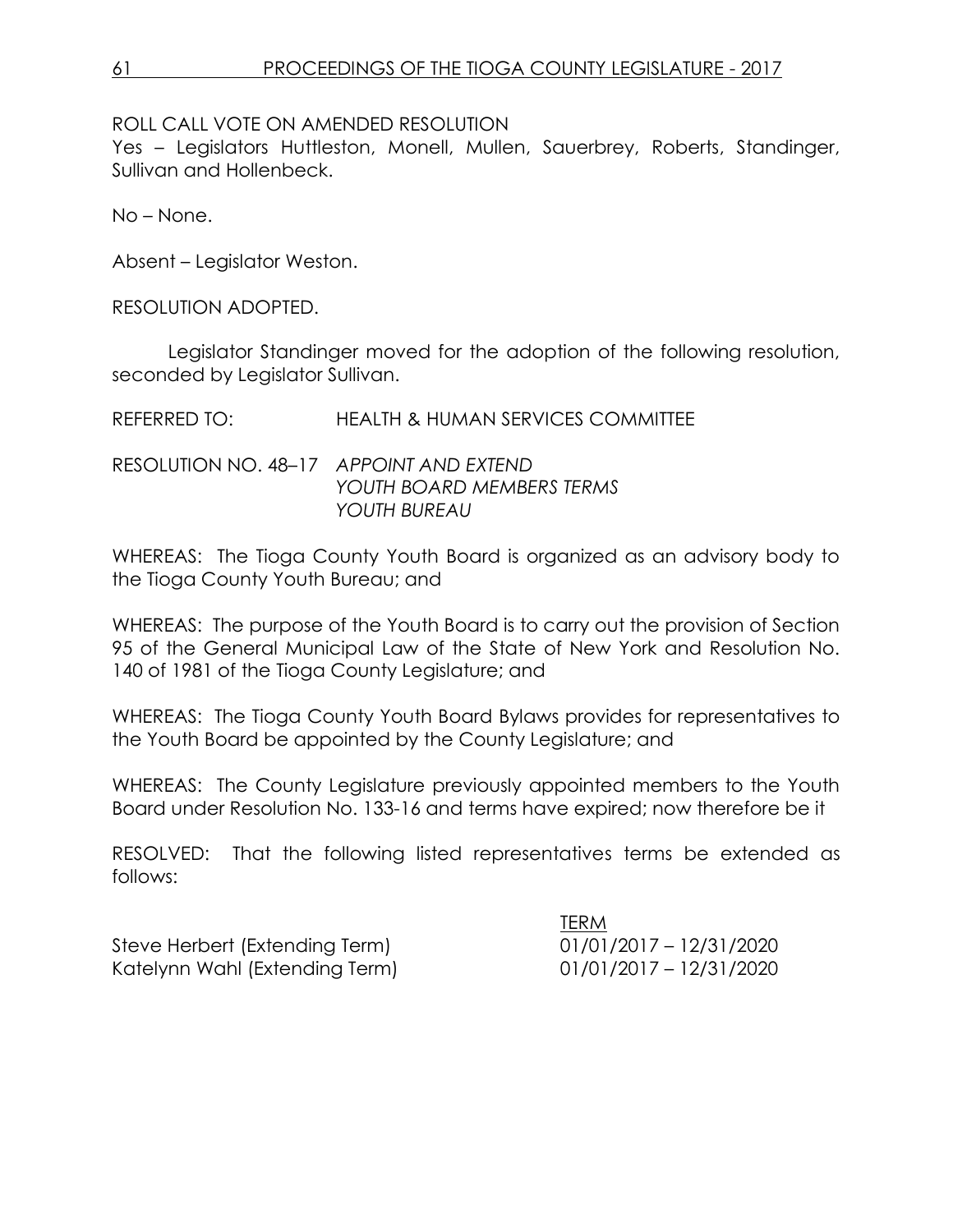Yes – Legislators Huttleston, Monell, Mullen, Sauerbrey, Roberts, Standinger, Sullivan and Hollenbeck.

No – None.

Absent – Legislator Weston.

RESOLUTION ADOPTED.

Legislator Hollenbeck moved for the adoption of the following resolution, seconded by Legislator Mullen.

| REFERRED TO:         | ED&P COMMITTEE<br><b>AG COMMITTEE</b>                                  |
|----------------------|------------------------------------------------------------------------|
| RESOLUTION NO. 49-17 | SET PUBLIC HEARING FOR 2017 ANNUAL<br>AGRICULTURAL DISTRICT INCLUSIONS |

WHEREAS: The Tioga County Legislature, as per resolution 296-03 designated January 2<sup>nd</sup> through January 31st as the official annual enrollment period for inclusion of viable agricultural properties in agricultural districts as required by §303-B of the NYS Agricultural and Markets Law 25-AA; and

WHEREAS: Tioga County Planning has received requests for inclusion of land in agricultural districts and said law requires that the Tioga County Legislature hold a public hearing before making a decision on inclusion of lands; therefore be it

RESOLVED: That the Tioga County Legislature will hold a public hearing on requests of inclusion of viable agricultural land in agricultural districts received within the designated time period in 2017 on February 23rd, 2017 at 10:00 AM in the Edward D. Hubbard Auditorium of the Ronald E. Dougherty County Office Building, 56 Main Street, Owego, NY.

ROLL CALL VOTE Yes – Legislators Huttleston, Monell, Mullen, Sauerbrey, Roberts, Standinger, Sullivan and Hollenbeck.

No – None.

Absent – Legislator Weston.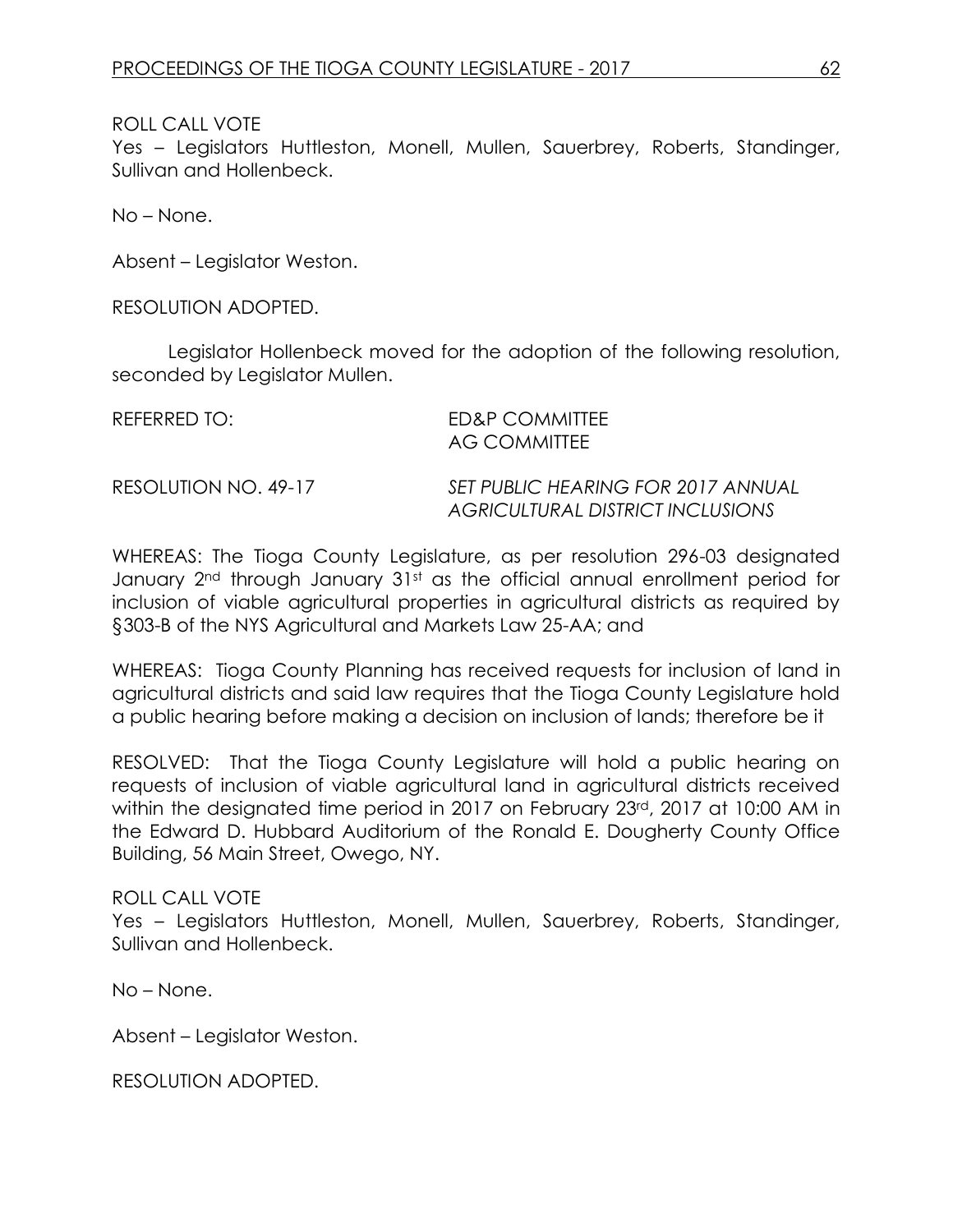Legislator Hollenbeck moved for the adoption of the following resolution, seconded by Legislator Sullivan.

| REFERRED TO:         | AG LEGISLATIVE COMMITTEE<br>ED&P LEGISLATIVE COMMITTEE                            |
|----------------------|-----------------------------------------------------------------------------------|
| RESOLUTION NO. 50-17 | SET PUBLIC HEARING FOR THE NORTH TIOGA<br>EIGHT-YEAR AGRICULTURAL DISTRICT REVIEW |

WHEREAS: The Tioga County Legislature is reviewing a proposed plan for continuation with modifications of the North-Tioga Agricultural District, which is comprised of enrolled and proposed new parcels in the Towns of Richford, Berkshire and Newark Valley, as well as the Village of Newark Valley; and

WHEREAS: This review is being conducted pursuant to Article 25-AA of the New York State Agricultural & Markets Law; and

WHEREAS: The proposed plan and map, as recommended by the Tioga County Agriculture & Farmland Protection Board, is available for public inspection at the Clerk of Legislature's Office at 56 Main St. in Owego and the Village of Newark Valley Municipal Building at 9 Park Street in Newark Valley; now therefore be it

RESOLVED: That a public hearing will be held on Wednesday, March 1, 2017 at the Village of Newark Valley Municipal Building, 9 Park Street, at 1:00 p.m. All interested parties will be heard by the Tioga County Legislature at this hearing.

### ROLL CALL VOTE

Yes – Legislators Huttleston, Monell, Mullen, Sauerbrey, Roberts, Standinger, Sullivan and Hollenbeck.

No – None.

Absent – Legislator Weston.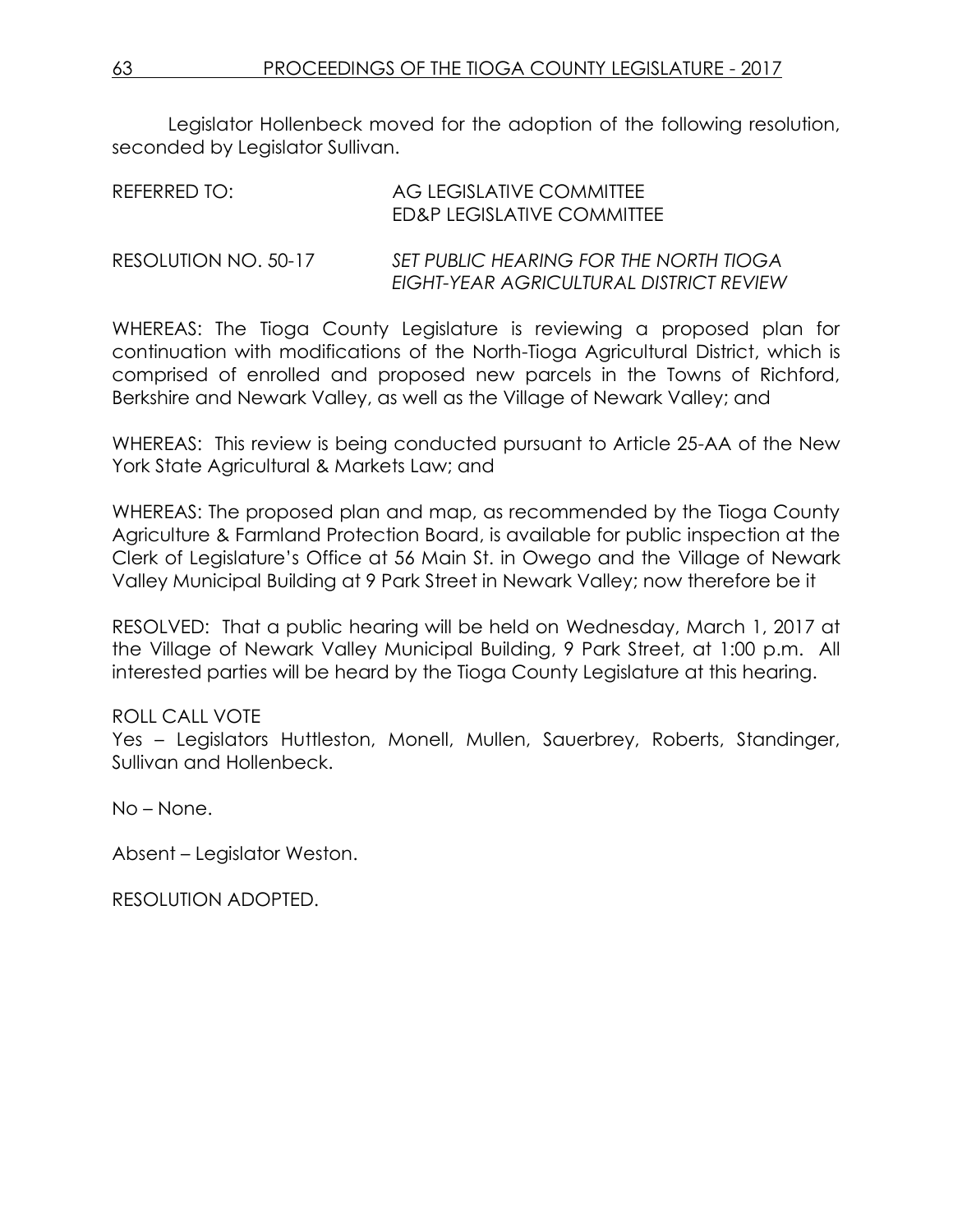Legislator Standinger moved for the adoption of the following resolution, seconded by Leaislator Mullen.

REFERRED TO: ED&P COMMITTEE

RESOLUTION NO. 51-17 *AUTHORIZATION TO SUBMIT APPLICATION TO NEW YORK HOMES AND COMMUNITY FOR FUNDING AND TO ADMINISTER A 2017 NEW YORK MAIN STREET PROGRAM FOR THE 2017 CANDOR DOWNTOWN REVITALIZATION PROGRAM*

WHEREAS: Tioga County Economic Development and Planning on behalf of the Village of Candor desires to apply for an amount up to \$300,000.00 in financial assistance through the 2017 Consolidated Funding Application under the 2017 New York Main Street Program; and

WHEREAS: The application proposes funding to assist property owners to complete building renovations to targeted, contiguous downtown "main street" buildings along Main Street in the downtown central business district of the Village of Candor; and

WHEREAS: The proposed funding will contribute to ongoing community revitalization efforts; and

WHEREAS: The grant application requires that the applicant obtain the approval and endorsement of the governing body of the municipality making application and in which the project will be located; and

WHEREAS: The Village of Candor is in support of this application to the 2017 New York Main Street program for revitalization of commercial and residential uses that make up the Main Street area of the Village of Candor; therefore be it

RESOLVED: That the Tioga County Legislature approves and endorses the 2017 New York Main Street Program grant application for up to \$300,000.00 in funding assistance, on behalf of the Village of Candor, to be prepared and submitted by the Tioga County Economic Development and Planning Office and to administer such program.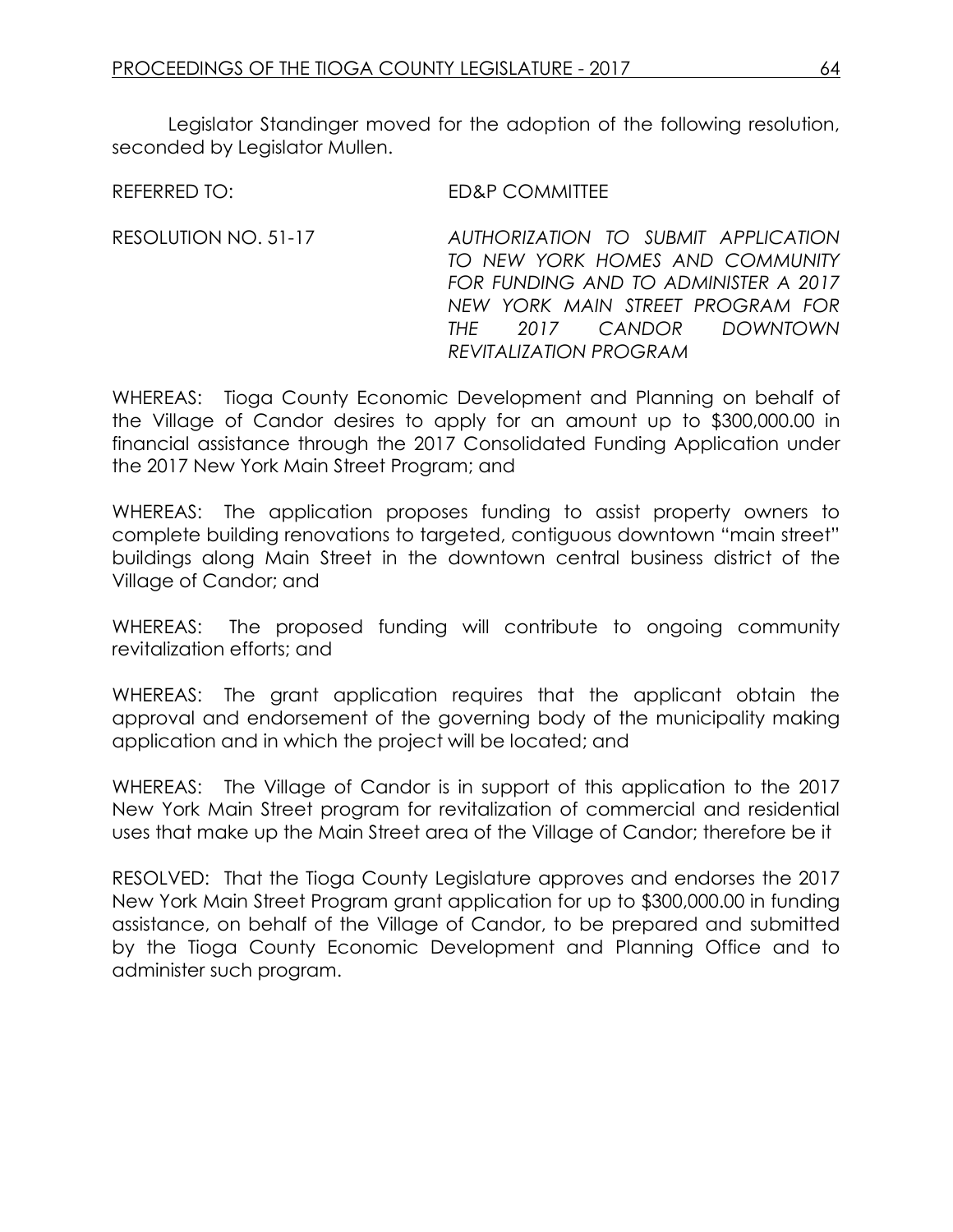Yes – Legislators Huttleston, Monell, Mullen, Sauerbrey, Roberts, Standinger, Sullivan and Hollenbeck.

No – None.

Absent – Legislator Weston.

RESOLUTION ADOPTED.

Legislator Roberts moved for the adoption of the following resolution, seconded by Legislator Sullivan.

REFERRED TO: PUBLIC WORKS

RESOLUTION NO. 52-17 *AWARD NATURAL GAS CONTRACT TO DIRECT ENERGY*

WHEREAS: Tioga County is a participant with the Municipal Electric and Gas Alliance (MEGA)to obtain better pricing for natural gas supply; and

WHEREAS: The Municipal Electric and Gas Alliance has received bids for natural gas supply and has recommended Direct Energy for our natural gas supplier; therefore be it

RESOLVED: That the Tioga County Legislature award the fixed pricing natural gas supply contract to Direct Energy.

ROLL CALL VOTE

Yes – Legislators Huttleston, Monell, Mullen, Sauerbrey, Roberts, Standinger, Sullivan and Hollenbeck.

No – None.

Absent – Legislator Weston.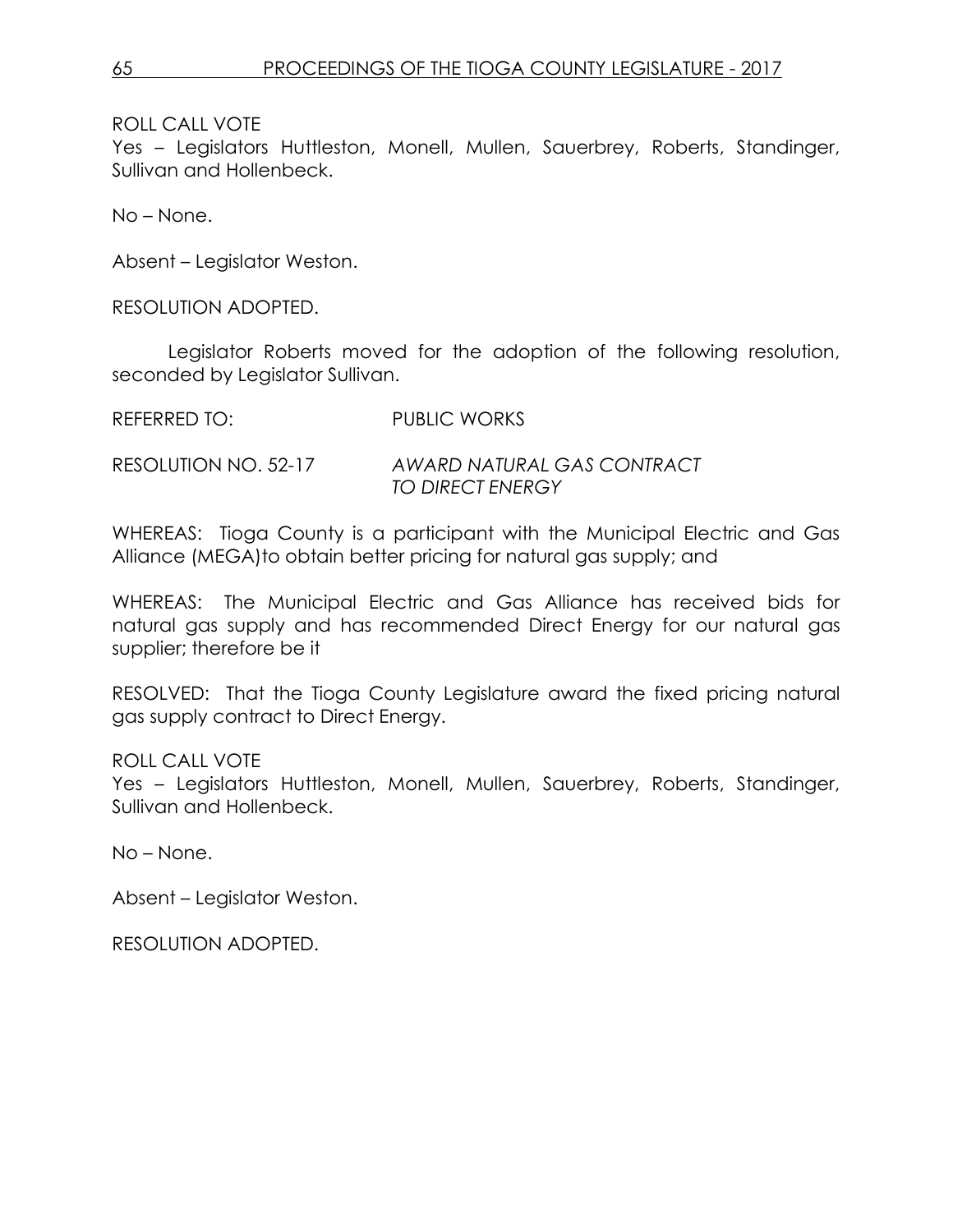Legislator Mullen moved for the adoption of the following resolution, seconded by Legislator Standinger.

REFERRED TO: PUBLIC SAFETY COMMITTEE RESOLUTION NO. 53-17 *RESOLUTION CALLING ON GOVERNOR ANDREW CUOMO AND THE STATE LEGISLATURE TO PLAN FOR NEXT GENERATION 911 IN NYS AND CREATE A NYS 911 DEPARTMENT THAT SUPPORTS COUNTY PUBLIC SAFETY ANSWERING POINTS AND ENHANCES LOCAL EMERGENCY DISPATCH SERVICES*

WHEREAS: Counties provide 911 services in NYS by operating Public Safety Answering Points (PSAPs)that serve all residents in times of emergency by dispatching emergency medical, fire, and police assistance; and

WHEREAS: Counties continue to incur substantial costs to upgrade and maintain communications systems, as well as keep up to date with technological changes; and

WHEREAS: These changes are a fundamental shift toward IP based 911 system that is commonly referred to as Next Generation (NG) 911; and

WHEREAS: NG911 requires greater planning and investment on the part of local governments in order to keep pace with rapidly evolving consumer technologies; and

WHEREAS: The majority of states across the country have aggressively begun preparing for NG911 and in numerous instances deploying significant infrastructure and policies to build the foundation for a NG911 system; and

WHEREAS: NYS has done comparatively little to prepare for NG911 and is facing significant risk in becoming a straggler in the deployment of NG911 technologies; and

WHEREAS: A lag in planning and investment in NG911 places NY citizens at risk as they rely on a legacy 911 system that is rapidly becoming obsolete; and

WHEREAS: The NYS Public Service Commission (PSC) conducted a telecommunications study on 911 that required the insight of public safety and 911 experts to relay relevant public safety information to the PSC as they make 911 related telecommunications decisions; and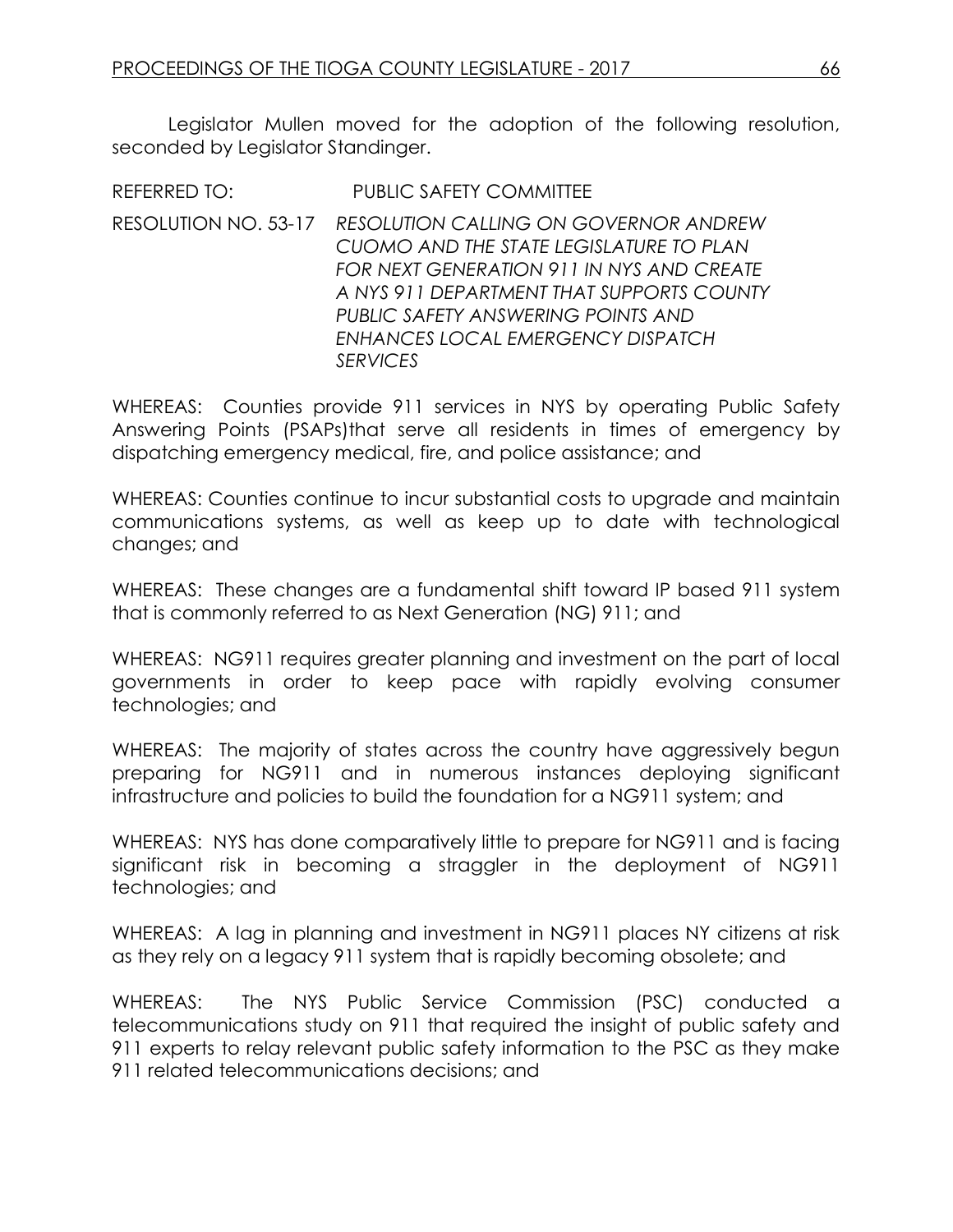WHEREAS: The PSC intends to work collaboratively with the Department of Homeland Security and Emergency Services (DHSES), the 911 Advisory Board and the Public Safety Broadband Working Group to further advance the implementation of NG911 in NYS, while maintaining their oversite of 911 system affordability and reliability as it pertains to providers of 911 services; and

WHEREAS: A NYS effort to provide coordinated leadership in the area of 911 would be most appropriately empowered to both support the mission of the PSAP's in the state as well as transition the current 911 legacy system to a NG911 system that will better serve its citizens for years to come; and

WHEREAS: Leadership from NYS is crucial to ensure success and to prevent future tragedies related to the 911 network; and

WHEREAS: Counties urge NYS to adopt the Automated Secure Alarm Protocol (ASAP) which automates all alarms coming from alarm companies and allows for an electronic link between the Central States Alarm Association, the NLETS system and the PSAP's via the NYS e-justice system; now therefore be it

RESOLVED: That the Tioga Count Legislature calls upon Governor Andrew Cuomo, the State Legislature and the DHSES to create a NYS 911 Department that best serves the public interest and supports PSAP's in NYS while continuing to allow the City of New York and the 57 counties outside of NYC to receive emergency 911 calls and dispatch emergency services in a manner that is most appropriately determined by those municipalities; and be it further

RESOLVED: That the Tioga County Legislature calls upon the State Legislature and the Governor to enable a State 911 Department that would:

- Provide Funding.
- Issue RFPs and award contracts as necessary to support 911.
- Establish standards for 911.
- Apply for and distribute Federal Grant Funds.
- Coordinate and provide training for 911 directors, supervisors and call takers.
- Provide public education.
- Provide necessary networks to support 911 both in a legacy and NG911 environment.
- Provide a Statewide ESInet to support interoperability within/outside NYS.
- Create, maintain and distribute GIS databases.
- Create and maintain NG911 and other appropriate databases to support 911 efforts.
- Provide and propose appropriate regulations/legislation/tariffs to support 911.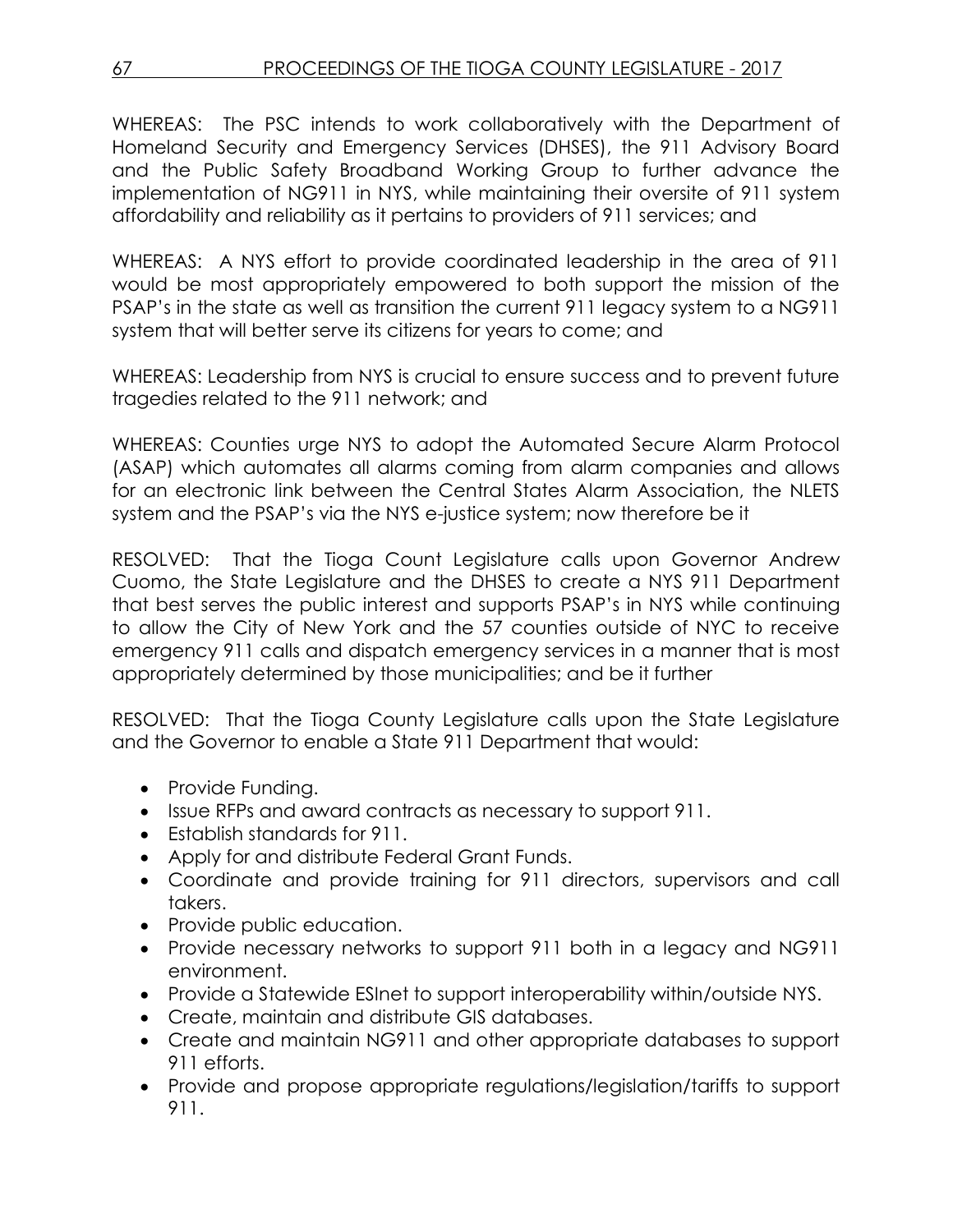- Represent NYS in efforts to support and advance 911 at a national level including participating in events sponsored by NASNA, NENA, APCO and the FCC.
- Provide consultative services to PSAP's in NYS in regards to industry trends, products, techniques, and standards.
- Help manage Civil Service exams related to 911 professionals.
- Manage the TERT program.
- Provide legal expertise in 911 related matters; serve as the liaison to 911 service providers (TELCOs, Wireless Carriers, TCCs, VoIP providers, CPE manufactures, etc.).
- Provide coordination with the PSC and work closely with them on tariffs, legislation and other business as it pertains to the 911 field.
- Provide for connectivity via the e-justice system to allow ASAP.

RESOLVED: That the Tioga County Legislature supports the extension of 911 surcharges to any device capable of connecting to 911, including prepaid devices, including prepaid devices as essential to preserving current resources for 911 services; and be it further,

RESOLVED: That copies of this resolution be sent to the other sixty-one counties of NYS, encouraging other counties to enact similar resolutions; and be it further

RESOLVED: That the Clerk of the Tioga County Legislature shall forward copies of this resolution to Governor Andrew Cuomo, Senator Fred Akshar, Assemblyman Christopher Friend, the Leadership of the NYS Legislature, the Commissioner of the Division of Homeland Security and Emergency Services, the NYS Association of Counties, the Inter-County Association of Western NY, and all others deemed necessary and proper.

### ROLL CALL VOTE

Yes – Legislators Huttleston, Monell, Mullen, Sauerbrey, Roberts, Standinger, Sullivan and Hollenbeck.

No – None.

Absent – Legislator Weston.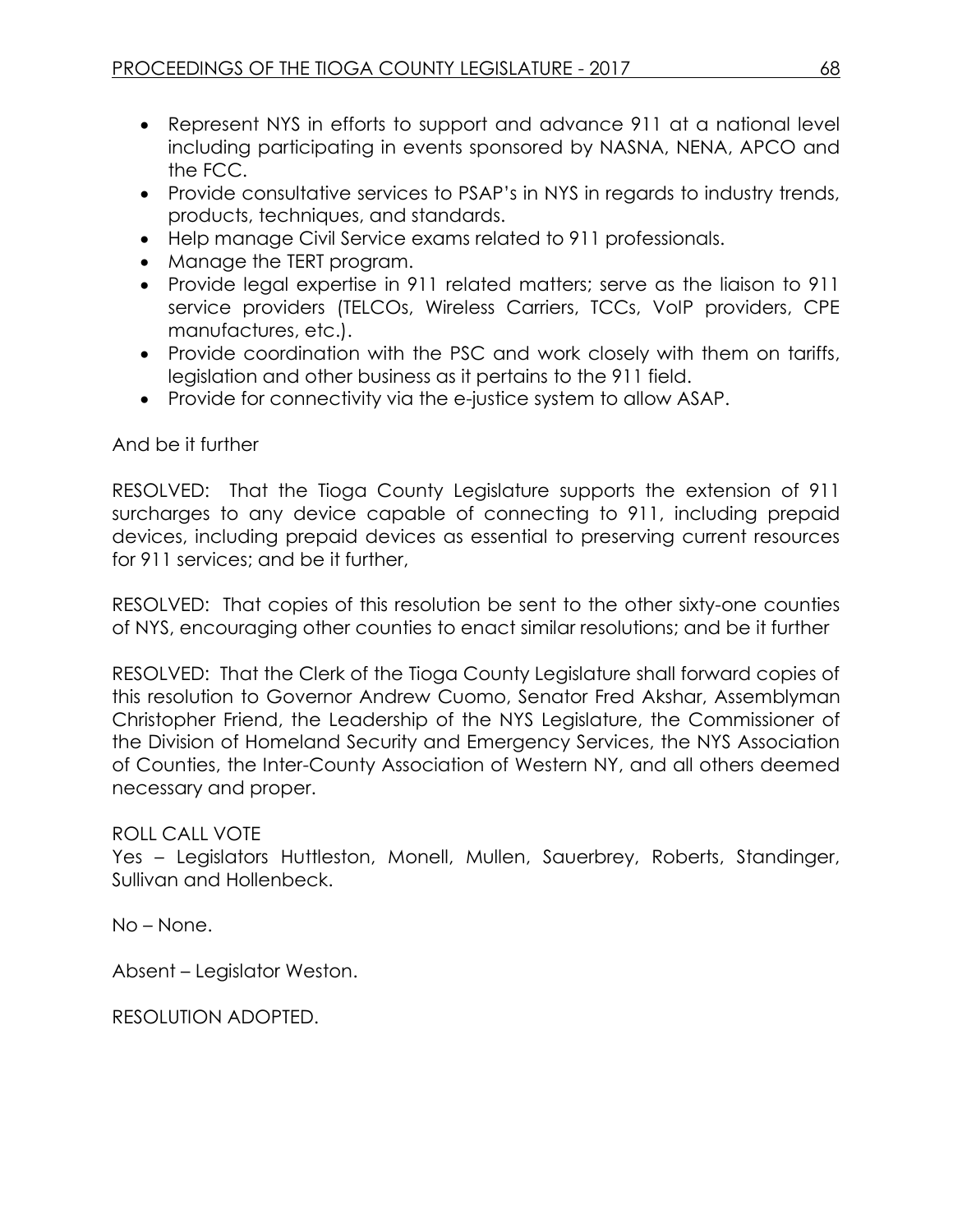Legislator Mullen moved for the adoption of the following resolution, seconded by Legislator Standinger.

REFERRED TO: PUBLIC SAFETY COMMITTEE RESOLUTION NO. 54-17 *RESOLUTION CALLING ON GOVERNOR ANDREW CUOMO AND THE STATE LEGISLATURE TO MORE EQUITABLY AND EFFICIENTLY IMPOSE THE 911 SURCHARGE ON ALL WIRELESS COMMUNICATION DEVICES AND USE REVENUES TO FINANCE LIFE SAVING COUNTY 911 SERVICES*

WHEREAS: The State of New York imposes a \$1.20 public safety surcharge on wireless "contract telephones", which, when it was enabled in statute, was intended to fund 911 operations and help dispatchers, first responders and law enforcement officers to communicate and respond to emergencies; and

WHEREAS: Despite its access to 911 systems, the "pre-paid" cellular phone industry is currently not contributing resources to support 911 services; and

WHEREAS: NYSAC estimates, using FCC data, that about 1/3 of all cell phones are "pre-paid" and do not pay the \$1.20 state surcharge or the \$0.30 local surcharge; and

WHEREAS: More than 30 states have expanded their 911 surcharge to "prepaid" phones; and

WHEREAS: The growth of smart phones into the "pre-paid" marketplace in recent years is accelerating and providers are moving away from annual contracts toward "pre-paid" monthly programs; and

WHEREAS: The State's revenues from the \$1.20 surcharge totals nearly \$200 million annually but is declining, and the majority of these revenues are used by the state for purposes other than 911; and

WHEREAS: Current funding mechanisms do not provide enough funding to address the essential needs of all counties nor the implementation of Next Generation 911; now therefore be it

RESOLVED: That the Tioga County Legislature calls upon Governor Andrew Cuomo and the State Legislature to determine a way to ensure adequate funds are available for emergency communication needs and furthermore authorize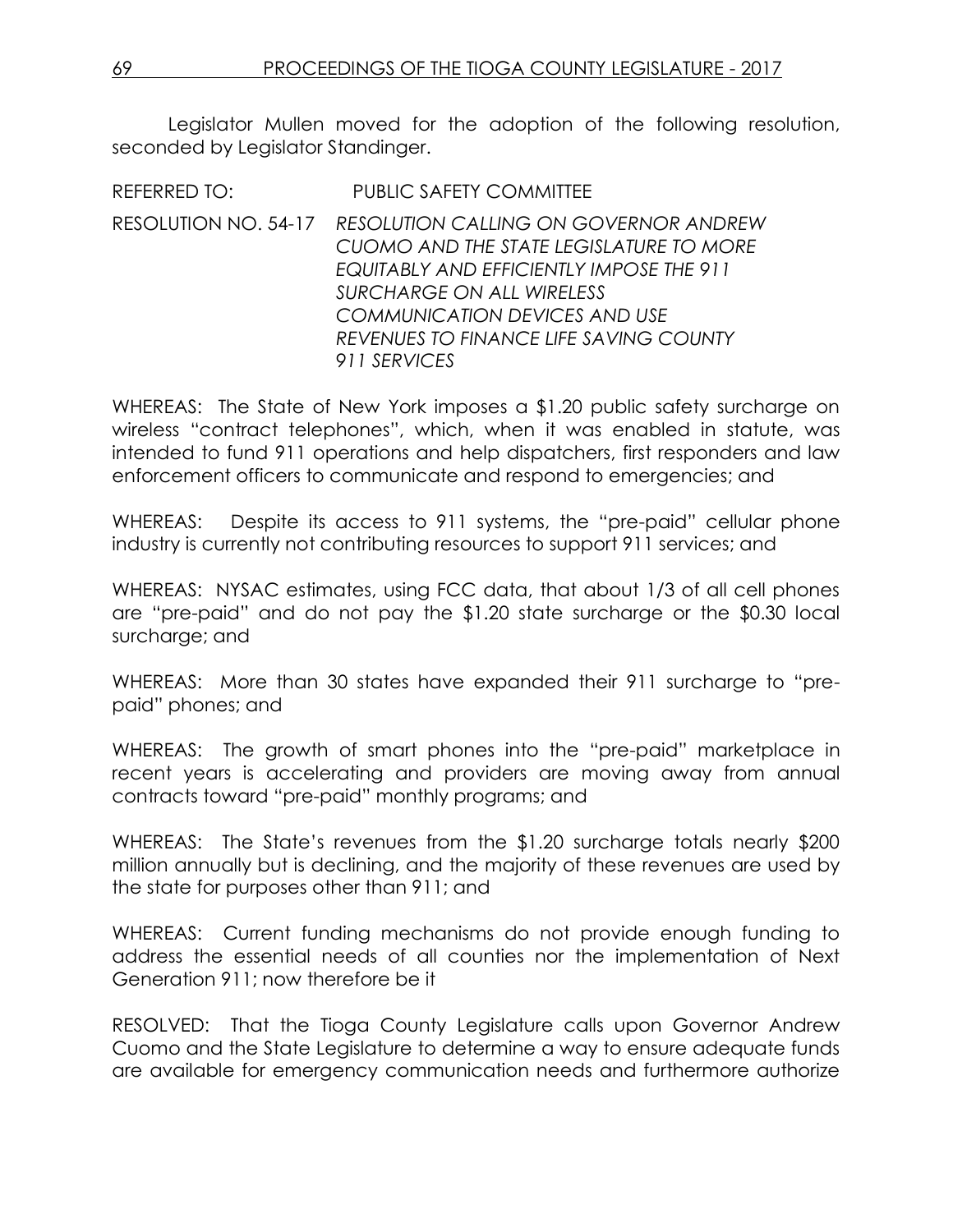all counties the authority to impose a state surcharge up to a \$1.20 on all wireless devices that are capable of accessing 911 services; and be it further

RESOLVED: That any expansion of the state surcharge to "pre-paid" plans should commensurately authorize local surcharges for the same purpose; and be it further

RESOLVED: That the state should provide optional authority for the local wireless \$.30 surcharge for the eight counties that do not currently impose this surcharge; and be if further

RESOLVED: That copies of this resolution be sent to the other sixty-one counties of NYS, encouraging other counties to enact similar resolutions; and be it further

RESOLVED: That the Clerk of the Tioga County Legislature shall forward copies of this resolution to Governor Andrew Cuomo, Senator Fred Akshar, Assemblyman Christopher Friend, the Leadership of the NYS Legislature, the Commissioner of the Division of Homeland Security and Emergency Services, the NYS Association of Counties, the Inter-County Association of Western NY, and all others deemed necessary and proper.

#### ROLL CALL VOTE

Yes – Legislators Huttleston, Monell, Mullen, Sauerbrey, Roberts, Standinger, Sullivan and Hollenbeck.

No – None.

Absent – Legislator Weston.

RESOLUTION ADOPTED.

Legislator Monell moved for the adoption of the following resolution, seconded by Legislator Sullivan.

#### REFERRED TO: PERSONNEL COMMITTEE

RESOLUTION NO. 55-17 *RETITLE AND AMEND CLASSIFICATIONS WITHIN CLERICAL AND ACCOUNT CLERICAL SERIES PERSONNEL DEPARTMENT* 

WHEREAS: Legislative approval is required to abolish and create any job title within Tioga County; and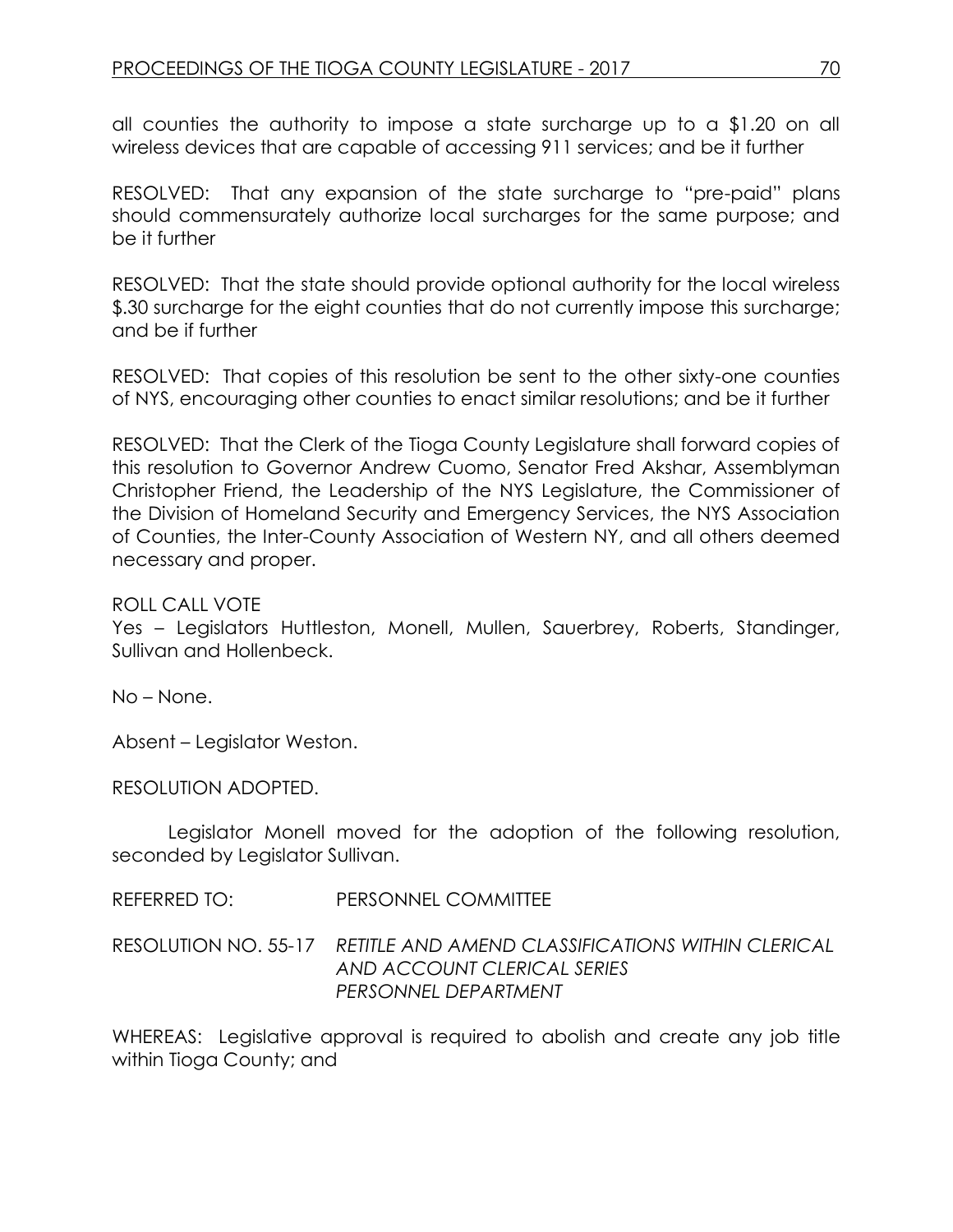WHEREAS: After conducting a review of full-time classifications within the clerical and account clerical series and after providing both notice and appeal rights to department heads and incumbents, the Personnel Officer has determined a need to retitle and amend a number of classifications:

Current title & Allocation New title Typist (CSEA SG III) Contract Contract Contract Contract Office Specialist I Sr. Typist (CSEA SG IV) Office Specialist II Sr. Clerk (CSEA SG IV) Office Specialist II Administrative Assistant (CSEA SG VII) Office Specialist III Account Clerk-Typist (CSEA SG IV) Accounting Associate I Sr. Account Clerk-Typist (CSEA SG V) Accounting Associate II Principal Account Clerk (CSEA SG VII) Accounting Associate III

and

WHEREAS: Salary allocations for the above new titles will remain consistent with the current title's salary allocation and incumbents shall have a continuation of status under civil service laws and rules; therefore be it

RESOLVED: That for the purpose of retitling and amending classifications, the Tioga County Legislature authorizes abolishment of the following full-time titles: Typist, Sr. Typist, Sr. Clerk, Administrative Assistant, Account Clerk-Typist, Sr. Account Clerk-Typist, and Principal Account Clerk and authorizes the creation of the following full-time titles: Office Specialist I (CSEA SG III), Office Specialist II (CSEA SG IV), Office Specialist III (CSEA SG VII), Accounting Associate I (CSEA SG IV), Accounting Associate II (CSEA SG V), and Accounting Associate III (CSEA SG VII) effective February 15, 2017; and be it further

RESOLVED: That a final notification will be provided to department heads and employees impacted by these changes.

Legislator Hollenbeck made a motion to amend the above resolution, seconded by Legislator Sullivan and to read as follows:

Change the effective date from February 15, 2017 to "February 18, 2017".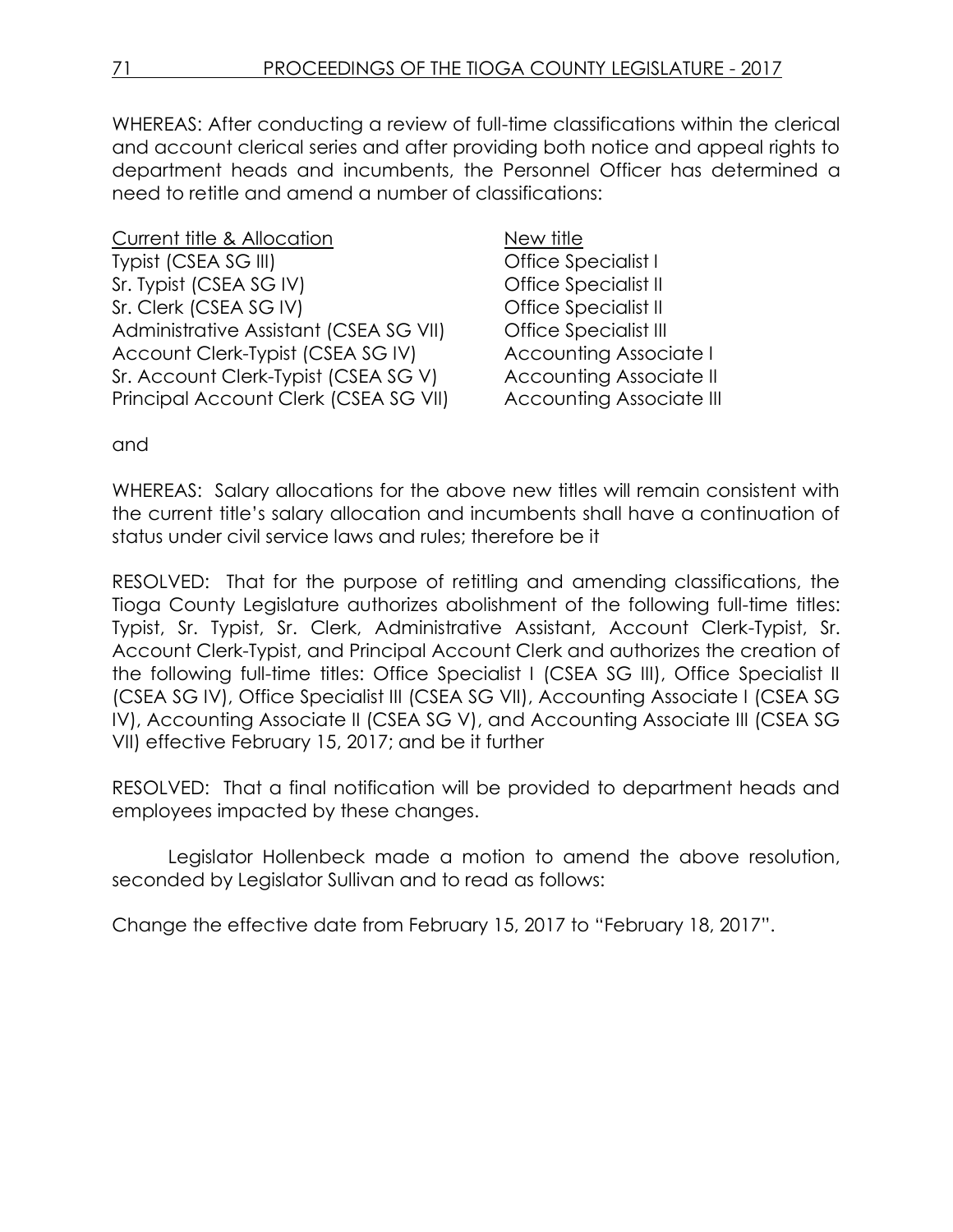#### ROLL CALL VOTE ON AMENDED RESOLUTION

Yes – Legislators Huttleston, Monell, Mullen, Sauerbrey, Roberts, Standinger, Sullivan and Hollenbeck.

No – None.

Absent – Legislator Weston.

AMENDED RESOLUTION APPROVED.

#### ROLL CALL VOTE ON RESOLUTION AS AMENDED

Yes – Legislators Huttleston, Monell, Mullen, Sauerbrey, Roberts, Standinger, Sullivan and Hollenbeck.

No – None.

Absent – Legislator Weston.

RESOLUTION ADOPTED.

Legislator Hollenbeck moved for the adoption of the following resolution, seconded by Legislator Monell.

| REFERRED TO:         | LEGISLATIVE WORKSESSION<br>PERSONNEL COMMITTEE       |
|----------------------|------------------------------------------------------|
| RESOLUTION NO. 56-17 | STANDARD WORK DAY AND<br><b>REPORTING RESOLUTION</b> |

WHEREAS: The New York State Retirement System created new reporting regulations in 2009 that require establishment of terms and work hours for elected and appointed officials and a resolution stating such at the onset of each term; therefore be it

RESOLVED: That the County of Tioga hereby establishes the following as standard work days for elected and appointed officials, and will report the following days worked to the New York State and Local Employees' Retirement System based on the record of activities maintained and submitted by the following officials to the Clerk of this body;